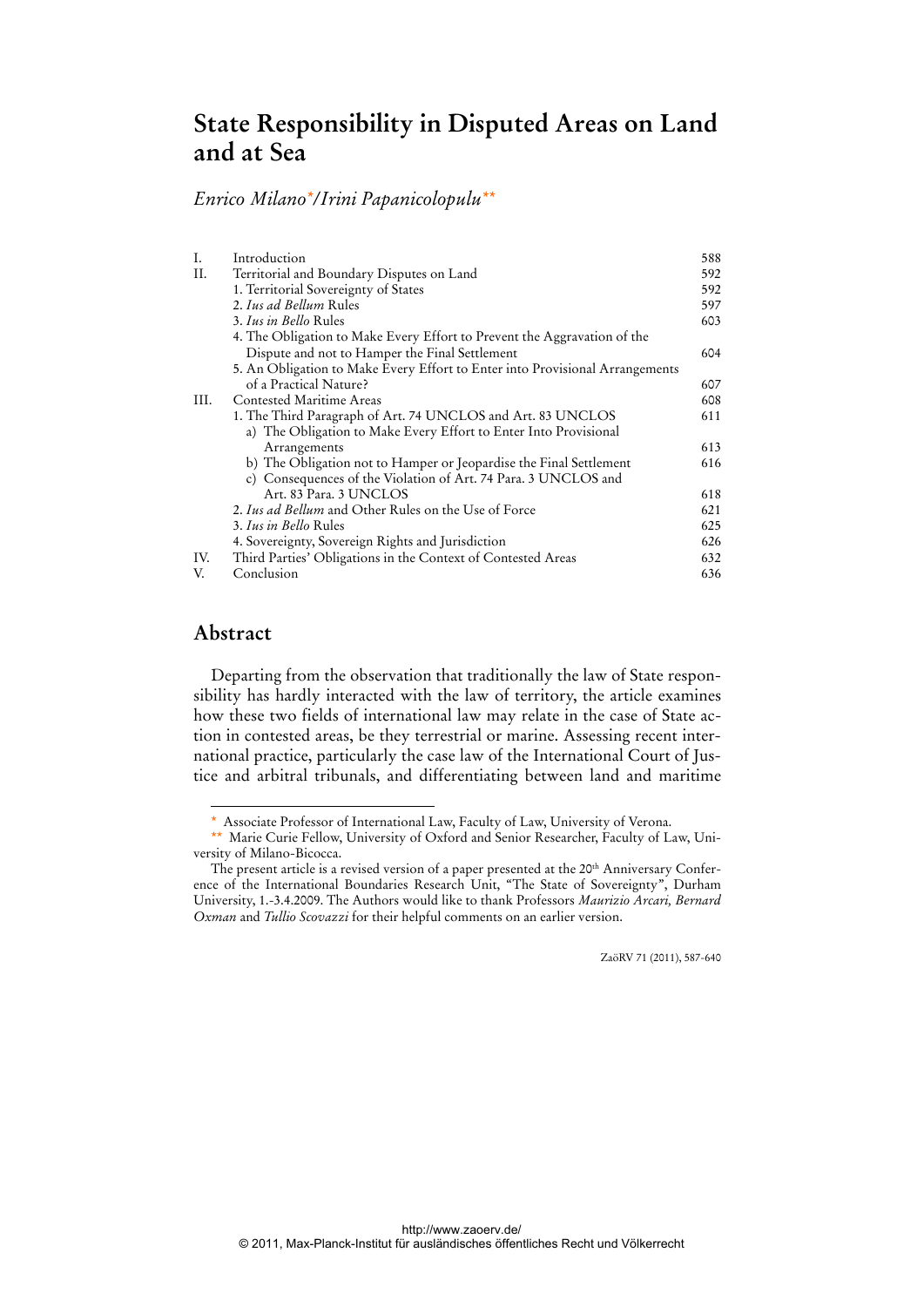#### 588 *Milano/Papanicolopulu*

disputes, it identifies the primary obligations incumbent upon States when acting in contested areas – relating to State sovereignty and sovereign rights, *ius ad bellum*, *ius in bello*, procedural obligations pending the final settlement of the dispute – and it examines the consequences of the breach of those primary norms, in terms of secondary obligations, as well as third States' duties and obligations. The legal framework specifically created for disputed maritime areas by Art. 74 para. 3 United Nations Convention on the Law of the Sea (UNCLOS) and Art. 83 para. 3 UNCLOS, including its implications for land disputes, is specifically analysed. The authors submit that, at a time of increasingly pro-active policies and robust actions taken by States in contested areas, more attention should be devoted to the extent to which the law of State responsibility, especially with regard to relevant forms of reparation, has to adapt to the content and scope of primary norms applicable to that specific context.

## **I. Introduction**

It is undisputed that, according to well-established principles and norms of international law, a State exercises sovereignty over its land territory and its territorial sea and sovereign rights and jurisdiction in adjacent maritime zones. Sovereignty involves the possibility of acting upon a territory and of excluding other States from acting thereupon. Sovereign rights at sea entail exclusiveness as to the exploration and exploitation of resources, thereby preventing other States from exercising such activities (though not from the maritime space where such activities take place). Consequently, whenever a State acts on the territory or in the territorial sea of another State without the latter's permission, it is in breach of the latter's territorial sovereignty. In the same way, whenever a State engages in activities relating to the resources of another State or in other activities that fall under the latter's exclusive rights or jurisdiction in the latter's maritime zones, it is in breach of its exclusive rights. This necessarily entails the former's international responsibility and a duty to provide full reparation for the injury caused.

Traditionally, however, the law of territory (we use here the term in a broad sense, comprising not only land and sea areas subject to the sovereignty of a State, but also maritime areas subject to the jurisdiction of a State) and the law of State responsibility have hardly interacted. Three circumstances seem to have determined such an "uncosy relationship" between the two bodies of law. Firstly, the settlement of boundary disputes normally requires the drawing of a boundary or a line of delimitation,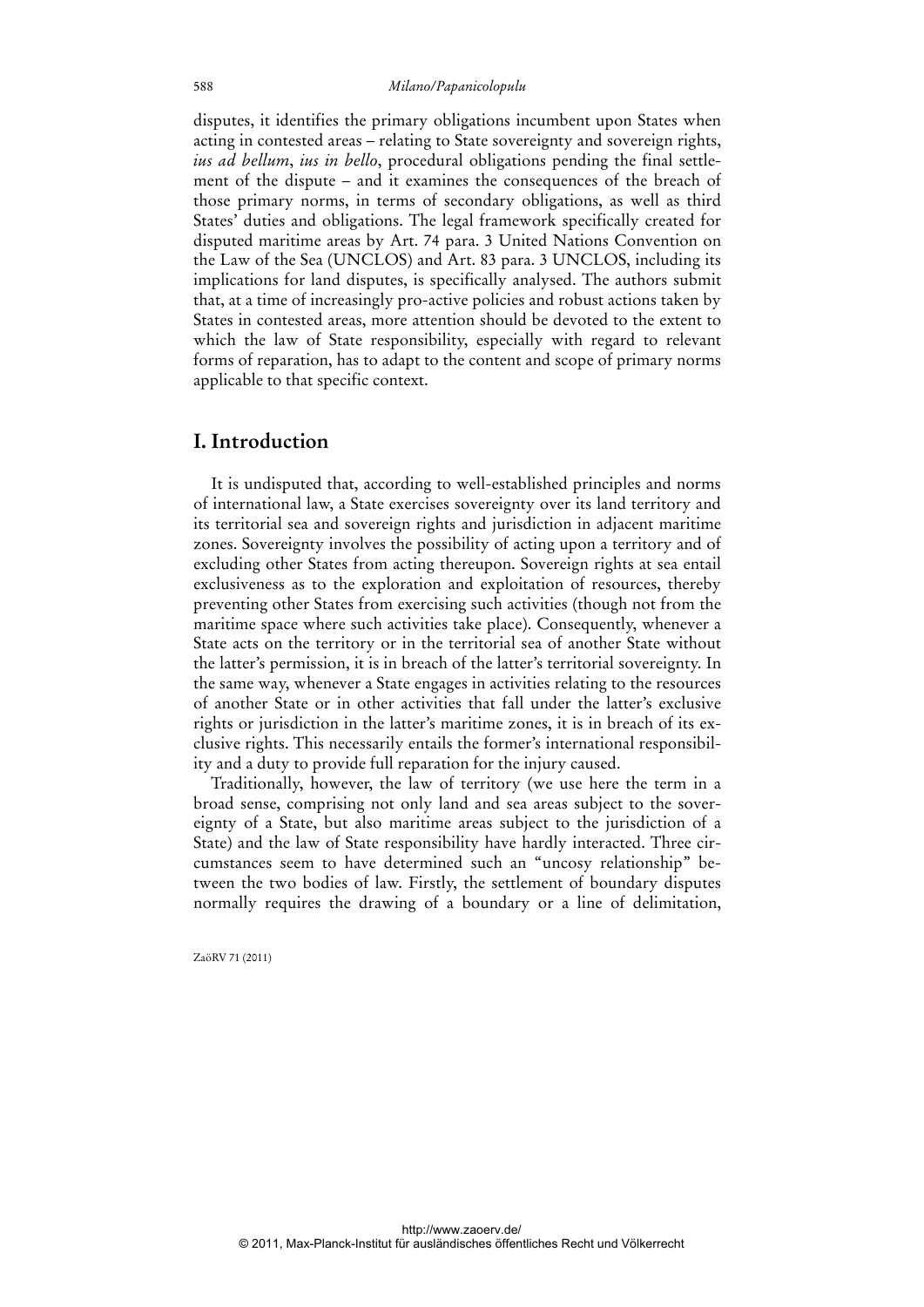whether effected through diplomatic means or through judicial means. Claims of State responsibility will be considered in the ancillary at best, at worst an impediment to the settlement of the dispute.<sup>1</sup> Secondly, most boundary disputes on land derive from the lack of demarcation and from the diverging views on the interpretation of an existing boundary. An *ex post facto* characterisation of a territorial situation as "adverse occupation" will not automatically lead to a determination of State responsibility for wrongful occupation or for acts related to the occupation prohibited under international law. Primary norms protecting territorial sovereignty in the context of territorial disputes are arguably based on a standard of due diligence; that, in turn, renders disputes over territory less amenable to the application of standard forms of reparation. Thirdly, with regard to delimitation disputes at sea, the question is even more intricate. Most of the times, delimitation with regard to maritime zones by the parties or by a judicial body will not be simply declaratory of an existing boundary, but it will draw that boundary "from scratch". Till their delimitation, disputed sea ar-

 $\overline{a}$ 

<sup>&</sup>lt;sup>1</sup> It is not to be wondered at that although nineteen cases concerning maritime delimitation have been decided by international judges, in only two cases the parties have raised issues of responsibility; see *Land and Maritime Boundary between Cameroon and Nigeria*, Judgement of 10.10.2002, ICJ Reports 2002, 303 (*Cameroon/Nigeria* Judgement), and *Guyana and Suriname*, Award of 17.9.2007, 47 ILM 166 (2008) (*Guyana/Suriname* Award); and in the latter the judge has only decided on the merits. Numbers with regard to disputes on land are equally striking: if we take the ICJ case law, eighteen cases concerning territorial disputes have been brought before the Court; in three cases only, *Cameroon/Nigeria, Nicaragua/Colombia* and *Costa Rica/Nicaragua* issues of State responsibility have been raised by the applicants. In *Cameroon/Nigeria*, the claim has been left unanswered by the judges (see below), in *Nicaragua/Colombia* the Judgement on preliminary objections has upheld Colombia's objections to the effect that the dispute over the Islands of San Andres and Providencia, in respect of which Colombia had reserved its right to seek reparation, would fall outside the scope of the Court's jurisdiction; see *Territorial and Maritime Dispute*, Judgement of 13.12.2007, ICJ Reports 2007, 832 (*Nicaragua/Colombia* Judgement). In the recent dispute between Costa Rica and Nicaragua over the wetland of the Isla Portillos (listed by Costa Rica under the Ramsar Convention's List of Wetlands of International Importance) and the activities conducted by Nicaragua in the area, Costa Rica has requested the Court to determine the reparation which must be made by Nicaragua for breaches of its territorial integrity and of a number of international instruments relating to territorial delimitation between the two Sates; see *Certain Activities Carried Out by Nicaragua in the Border Area*, Application Instituting Proceedings, 18.11.2010, para. 9, http://www.icj-cij.org. With regard to the activities of the Permanent Court of International Justice during the inter-war period, in 1932 in the dispute between Denmark and Norway concerning the status of South-Eastern Greenland, Denmark, in its application, reserved the right to seek reparation for Norway's violation of the status of South-Eastern Greenland (*Legal Status of the South-Eastern Territory of Greenland*, Application Instituting Proceedings, 18.7.1932, PCIJ Series C 1933, no. 169, 12 et seq.). The case was discontinued the year after. In all these cases, the application was brought unilaterally under an optional clause declaration in accordance with Art. 36 para. 2 Statute of the International Court of Justice.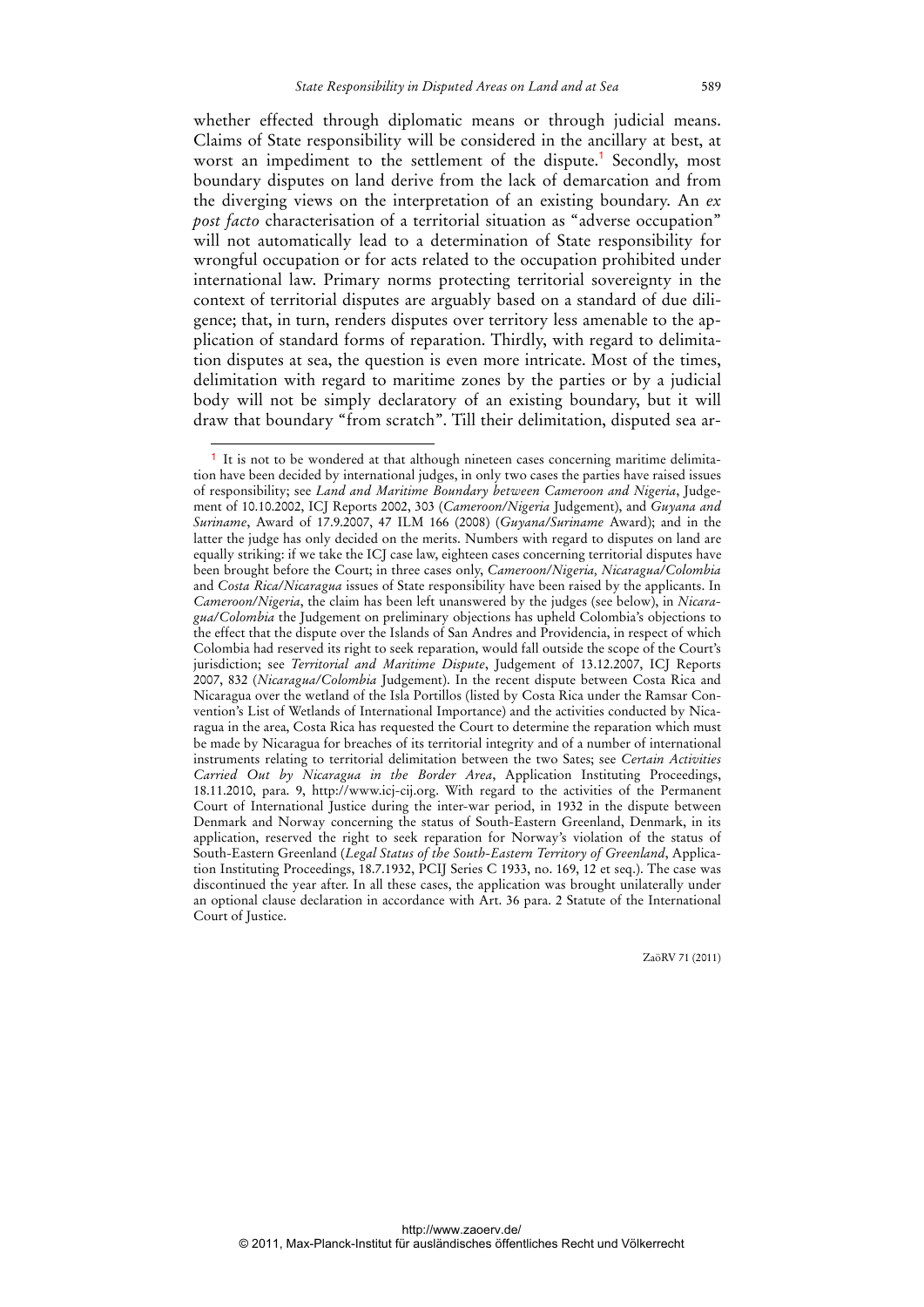eas might be considered, up to a certain extent, $\frac{2}{3}$  as belonging to either of the parties to the dispute, without there being one with a definitive claim. In such a legal context, it is even harder to substantiate a claim of State responsibility for acts prohibited by international law. On the other hand, unlike for territorial disputes on land, the United Nations Convention on the Law of the Sea provides some guidance through Art. 74 para. 3 UNCLOS and Art. 83 para. 3 UNCLOS concerning the rules regulating States' conduct pending a final delimitation agreement on the exclusive economic zone and on the continental shelf respectively.

Yet, in the last decade, judicial litigation in at least three cases, namely *Cameroon/Nigeria*, *Eritrea/Ethiopia*<sup>3</sup> and *Guyana/Suriname*, has shown that claims of State responsibility may be raised, that the interplay between the law of State responsibility and the rules on contested territory and maritime areas is far from unproblematic and that a consistent and thorough elaboration by international tribunals, together with further scholarly analysis, is especially due. The question does not affect international judicial bodies only, in that they are the actors most likely to have to consider and make determinations with regard to claims of State responsibility in the context of territorial or delimitation disputes. It is also of great import for policy makers, diplomats and private operators, as in many parts of the world interest for contested areas, both on land and at sea, is on the increase as a result of a number of factors, including: a) the global economic crisis and the process of gradual exhaustion of resources in traditional gas and oil fields, hence the need to explore and exploit new fields, including in the continental shelf beyond 200 n.m., even where legal title is contested;<sup>4</sup> b) the

ZaöRV 71 (2011)

<sup>2</sup> This extent is determined by the concept of "reasonable claim" discussed below.

<sup>3</sup> See the following decisions by the Eritrea/Ethiopia Claims Commission: *Central Front*, Ethiopia's claim no. 2, Partial Award of 28.4.2004, 43 ILM 1275 (2004); *Jus ad Bellum,* Ethiopia's Claims no. 1-8, Partial Award of 19.12.2005, 45 ILM 430 (2006); *Guidance Regarding Jus ad Bellum Liability*, Decision no. 7 of 27.7.2007, 46 ILM 1121 (2007); *Ethiopia's Damages Claims*, Final Award of 17.8.2009, 49 ILM 177 (2010).

<sup>4</sup> E.g. the dispute over the Spratly Islands and related sea areas involving a considerable number of south Asian countries, see *C. Schofield/I. Storey*, The South China Sea Dispute: Increasing Stakes and Rising Tensions, 2009, http://www.jamestown.org; the dispute between Bangladesh and India and Myanmar, that has resulted in the submission to the International Tribunal on the Law of the Sea and the constitution of an arbitral tribunal; the continuing tensions over the exploitation of natural resources in the Timor Sea, see *N. S. M. Antunes*, Spatial Allocation of Continental Shelf Rights in the Timor Sea, Centre for Energy, Petroleum and Mineral Law and Policy 13 (2003), Online Journal, Art. 13, http://www.dundee.ac.uk; *C. Schofield*, Minding the Gap: The Australia-East Timor Treaty on Certain Maritime Arrangements in the Timor Sea (CMATS), IJMCL 22 (2007), 189 et seq.; the recent "flare-up" in the dispute between the UK and Argentina over the exploitation of natural resources in the continental shelf off the Falkland/Malvinas Islands. Numerous disputes relate to areas of conti-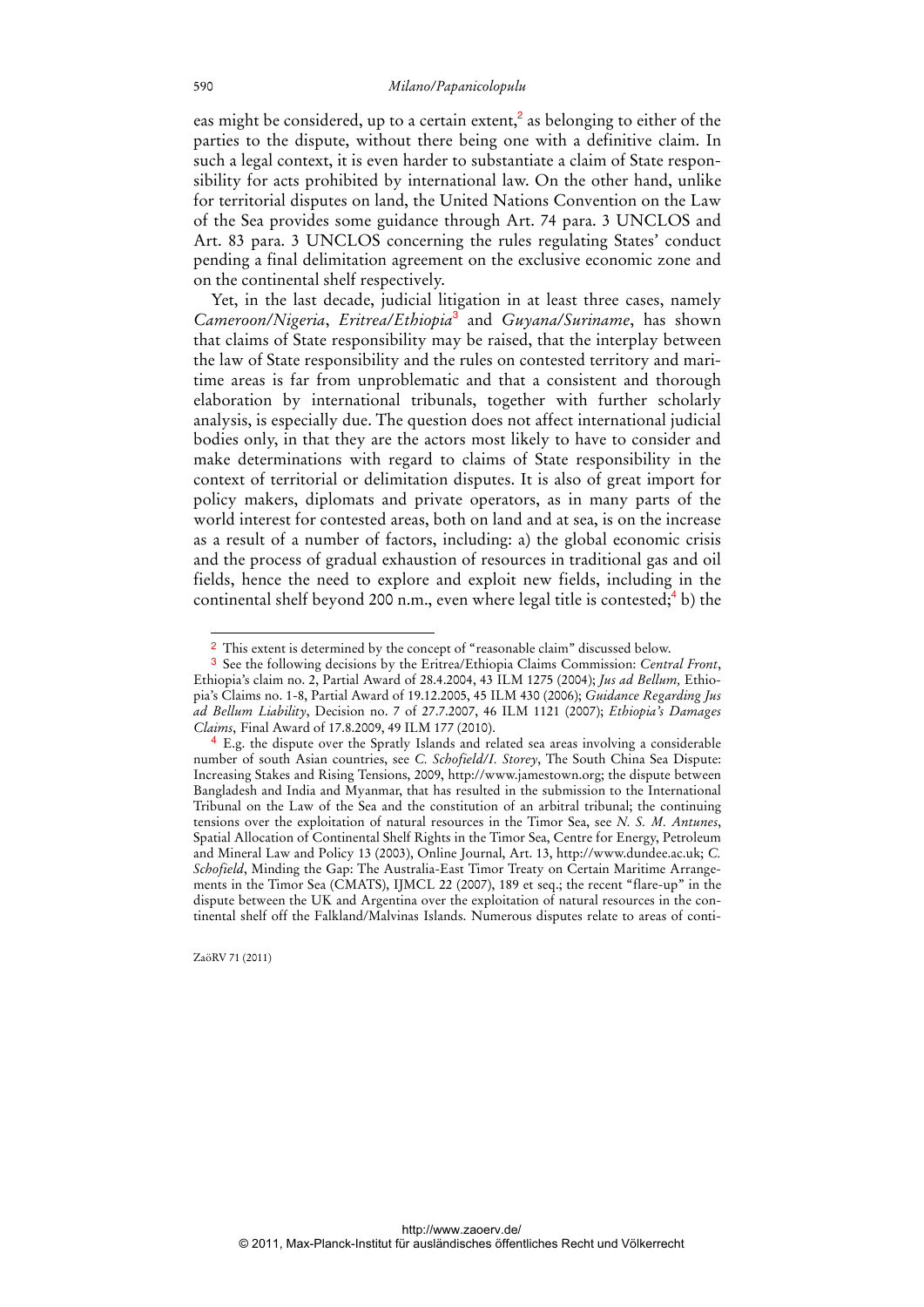threat of international terrorism and piracy, leading States to take robust enforcement measures even in areas where previously they were hesitant to affirm their jurisdiction;<sup>5</sup> c) the great emphasis, especially in richer countries, on the control of illegal immigration fluxes, again leading them to take enforcement measures in disputed areas.<sup>6</sup> The legal questions raised by these phenomena are manifold, complex and they invest different areas of domestic and international law. In terms of international law, they relate to the precise identification of the primary obligations incumbent upon States when acting in contested areas; they require a working distinction between disputed areas on land and disputed areas at sea, as the law of the sea is codified in UNCLOS; they impose the determination of a threshold beyond which legitimate manifestations of claim may result in an infringement of the counterpart's right; and they must consider the extent to which the law of State responsibility, especially with regard to relevant forms of reparation, has to adapt to the content and scope of primary norms applicable to that specific context.

The present article endeavours to address these questions. It examines the relevant legal principles concerning the application of the law of State responsibility to territorial disputes both on land and at sea, that is disputes involving two or more States' competing claims over land territory and/or sea areas. It is divided in three sections. In the first section, it identifies the relevant primary rules applicable in the context of territorial and boundary disputes on land and the consequences deriving from breaches thereof, with reference to the practice of States and international organisations and to relevant case law. The same methodology is adopted in the second section, yet looking at the context of delimitation disputes at sea. The commonalities and differences in terms of applicable primary rules and how the application of these rules may affect determinations of State responsibility and consequent reparation in each of the two territorial contexts are brought to the fore. In the third section, the article examines the position of third parties with regard to disputed areas on land and at sea. Finally, an overall appraisal of relevant State practice, applicable rules and case law is made with a view

-

nental shelf beyond 200 n.m. and have impacted the work of the Commission on the Limits of the Continental Shelf (CLCS); see *A. Oude Elferink/C. Johnson*, Outer Limits of the Continental Shelf and "Disputed Areas": State Practice concerning Article 76(10) of the LOS Convention, IJMCL 21 (2006), 461 et seq.

<sup>5</sup> See *J. Bayoria*, The Troubled Afghan-Pakistani Border, Council on Foreign Relations, 2009, http://www.cfr.org.

<sup>6</sup> See *I. Gonzales Garcia*, El acuerdo España-Marruecos de readmision de immigrantes y su problematica applicacion: les avalanches de Ceuta y Melilla, Anuario español de derecho internacional 22 (2006), 255 et seq.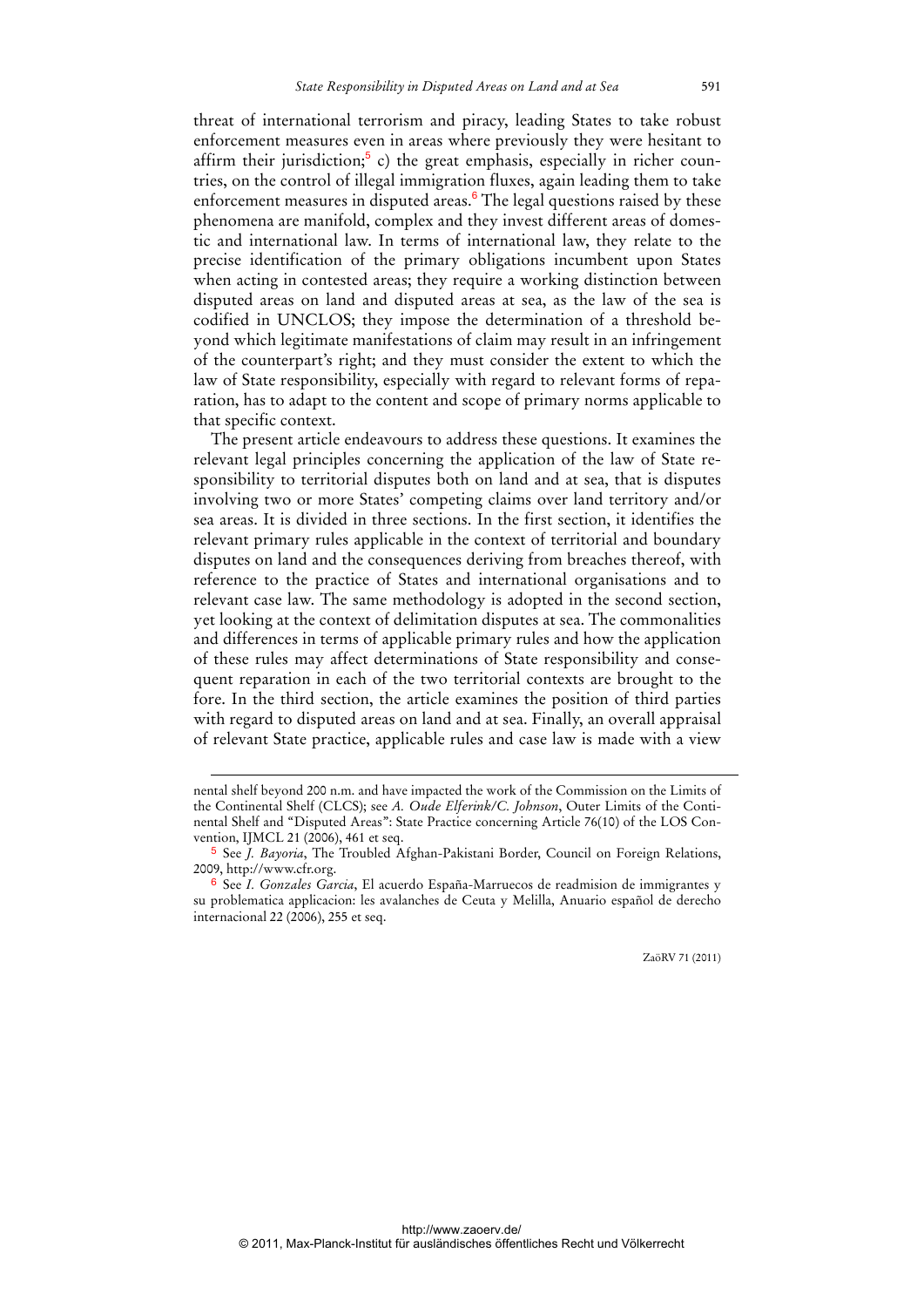to highlighting similarities and differences between the two contexts and to identifying existing gaps in the understanding of this area of international law.

## **II. Territorial and Boundary Disputes on Land**

As mentioned, issues of State responsibility have hardly arisen in the context of boundary or territorial dispute settlements on land, which makes a reading of the interplay between the law of territory and the law of State responsibility particularly complex. The only two cases in which claims related to State responsibility have been considered by international judicial bodies in that context are quite recent – we are referring to the 2002 Judgment of the International Court of Justice (ICJ) in the *Cameroon/Nigeria* territorial dispute and to some awards of the Eritrea/Ethiopia Claims Commission – but they are not free from ambiguities in their application of the law of State responsibility. State practice is not of much help either. Diplomatic means of dispute settlement normally involve a determination or demarcation of the boundary and the withdrawal of any military presence or civilian administration established by the "adverse occupant": issues of State responsibility are left aside for the sake of a speedy implementation of the settlement.

As anticipated, the first task we have endeavoured to accomplish is that of identifying the most important primary rules regulating the actions of States, how they operate in the context of territorial disputes and the legal consequences deriving from breaches thereof. We have identified four sets of relevant primary rules, whose relevance and practical operation in the context of territorial disputes are worth attention.

### **1. Territorial Sovereignty of States**

The first set of rules relates to the protection of the State's territorial sovereignty, generally put, the right that every State enjoys to freely act upon its land territory and to exclude others from doing so. It is telling that among the examples of continuing wrongful acts cited by the International Law Commission (ILC), we may also find the "unlawful occupation of the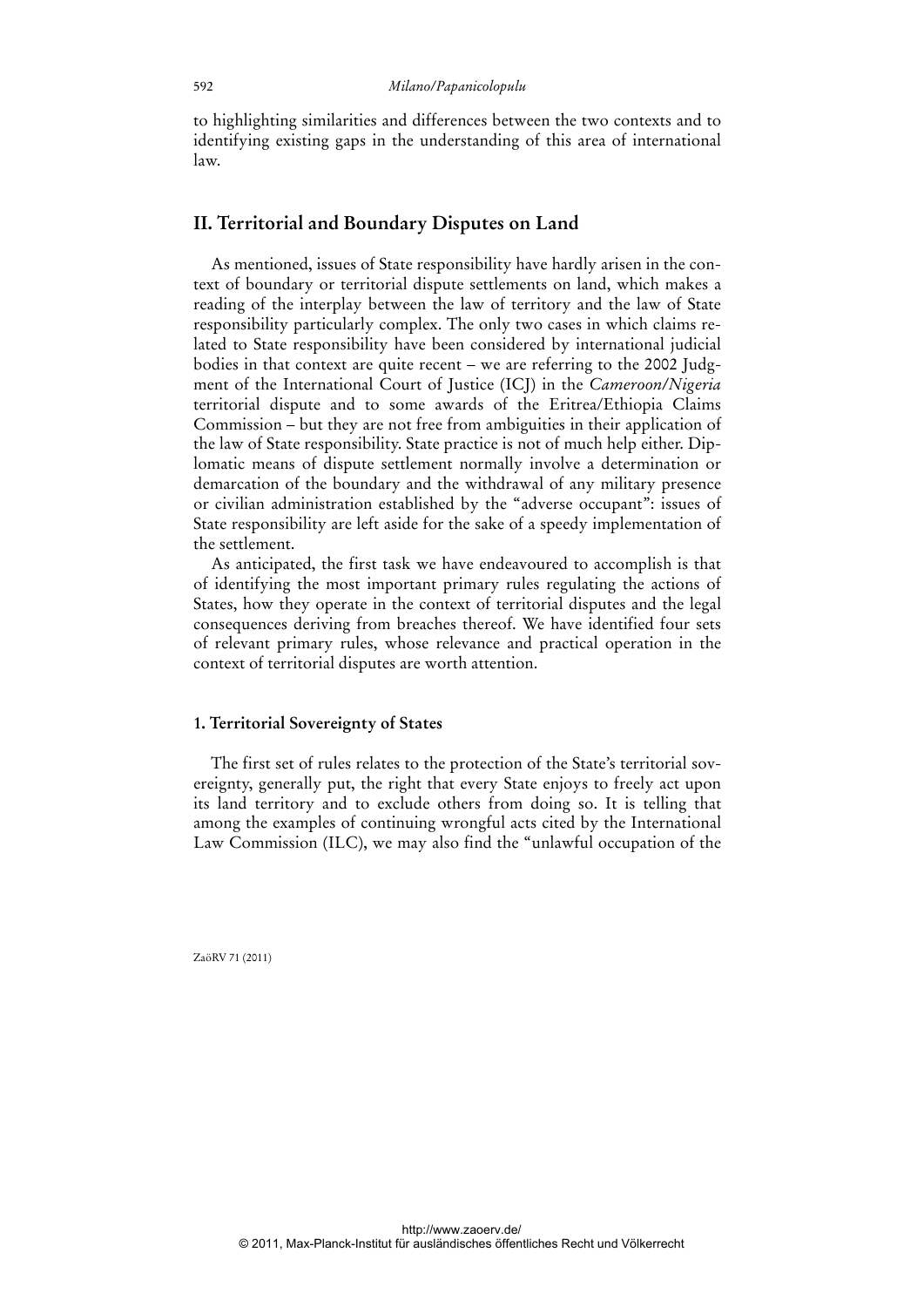part of the territory of another State or stationing armed forces in another State without its consent".<sup>7</sup>

In the 2002 *Cameroon/Nigeria* Judgment, the ICJ determined that the injury suffered by Cameroon as a result of the occupation by Nigeria of parts of its territory, including the Bakassi Peninsula and areas in the Lake Chad region, was sufficiently addressed by the very fact of the delimitation effected by the Court and by the order made to Nigeria to withdraw its troops and administration behind the newly delimited international boundary. The Court did not feel necessary to ascertain whether and to what extent Nigeria's responsibility had been engaged as a result of that occupation, despite a number of requests advanced by Cameroon with regard to the destruction of properties and the despoliation of the environment.<sup>8</sup>

Technically speaking, as an extreme interpretation, the refusal of the Court to deal with the requests put forward by Cameroon amounts to a *non liquet*: the Court did not address the existence of a violation of Cameroon's territorial sovereignty and the legal consequences deriving therefrom, Cameroon's claims notwithstanding. That is to be regretted as the Court had the opportunity to clarify a highly controversial and unclear legal question. As a matter of judicial policy, the most sensible interpretation of the Court's approach merely based on a declaratory judgment is that the judges were mostly concerned with the formulation of a remedy that would generally satisfy the overall demands of the prevailing party, without overburdening the other party with excessive costs. In other words, the Court tried to contribute to the creation of a non-confrontational environment in which the parties could move to a speedy implementation of the judgment, cooperate in the interest of the local population affected by change in administration and settle the dispute once for all (without opening a new phase of proceedings concerning the calculation of due compensation).<sup>9</sup> The opera-

 $\overline{a}$ 

<sup>7</sup> International Law Commission's Articles on State Responsibility (Draft Articles on State Responsibility), in *J. Crawford*, The International Law Commission's Articles on State Responsibility: Introduction, Text and Commentaries, 2002, 36 et seq.

The Court held that "... by the very fact of the present Judgement and of the evacuation of the Cameroonian territory occupied by Nigeria, the injury suffered by Cameroon by reason of the occupation of its territory will in all events have been sufficiently addressed. The Court *will not therefore seek to ascertain whether and to what extent Nigeria's responsibility to Cameroon has been engaged as a result of that occupation"*' (italics added), ICJ Reports 2002, para. 319.

<sup>9</sup> See especially *Cameroon/Nigeria* Judgement (note 1), para. 316 where the Court held that "the implementation of the present Judgement will afford the Parties a beneficial opportunity to co-operate in the interests of the population concerned, in order notably to enable it to continue to have access to educational and health services comparable to those it currently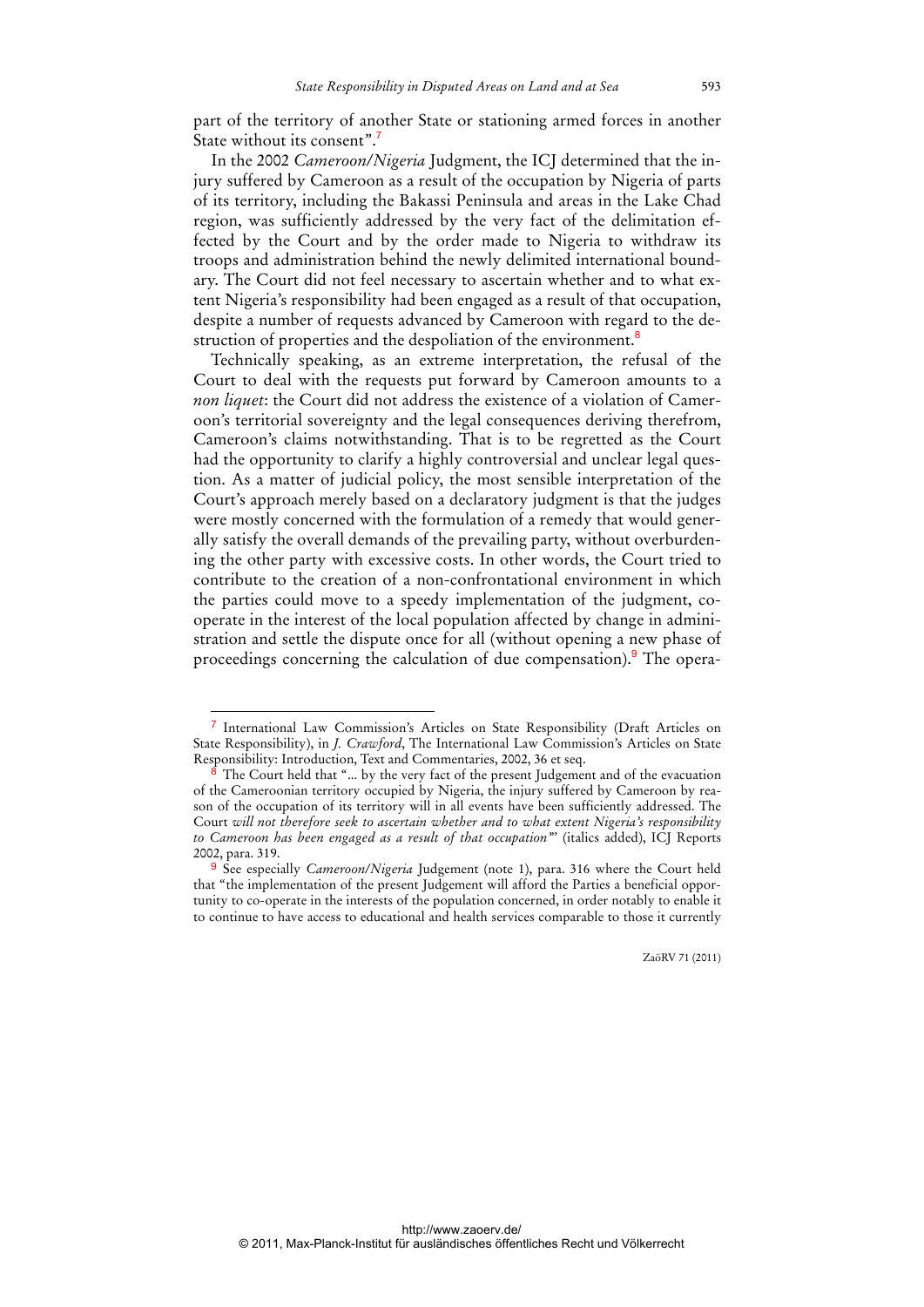tion of disposing of Cameroon's claim of State responsibility was instrumental to that conclusion and overall settlement and, to that extent, it was not unprecedented in terms of legal reasoning employed by the Court.<sup>10</sup> While the Court's approach may be considered wise from the perspective of the overall settlement of a complex dispute, on the other hand, it confirms the uneasy relation between the law of territory and the law of State responsibility. More importantly, it leaves us with no hints as to the content of the primary norm protecting State's territorial sovereignty and the consequences of the breach thereof in the context of territorial and boundary disputes. To put it in two questions: when does an adverse occupation result in a breach of the State's territorial sovereignty? What are the legal consequences of such a breach?

A hint to the answer may be found in Nigeria's oral pleadings, where the counsel argued that if the Court had assigned those disputed areas to Cameroon, that still should not have led to a determination of State responsibility, as Nigeria was administering those territories in good faith and in the honest belief that those areas were under its sovereignty.<sup>11</sup> By following that indication, we may put forward the hypothesis that in territorial disputes we should identify a threshold of fault liability on the wrongdoing State.

That leads us to identify two possible scenarios. In the first, adverse occupation is effected in good faith – take for example the cases of an international boundary lacking clear demarcation, of genuine disagreement over the interpretation of a colonial boundary agreement or of disagreement over the continuing validity of consent by the sovereign authorising a stationing of foreign troops – hence the occupying State is under a duty to withdraw behind the line determined by the tribunal and, for instance, return movable goods seized during the occupation. The *Temple of Preah Vihear* Case is

11 Oral pleadings of Nigeria, *Watts*, CR 2002/20, 30, http://www.icj-cij.org.

ZaöRV 71 (2011)

-

enjoys. Such co-operation will be especially helpful, with a view to the maintenance of security, during the withdrawal of the Nigerian administration and military and police forces."

<sup>10</sup> E.g. *Case Concerning the Gabčikovo-Nagymaros Project*, Judgement of 25.9.1997, ICJ Reports 1997, 7. The Court, while apportioning responsibility between Hungary and Slovakia for the mismanagement of the joint project, did not determine the levels of compensations sought by the parties and observed that "the issue of compensation could satisfactorily be resolved within the framework of an overall settlement if each of the Parties were to renounce or cancel all financial claims and counter-claims" (para. 153). More in general, with regard to the scope and meaning of reparation in the context of the dispute, it opined that "the consequences of the wrongful acts of Both Parties will be wiped out 'as far as possible' if they resume their co-operation in the utilization of the shared water resources of the Danube, and if the multi-purpose programme, in the form of a co-ordinated single unit, for the use, development and protection of the watercourse is implemented in an equitable and reasonable manner. What is possible for the Parties to do is to re-establish co-operative administration of what remains of the Project" (para. 150).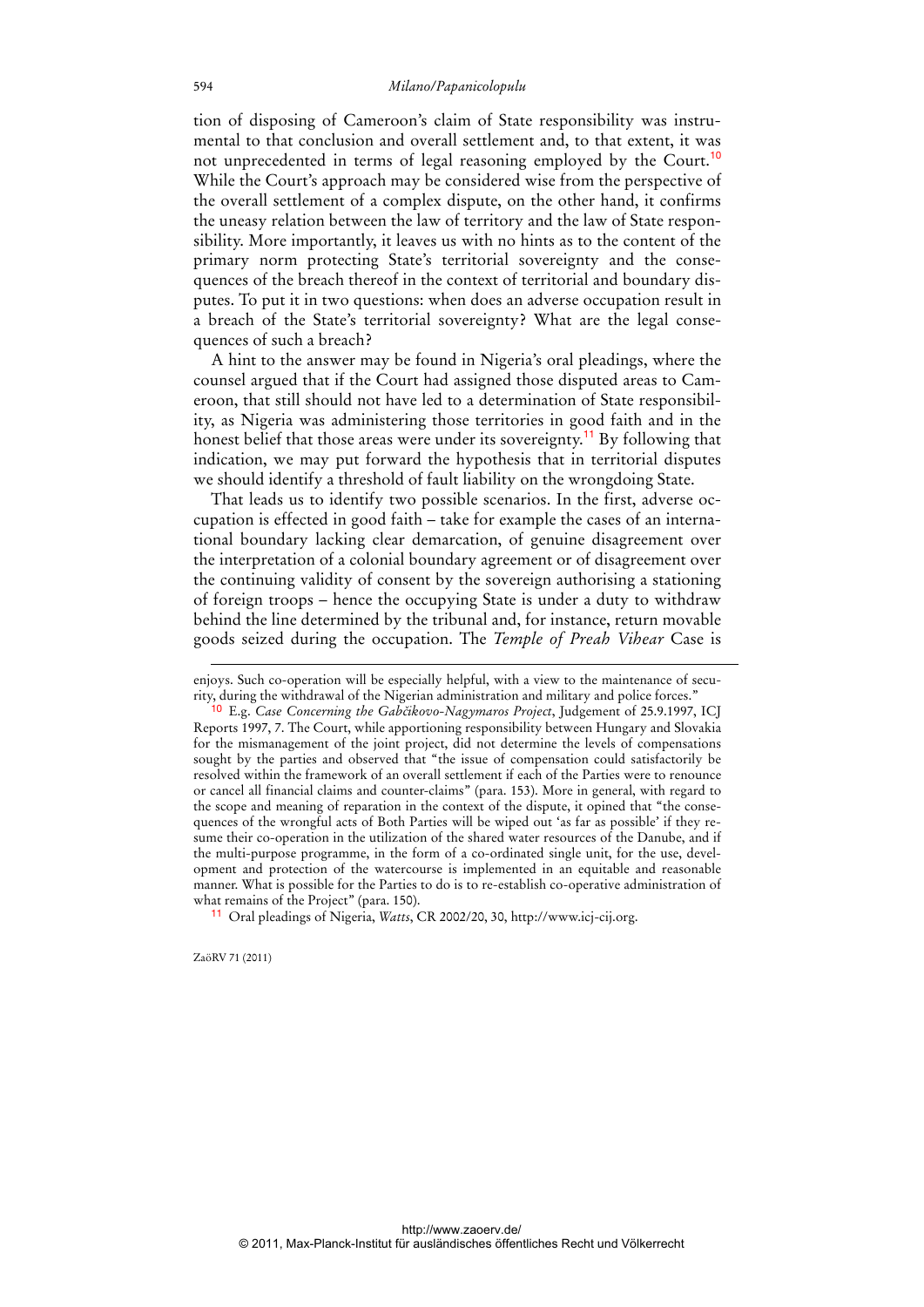instructive in that respect as Cambodia claimed the return of pieces of cultural property as an ancillary to Thailand's withdrawal following the attribution by the Court of the contested area.<sup>12</sup> It is, in other words, a form of strict, objective liability for acts not prohibited by international law. In the second scenario, adverse occupation results from lack of due diligence or malicious conduct and evidence shows that the occupying State knew or should have known that it was administering foreign territory.<sup>13</sup> Hence the occupying State is responsible under international law, and should provide full reparation for the injury caused to the sovereign State through its occupation, including exploitation of natural resources and damages to properties.

In practice, the determination of the relevant threshold of State responsibility may present considerable difficulties, as facts and the reading thereof for that purpose may be strongly disputed, especially if the applicable standard is that of due diligence, it rests on the "psychological" attitude of the State and it has to take into consideration counter-claims: thus the choice of international tribunals (as well as States) to shy away from questions of State responsibility. Moreover, the above differentiation based on good faith is without prejudice to the effect that an uncontested, peaceful display of authority may have on the consolidation of a title over a given territory, if the counterparty does not pose protest or its own manifestations of *effectivité*. <sup>14</sup> Under the perspective of territorial entitlements – indeed the para-

 $\ddot{ }$ 

<sup>12</sup> *Temple of Preah Vihear*, Judgement of 15.6.1962, ICJ Reports 1962, 6 et seq., at 11 and 36. On 20.4.2011, Cambodia filed a request for interpretation of the 1962 judgment in accordance with Art. 60 of the ICJ Statute due to renewed recent tensions between the two countries over the Temple of Preah Vihear area. Cambodia has asked the Court to adjudge and declare that the obligation of Thailand to withdraw all military and security forces from the area of the temple and its surroundings (appearing in the *dispositif*) is a consequence of the general obligation to respect the integrity of the territory of Cambodia, as defined by the Annex 1 Map on which the 1962 judgment of the Court was based; see *Request for Interpretation of the Judgment of 15 May 1962 in the Case concerning the Temple of Preah Vihear*, Request of the Kingdom of Cambodia of 20.4.2011, para. 45.

<sup>&</sup>lt;sup>13</sup> A threshold of fault liability related to territorial use was also identified by the Court in the *Corfu Channel* Case, where the Court stated that "it cannot be concluded by the mere fact of the control exercised by a State over its territory and waters that the State necessarily knew, or ought to have known, of any unlawful act perpetuated therein […]. This fact, by itself and apart from other circumstances, neither involves *prima facie* responsibility nor shifts the burden of proof." *Corfu Channel* Case, Judgement of 9.4.1949, ICJ Reports 1949, 4 et seq., at 18.

<sup>&</sup>lt;sup>14</sup> *Kohen* denies the significance of good faith as a requirement for the consolidation of title in prescriptive acquisitions and adverse occupation; on the other hand, he states that "[t]outefois, la conscience d'agir contrairement au droit du titulaire de la souveraineté ou, au contraire, la conviction d'être le titulaire pourront avoir des conséquences dans le domaine du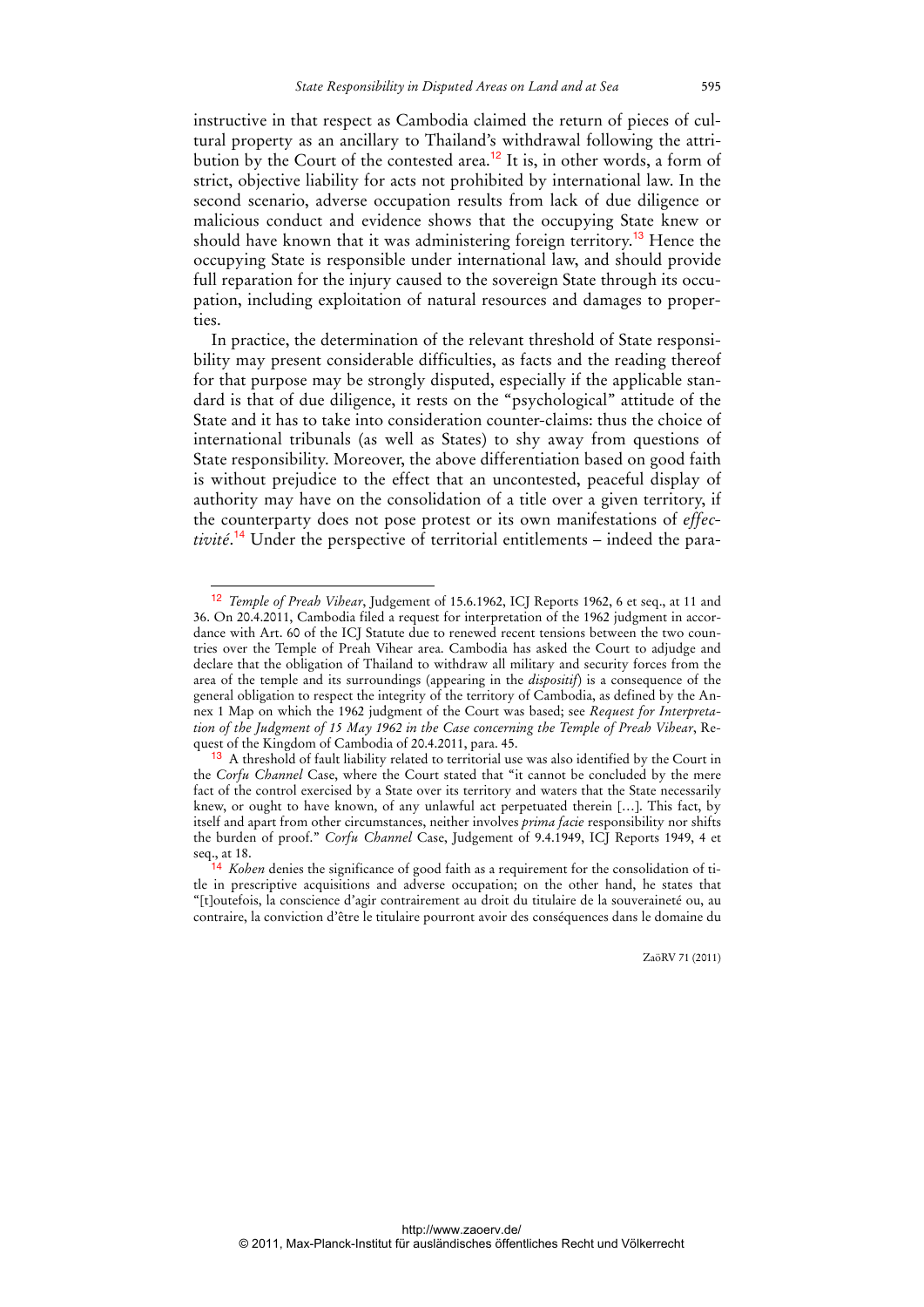mount perspective for litigators and international tribunals when they are engaged in a judicial process of dispute settlement of a boundary or territorial dispute – the questions of good faith, faulty or even malicious conduct do not seem to play an important role, hence making unnecessary the elaboration and identification of the proper standards of conduct.

Finally, it is noteworthy that re-establishment of lawful sovereignty over territory may impinge upon the interests of groups of private individuals and the concern for the protection of those interests has been given full consideration in judicial practice, well above considerations of State responsibility. As mentioned, that has been clearly spelled out by the ICJ in *Cameroon/Nigeria* when it has called upon the Parties to cooperate in the best interest of the local population, especially with regard to the provision of health and educational services during the transitional period leading to Nigeria's withdrawal from the Bakassi Peninsula.<sup>15</sup> Already in 1865, in the *Aves* arbitration between Venezuela and the Netherlands, the Queen of Spain after having established Venezuela's title over the Aves Island in the Caribbean sea despite the fishing activities of Dutch nationals in the waters surrounding the island, concluded that Dutch fishermen should have been fully indemnified (the value of earnings in the previous five years as increased by a rate of 5 %) in case Venezuela had denied access to those fisheries.<sup>16</sup> In the more recent *Costa Rica/Nicaragua* dispute before the ICJ – technically speaking, a dispute over navigational rights in the context of a 19<sup>th</sup> century treaty establishing the river boundary between the two countries – the Court has upheld Costa Rica's claim to the exercise of customary fishing rights by Costa Rican local populations for subsistence purposes: the reversal of the burden of proof in favour of Costa Rica shows that the Court has paid special regard to the interests of the local inhabitants.17 Finally, in the *Abyei Area* arbitration the arbitral tribunal has held that traditional grazing rights by local nomadic populations should remain unaffected by the territorial delimitation between the Government of Sudan and the Sudan People's Liberation Movement.<sup>18</sup> In sum, case law shows that the

-

contenu et des formes de la responsabilité internationale". *M. G. Kohen*, Possession contestée et souveraineté territoriale, 1997, 384.

<sup>15</sup> *Cameroon/Nigeria* Judgement (note 1), para. 316.

<sup>16</sup> Sentence arbitrale relative à la question élevée entre le Venezuela et le Royaume des Pays-Bas, de la domination et de la souveraineté de l'île d'Aves, 30.6.1865, XXVIII RIAA 115, at 123.

<sup>17</sup> *Dispute Regarding Navigational and Related Rights*, Judgement of 13.7.2009, para. 141, http://www.icj-cij.org.

<sup>18</sup> *Delimitation of the Abyei Area,* Final Award of 22.7.2009, 48 ILM 1258 (2009) paras. 748 et seq.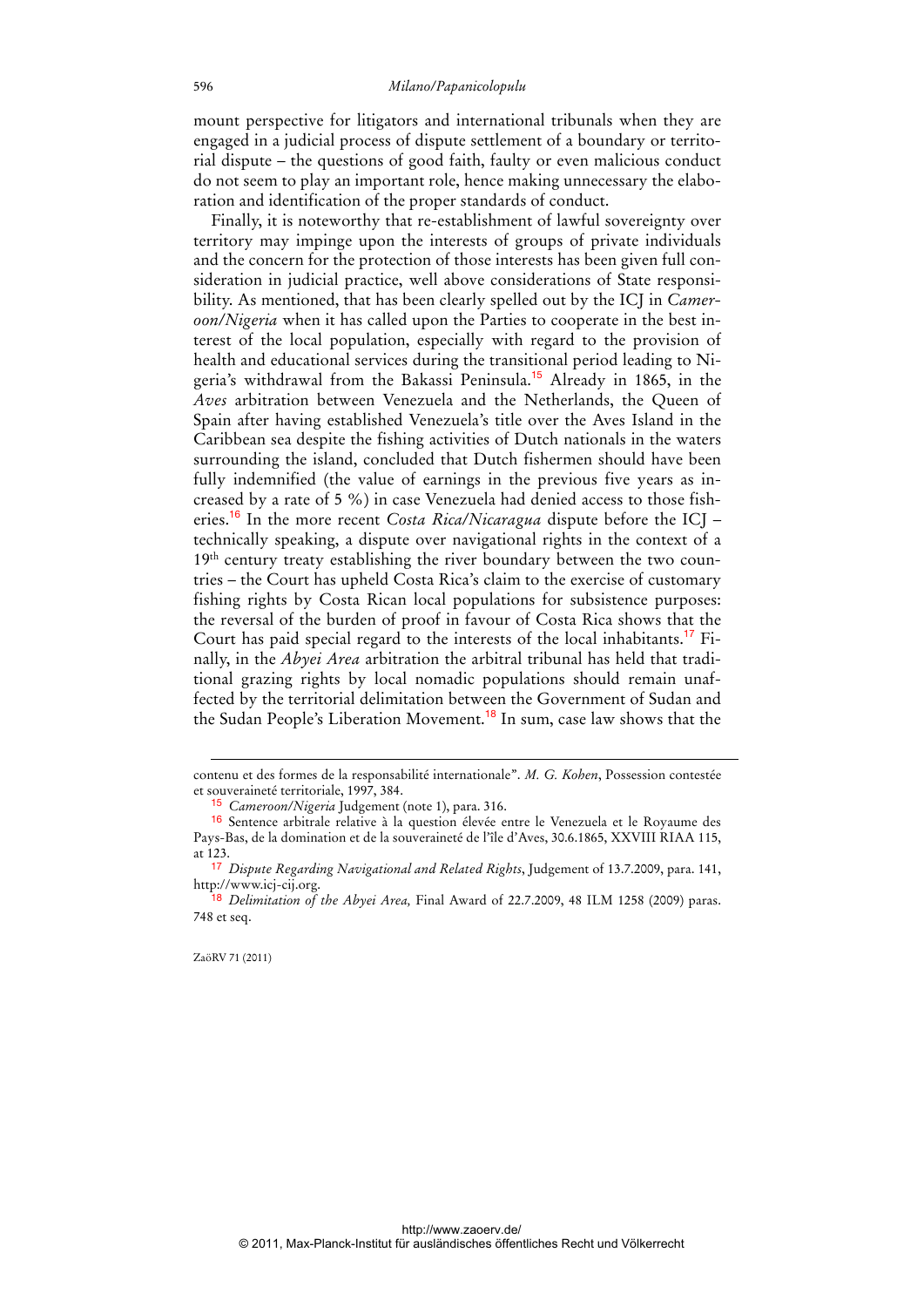protection of individual rights in the context of territorial disputes is of paramount concern for international judicial bodies. That has been a further factor in the reluctance of international tribunals to apply the law of State responsibility, which may have led to a negative evaluation of private activities, especially if authorised, facilitated or directed by the adverse occupant.

## **2.** *Ius ad Bellum* **Rules**

Contested occupations may also result from the use of force by the occupying State, which may be in breach of a second category of primary rules, those under the Charter of the United Nations (UN Charter) and customary international law protecting the territorial integrity of States, which are commonly known as *ius ad bellum* rules. The partial award on the *ius ad bellum* of 19.12.2005 by the Ethiopia/Eritrea Claims Commission is interesting as it highlights the complex intertwining of *ius ad bellum* rules, the law of territory and the law of State responsibility. Eritrea had argued that the military action of May 1998 in the area of the border town of Badme should not be characterised as a use of force falling within the prohibition of Art. 2 para. 4 UN Charter, but it was justified as an effort to regain control over territory which belonged to it, as confirmed by the decision of the Ethiopia/Eritrea Boundary Commission of 13.4.2002.<sup>19</sup> The Commission rejected that claim responding that self-defence as a means of regaining territory cannot be invoked to settle territorial disputes, and that "border disputes are so frequent that any exception to the prohibition of the threat or use of force for territory that is allegedly occupied unlawfully would create a large and dangerous hole in a fundamental rule of international law".<sup>20</sup> A couple of years later, quoting with approval the above passage, the arbitral tribunal in *Guyana/Suriname* held that the asserted incompatibility between claims of State responsibility for the unlawful use of force and territorial claims has no basis in international law, hereby reaffirming the relevance of *ius ad bellum* rules to the conduct of States in territorial or border disputes.<sup>21</sup>

The principle that force shall not be used or threatened to settle territorial disputes is well-established under general international law and it is reaffirmed in the 1970 General Assembly Declaration on Principles of International Law Concerning Friendly Relations and Cooperation among States

 $\overline{a}$ 

<sup>19</sup> *Jus ad Bellum* (note 3), para. 9.

<sup>20</sup> *Jus ad Bellum* (note 3), para. 10.

<sup>21</sup> *Guyana/Suriname* Award (note 1), paras. 423 et seq.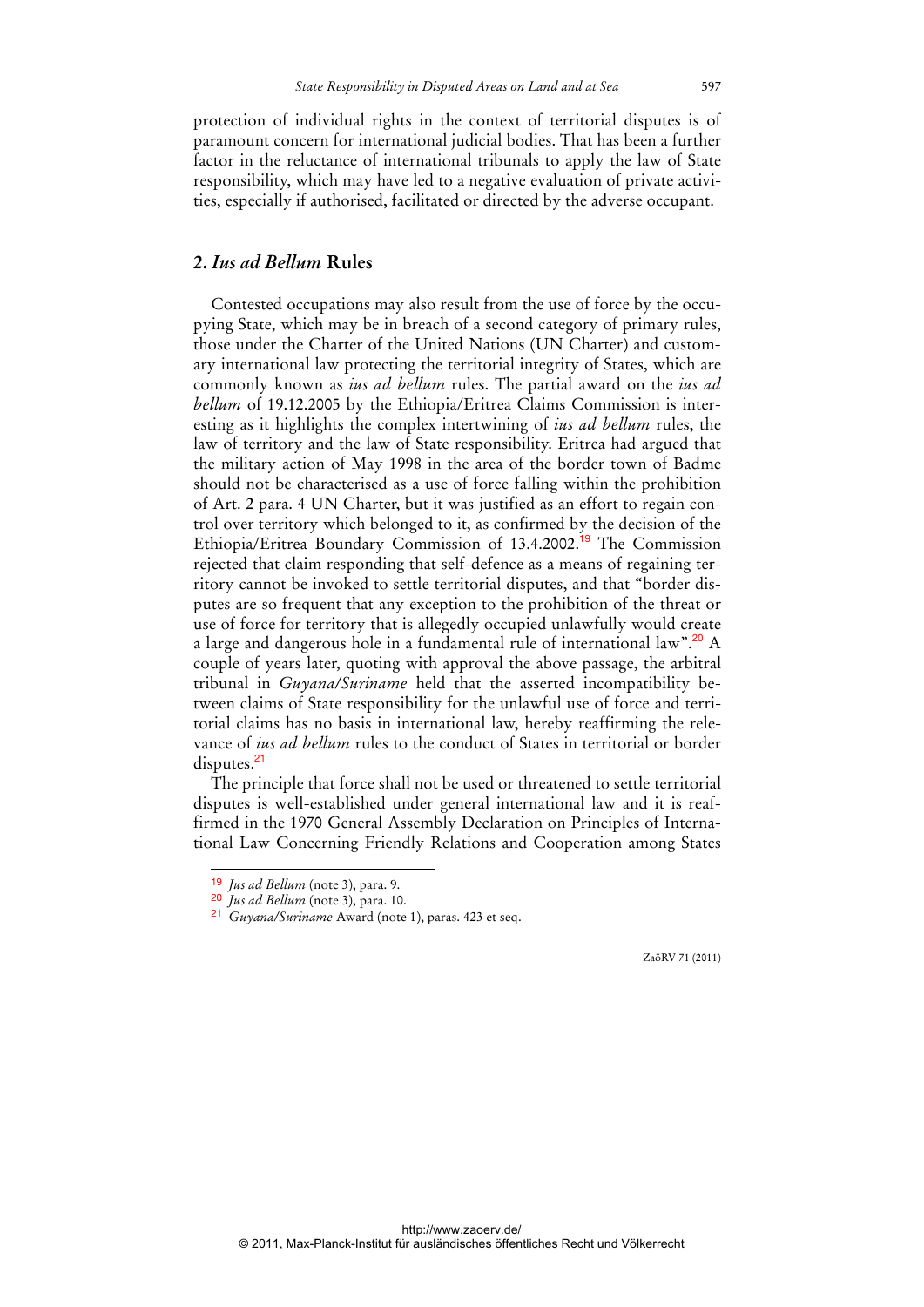in Accordance with the Charter of the United Nations (Declaration on Friendly Relations), where it holds that "every State has the duty to refrain from the threat or use of force to violate the existing international boundaries of another State or as a means of solving international disputes, including territorial disputes and problems concerning frontiers of States".<sup>22</sup> State practice is supportive of that principle. When Argentina acted in 1982 to forcibly regain the Malvinas from Britain, condemnation of that action was widespread, even by those States that supported Argentina's territorial claim.<sup>23</sup> With regard to the conflict in the Former Yugoslavia, the Security Council has reaffirmed on several occasions the inadmissibility of the alteration of existing borders by force.<sup>24</sup> The counsel for Nigeria argued the point similarly in *Cameroon/Nigeria*: according to him international law would protect a territorial *status quo* (peaceful *status quo*) pending the final delimitation made by the tribunal, unless such *status quo* contradicts an internationally recognised boundary and it has been produced by the resort to the use of force.<sup>25</sup> It is interesting to note that, if force is used, the threshold of liability is lowered from a standard of due diligence generally protecting territorial sovereignty in the context of territorial disputes to an objective standard, which is met unless the use of force is justified in self-defence.

While the proposition that the threat or use of force as a means of settling territorial disputes is contrary to international law is unassailable, one should add that it should not constitute a recipe for immobility, nor that the nature of the underlying dispute may unduly restrict States' right to exercise their right to self-defence as recognised under Art. 51 UN Charter.<sup>26</sup> In-

<sup>22</sup> GA Res. 2625 (XXV). See the Separate opinion of Judge *ad hoc Dugard* in the Order for provisional measures in *Costa Rica/Nicaragua*, where the Judge has maintained that "[t]he prohibition on the use of force in international relations is accepted as a peremptory norm, a norm of *jus cogens*. This prohibition is directly related to the principle of respect for territorial integrity, as demonstrated by Article 2 (4) of the Charter of the United Nations which prohibits the 'threat or use of force against the territorial integrity ... of any State'. In these circumstances, it is difficult to resist the conclusion that respect for the territorial integrity of a State *by other States* is a norm of *jus cogens*." *Costa Rica/Nicaragua* (note 1), Provisional Measures, Order of 8.3.2011, Separate opinion of Judge *ad hoc Dugard*, para. 15.

<sup>&</sup>lt;sup>23</sup> See debate at the Security Council in UN docs. S/PV.2345 and S/PV.2346. See also SC Res. 502 (1982), where the Council declared itself "deeply disturbed at reports of an invasion on 2 April 1982 by armed forces of Argentina" and demanded an "immediate withdrawal of all Argentine forces".

<sup>24</sup> E.g. SC Res. 752 (1992) and 757 (1992).

<sup>25</sup> Oral Pleadings of Nigeria, *Abi-Saab*, CR 2002/20, 22, http://www.icj-cij.org.

<sup>26</sup> As stated by *Grewe*: "But as protection of possession is not the last word in civil law, the international legal order should also provide ways and means to examine and to correct situations of unlawful possession. It should avoid becoming a rigid order of immobility which may lead to violent explosions. In this respect there is much unfinished business to be accomplished." *W. G. Grewe*, Status Quo, in: R. Bernhardt, EPIL 2000, Vol. IV, 687 et seq, at 690.

ZaöRV 71 (2011)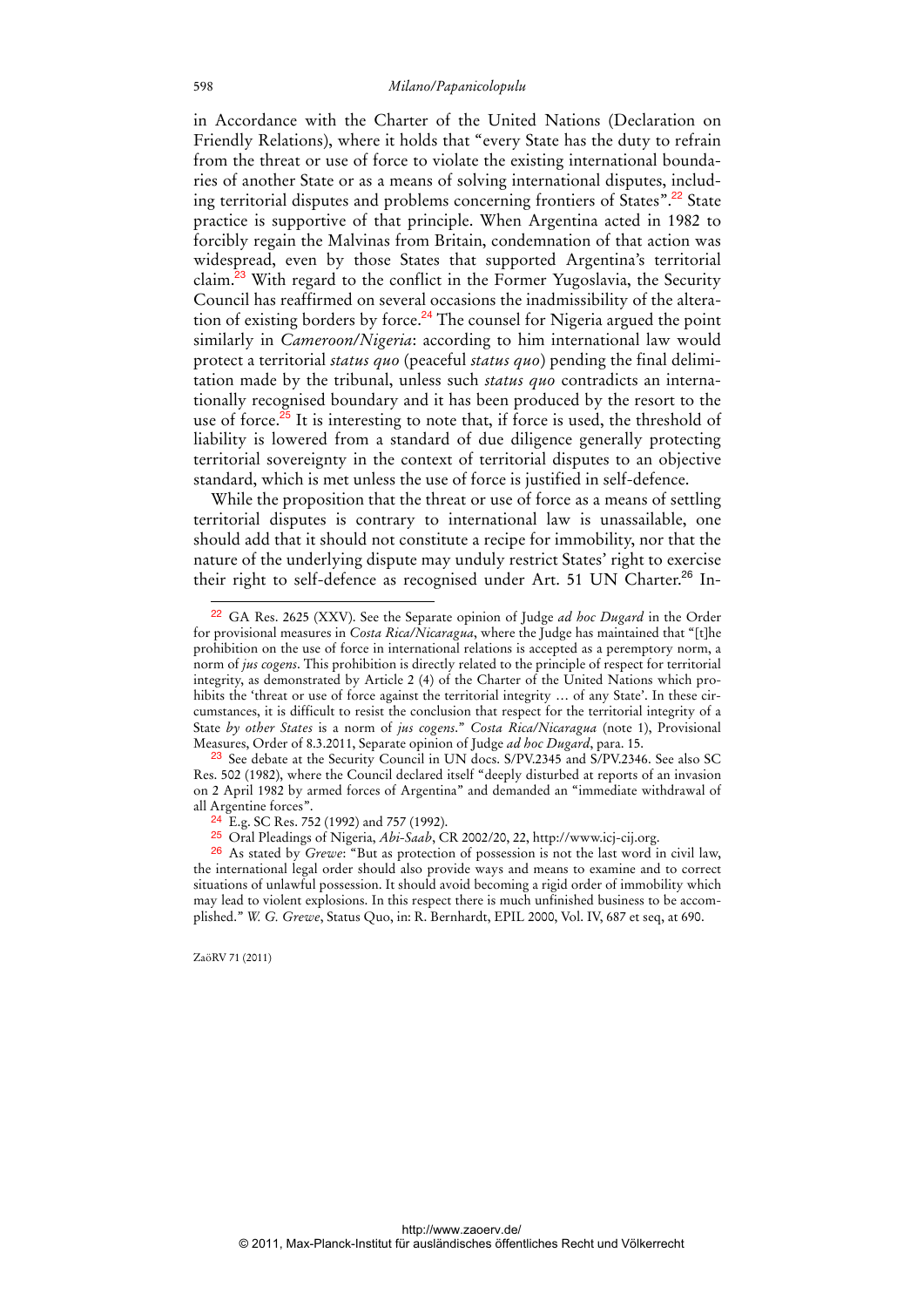deed, States still retain the right to act in self-defence under strict conditions of necessity, proportionally and immediacy without prejudice to their claims and positions related to their territorial title. For example, Britain's action to retake the Falkland Islands seems to have satisfied those conditions; Eritrea's action did not as the area around Badme had been under Ethiopia's peaceful administration for years, as it appears to be the case for Nigeria's military actions in 1993-1994 to extend control over certain towns in the Bakassi Peninsula. Finally, as alluded to by the ICJ in *Nicaragua/ United States*, a mere frontier incident or border skirmishes may amount to violations of Art. 2 para. 4 UN Charter, yet do not reach the threshold of an armed attack, hence not entitling the injured State to act in self-defence.<sup>27</sup>

Moreover, one should bear in mind the considerable difficulties involved in drawing a line between mere enforcement activities and use of force. While the distinction is partly irrelevant in the context of military occupations to the extent that the applicable standards will derive from the Hague Regulations and the Fourth Geneva Convention, it may come under scrutiny in the context of competing State activities in areas where neither party has managed to establish effective control. Regardless of the relevance of such activities for the consolidation of territorial title, a law-enforcement activity will be generally characterised by the more limited scale, by the fact that it is aimed at implementing and enforcing national legislation (not at asserting sovereignty) and by the fact that it is directed against private individuals: take for instance, a situation where a State adopts and enforces antiterrorist measures in a remote undisputed area where groups of insurgents or terrorist groups prepare attacks against it. Moreover, by analogy, as elaborated by international tribunals with regard to enforcement activities in disputed sea areas, the use of force, in order to be qualified as lawful law-

 $\overline{a}$ 

<sup>27</sup> *Military and Paramilitary Activities in and against Nicaragua*, Judgement of 27.6.1986, ICJ Reports 1986, 14, at 103. But see the critical remarks of *Yoram Dinstein* concerning the dangers inherent in considering any border incident as not amounting to an armed attack: "It stands to reason that, if a rifle shot is fired by an Arcadian soldier across the border of Utopia and the bullet hits a tree or a cow, no armed attack has been perpetrated. But it would be fallacious to dismiss automatically from consideration as an armed attack every frontier incident. As ably put by *Sir Gerald Fitzmaurice*, '[t]here are frontier incidents and frontier incidents. Some are trivial, some may be extremely grave'. When elements of the armed forces of Arcadia ambush a border patrol (or some other isolated unit) of Utopia, the assault has to rank as an armed attack and some sort of self-defence must be warranted in response. Many frontier incidents comprise fairly large military engagements, and an attempt to dissociate them from other forms of armed attack would be spurious." *Y. Dinstein*, War, Aggression and Self-Defence, 4th ed. 2005, 195.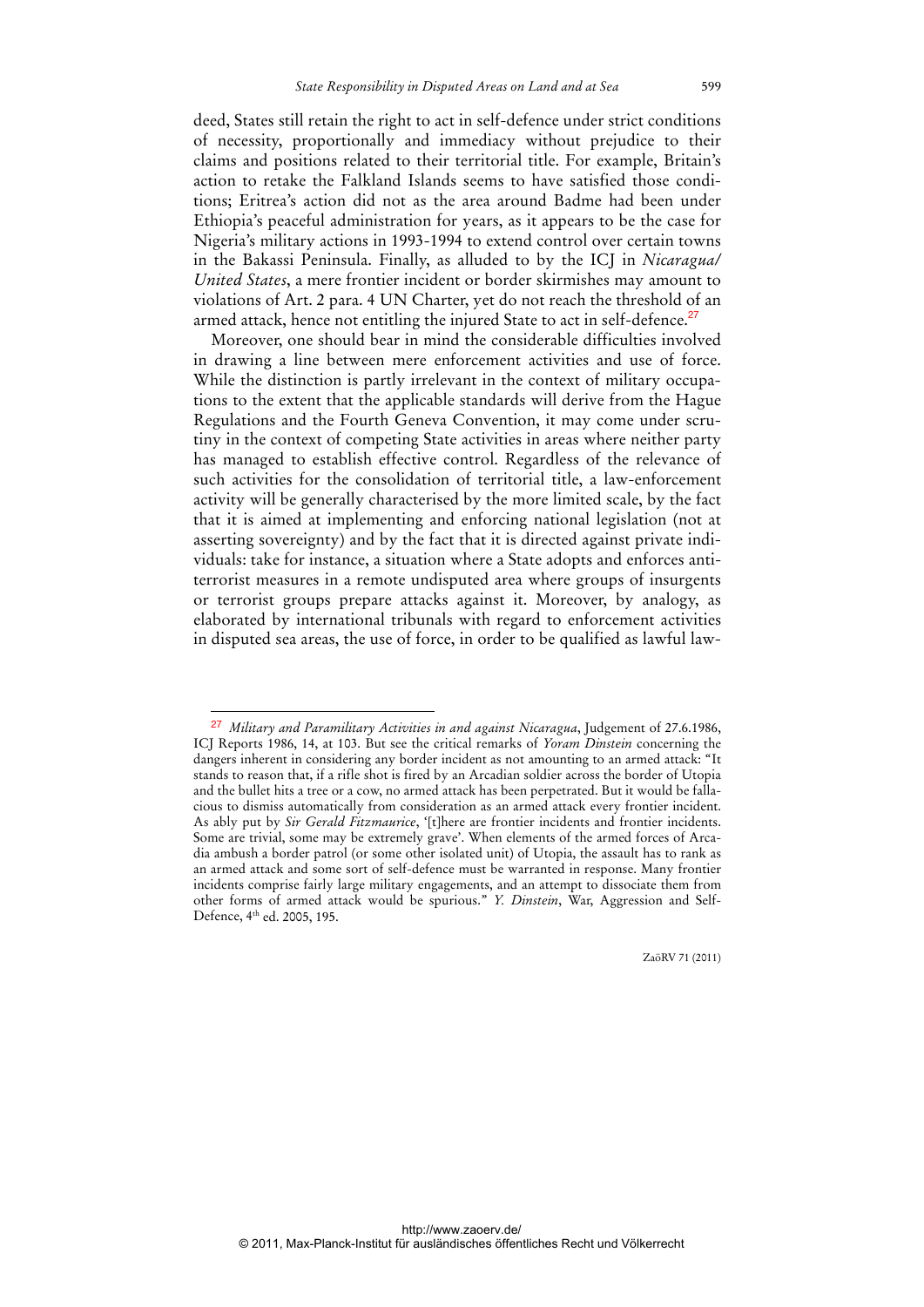enforcement activity, shall be unavoidable, necessary and proportionate.<sup>28</sup> While the above may be useful indicators, in reality, the distinction between the two is far from unproblematic and the arbitral award in *Guyana/ Suriname* is testimony of that.<sup>29</sup>

As for liability, violations of *ius ad bellum* rules in the context of territorial disputes may normally take the form of compensation for damages directly caused by the use of force. In its decision n. 7 of 27.7.2007, the guidance regarding *ius ad bellum* liability, the Ethiopia/Eritrea Claims Commission identified the connection of "proximate cause" as the most relevant criterion to be adopted – in other words, whether the damage and injuries produced should have been foreseeable to an actor committing the wrongful act in question. $30$  In that respect, the territorial dimension has played a decisive role in the determinations of the Claims Commission concerning the foreseeability of damage in the Final Award of 17.8.2009. According to the Commission, Ethiopia's *ius ad bellum* claims were to be territorially and temporally limited within the purposes of Eritrea's military action, which was aimed at gaining control over territory it regarded as its own; findings of liability should be consequential to the proximate causal relationship between the attack against Badme and its surroundings in May 1998 and the ensuing hostilities and resulting damages. With regard to the Western Front "it was, or clearly should have been, foreseeable to Eritrea's leaders that Eritrean forces would seize and occupy the areas involved in the initial attacks, as well as additional areas claimed by Eritrea and that were required to secure or hold territory occupied by Eritrean forces" and that such strategy would have met Ethiopia's fierce resistance and would have resulted in substantial conflict between the two countries in and around Badme and other

ZaöRV 71 (2011)

<sup>28</sup> The *M/V "Saiga" (No. 2) (Saint Vincent and Grenadine v. Guinea)* (Judgement) ITLOS Case No. 2 (1.7.1999), paras. 155 et seq. The standard had already been developed by the Anglo-American Tribunal in the *SS "I'm Alone"* Case (in 7 ILR 203) and by the Danish-British Commission of Inquiry in the incident involving the *"Red Crusader*" (in 35 ILR 485). See *T. Treves*, Piracy, Law of the Sea and the Use of Force: Developments off the Coast of Somalia, EJIL 20 (2009) 399 et seq., at 413.

<sup>29</sup> See below section III. and *P. J. Kwast*, Maritime Law Enforcement and the Use of Force: Reflections on the Categorisation of Forcible Action at Sea in Light of the *Guyana/Suriname* Award, Journal of Conflict and Security Law 13 (2008), 49 et seq.

<sup>30</sup> *Guidance Regarding Jus ad Bellum Liability* (note 3). The United Nations Compensation Commission (UNCC) in the context of the management of mass claims concerning postconflict Iraq had identified the criterion of "foreseeability", in order to complement the criterion of causation between the act and the damage or injury produced. See UNCC Decision No. 20, Recommendations made by the Panel of Commissioners concerning Individual Claims for Serious Personal Injury or Death (Category "B" Claims), UN Doc. S/AC.26/Dec.20/1994, cit. in *M. Frigessi di Rattalma/T. Treves* (eds.), The United Nations Compensation Commission: A Handbook, 1999, 22 et seq.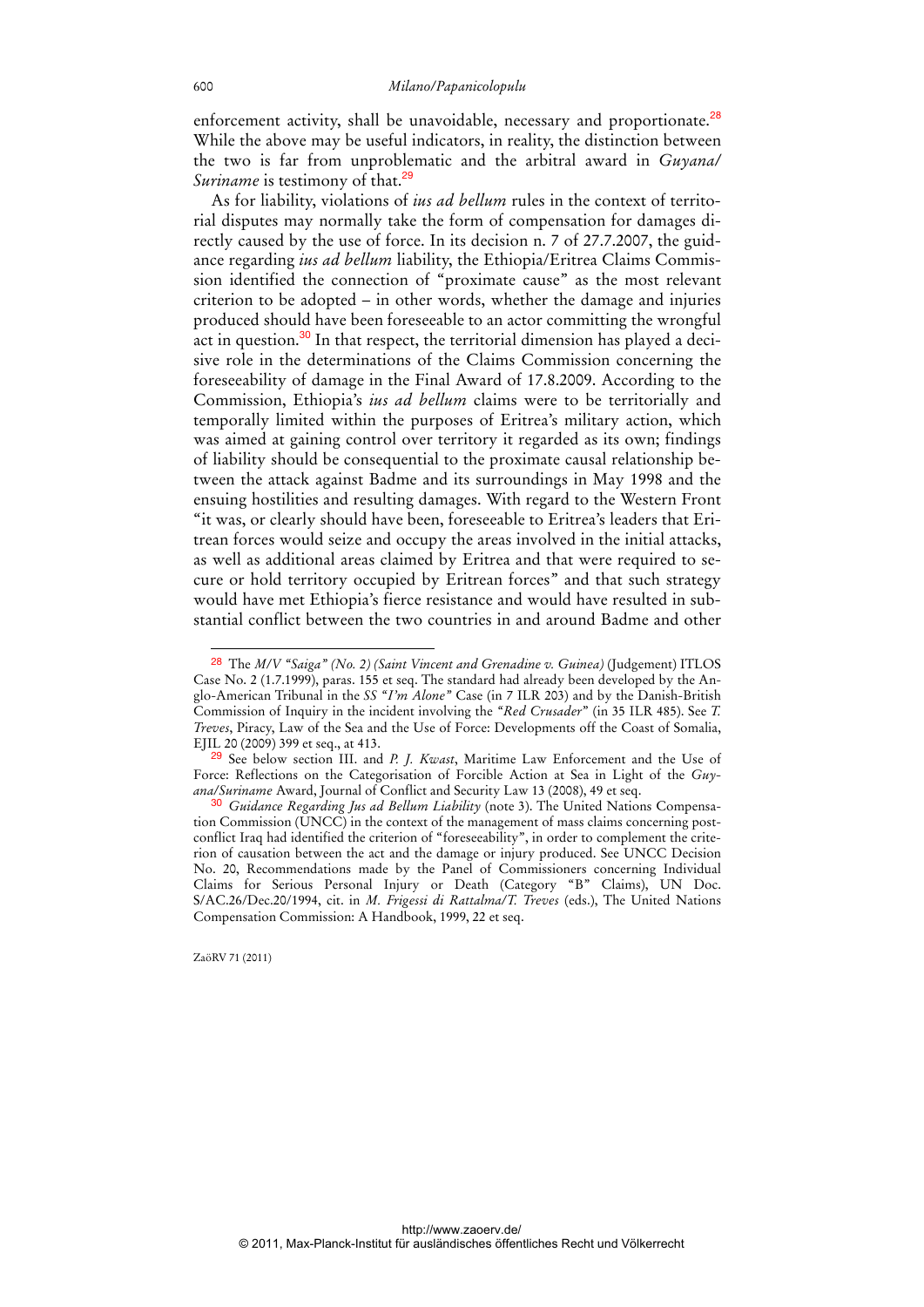areas newly occupied on the western front.<sup>31</sup> In the Central Front, Eritrea's liability was found to cover injury produced in areas which were unquestionably under Ethiopia's sovereignty or were under Ethiopia's peaceful administration prior to May 1998 throughout the period of Eritrea's occupation.<sup>32</sup> Even in the Eastern Front, territorial competing claims over the area of Dalul Wereda made the spread of hostilities highly likely, hence making Eritrea liable for resulting damages and injuries to properties and civilians in that area.<sup>33</sup>

As for the level of reparation, sweeping forms of compensation have been rarely imposed upon a State and they refer to instances of aggressive wars seeking the annexation of parts or the entire territory of other States, namely the reparations imposed against Germany after World War I and those imposed against Iraq after the First Gulf War.<sup>34</sup> However, in the latter case, the financial sustainability of the liability schemes established under Security Council Res. 687 through the United Nations Compensation Commission was a major concern in the policy of the United Nations, as clarified numerous times by the Secretary-General.<sup>35</sup> The Final Award of the Ethiopia/Eritrea Claims Commission of 17.8.2009 is particularly instructive in that respect. In determining the level of compensation due for Eritrea's violations of *ius ad bellum*, the Commission took into account a number of "mitigating" factors in setting the level of compensation to a threshold that would not overburden Eritrea: the fact that many of the underlying acts were not themselves in violation of the *ius in bello*, as determined in the same award; $36$  that use of force was different in magnitude from a war of

 $\overline{a}$ 

<sup>31</sup> *Ethiopia's Damages Claims* (note 3), paras. 292 et seq.

<sup>32</sup> *Ethiopia's Damages Claims* (note 3), paras. 298 et seq.

<sup>33</sup> *Ethiopia's Damages Claims* (note 3), para. 305.

<sup>34</sup> See the practice of the Versailles Inter-Allied Reparation Commission, which dealt with claims for reparations for all losses and damage produced by Germany, whether or not deriving from breaches of the laws of war. With regard to the UNCC, the Governing Council in its decision of 6.3.1992 stated that "[w]here direct losses were suffered as a result of Iraq's invasion and occupation of Kuwait with respect to tangible assets, Iraq is liable for compensation. Typical actions of this kind would have been expropriation, removal, theft or destruction of particular items of property by Iraq authorities. Whether the taking of property was lawful or not is not relevant for Iraq's liability if it did not provide for compensation." UNCC Decision No. 9, Propositions and Conclusions on Compensation for Business Losses: Types of Damages and Their Valuation, UN Doc. S/AC.26/1992/9, para. 12. For an appraisal see *D. J. Bederman*, The United Nations Compensation Commission and the Tradition of International Claims Settlement, N. Y. U. J. Int'l L. & Pol. 27 (1994), 1 et seq.

<sup>&</sup>lt;sup>35</sup> Report of the Secretary-General pursuant to para. 10 of SC Res. 687, UN Doc. S/22559; Letter from the Secretary-General to the President of the SC, UN Doc. S/22661. 2008 figures show that half of the compensation Awarded by the UNCC is yet to be paid (http://www.uncc.ch).

<sup>36</sup> *Ethiopia's Damages Claims* (note 3), para. 311.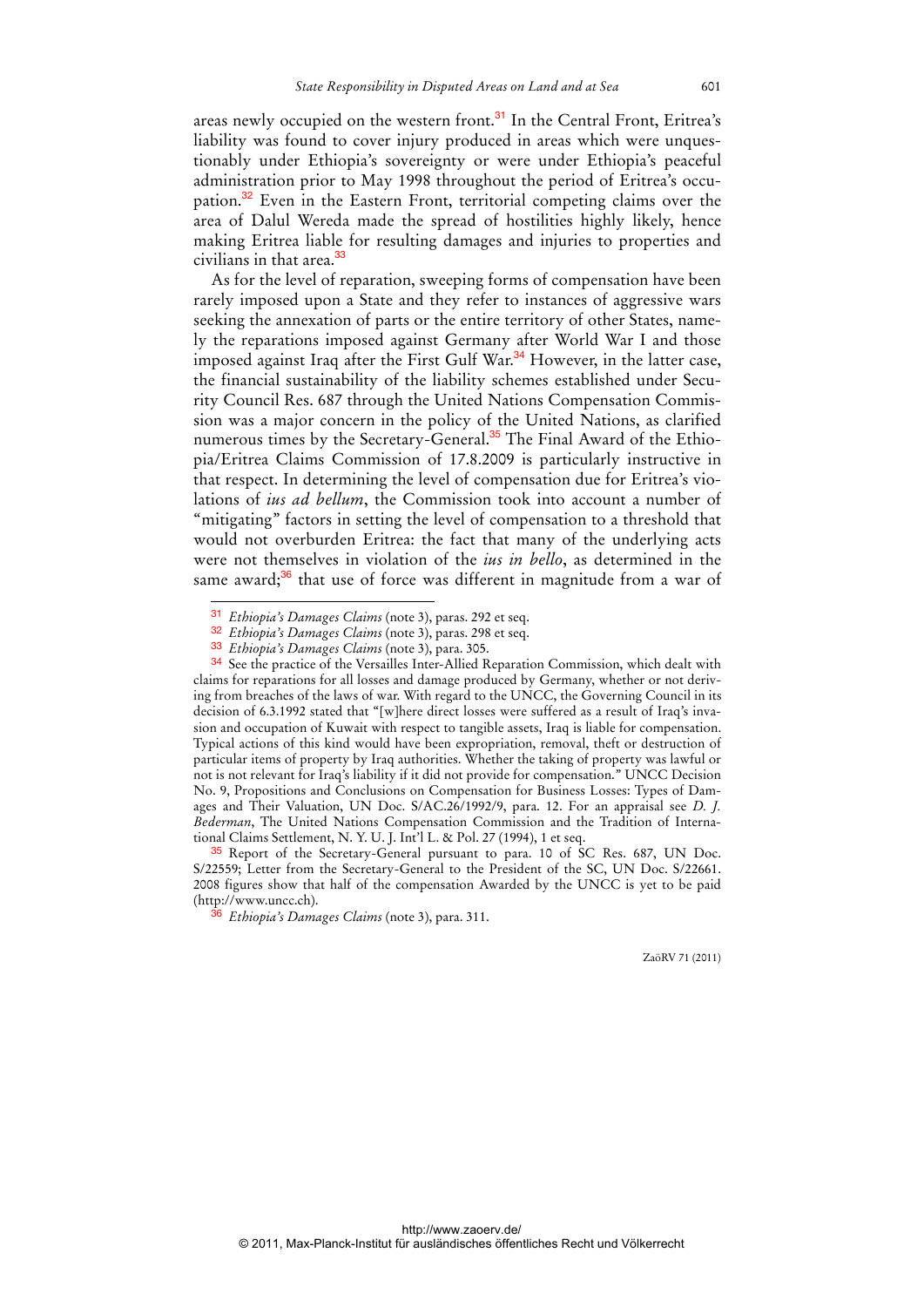aggression; $37$  that the level of compensation imposed upon Eritrea should not undermine Eritrea's ability to comply with its human rights obligations under the International Covenant on Civil and Political Rights and the International Covenant on Economic, Social and Cultural Rights, in particular to ensure that people under its jurisdiction are not deprived of their means of subsistence;<sup>38</sup> that financial sustainability was taken into account in previous experiences;<sup>39</sup> that the implementation of the award should not result in a deterioration of the bilateral relationship between Eritrea and Ethiopia;40 that imposing a high level of compensation for *ius ad bellum* violation, similar to that imposed for violations of *ius in bello*, would create a disincentive towards abidance by *ius in bello* as the wrongdoing State would find itself liable to pay regardless of its compliance or not with international humanitarian law.<sup>4</sup>

One may cast some doubts especially over the latter mitigating factor and whether it is desirable to set a judicial precedent in that respect: affirming an incentive to the compliance with international humanitarian law may reversely result in a disincentive towards the compliance with *ius ad bellum*. The argument that full abidance by the *ius in bello* should be prioritised over the strict application of the rules of State responsibility to the *ius ad bellum* because of the humanitarian nature of the former creates a "false alternative" and misses one fundamental point: that limiting resort to war and military means by States and creating effective accountability for wrongful behaviours is aimed at saving "succeeding generations from the scourge of war", including those civilian populations that are too often considered the victims of "collateral damage" of modern military operations. Given the fundamental nature of Art. 2 para. 4 UN Charter in contemporary international law, weakening the accountability mechanisms for breaches thereof can hardly be justified.

In conclusion, the recent award of the Eritrea/Ethiopia Claims Commission goes into the same direction indicated by the ICJ in *Cameroon/ Nigeria*: rigorous application of the law of State responsibility in the context of territorial disputes should not stand in the way of a speedy settlement of territorial disputes and of ensuring compliance with human rights standards by the wrongdoing State. In other words, peace and stability and due regard

ZaöRV 71 (2011)

<sup>37</sup> *Ethiopia's Damages Claims* (note 3), para. 312.

<sup>38</sup> *Ethiopia's Damages Claims* (note 3), para. 313.

<sup>39</sup> *Ethiopia's Damages Claims* (note 3), para. 314.

<sup>40</sup> *Ethiopia's Damages Claims* (note 3), para. 315.

<sup>41</sup> *Ethiopia's Damages Claims* (note 3), para. 316.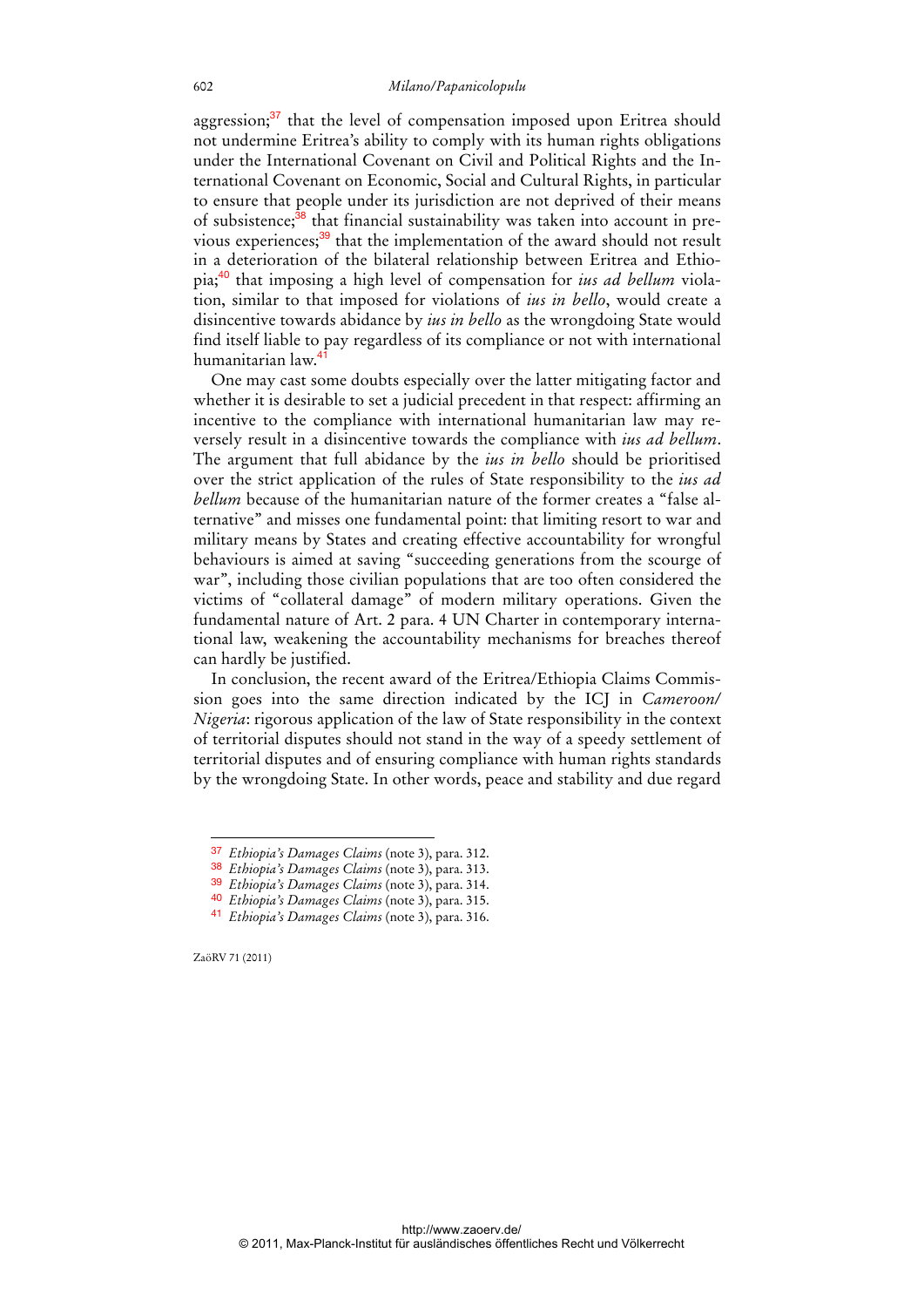for basic human rights are given priority over full justice and full application of international law in the inter-State relation.<sup>42</sup>

## **3.** *Ius in Bello* **Rules**

Moreover – and here we identify a third set of relevant rules of international law – when occupation of contested areas is effected in the context of an armed conflict the law of military occupation will apply, especially the Regulations annexed to the 1907 Convention (IV) respecting the Laws and Customs of War on Land (Hague Regulations) and the 1949 Convention (IV) relative to the Protection of Civilian Persons in Time of War (Fourth Geneva Convention), regardless of any subsequent determination of the boundary. Again, that has been reaffirmed by the Ethiopia/Eritrea Claims Commission in its *ius in bello* partial awards. The Commission has drawn an important line between territorial status and the applicable law in occupied territories, by noting that "under customary international humanitarian law, damage unlawfully caused by one Party to an international armed conflict to persons or property within territory that was peacefully administered by the other Party to that conflict prior to the outbreak of the conflict is damage for which the Party causing the damage should be responsible, and that such responsibility is not affected by where the boundary between them may subsequently be determined to be".<sup>43</sup> The Commission has found a number of violations of international humanitarian law by both parties with regard to their respective areas of occupation, including looting and destruction of properties and the failure to prevent crimes such as rape against the local population, also – and this is particularly relevant to the present study – with regard to events that were subsequently found, after the award of the Boundary Commission, to have occurred within "their territory". Such violations have entailed a duty of compensation for the damage and injury produced by the unlawful conduct.<sup>44</sup> The distinction be-

<sup>42</sup> As noted by the Claims Commission in the Final Award "[h]uge awards of compensation by their nature would require large diversions of natural resources from the paying country – and its citizens needing health care, education and other public services – to the recipient country. In this regard, the prevailing practice of States in the years since the Treaty of Versailles has been to give very significant weight to the needs of the affected population in determining amounts sought as post-war reparations" (*Ethiopia's Damages Claims* (note 3), para. 21).

<sup>43</sup> *Central Front* (note 3), para. 27.

<sup>44</sup> *Ethiopia's Damages Claims* (note 3), paras. 66 et seq. See also Art. 3 Hague Convention (IV) Respecting the Laws and Customs of War on Land, 1907, reprinted in *D. Schindler/J.*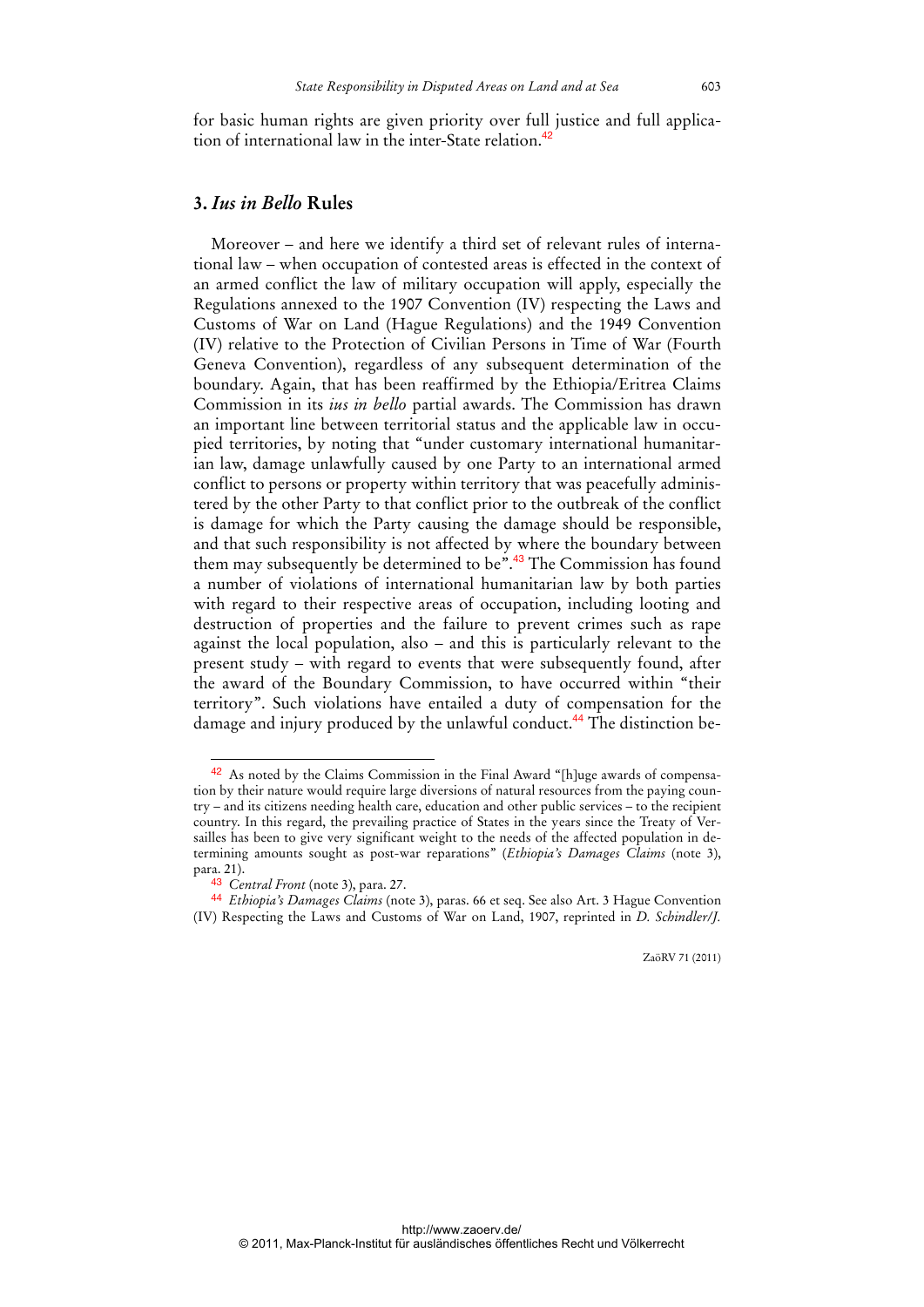#### 604 *Milano/Papanicolopulu*

tween applicable law and status upheld by the Commission is fully in line with the spirit of the Fourth Geneva Convention, in particular Art. 47 Fourth Geneva Convention, which provides for the continuing application for protected persons of the benefits laid down in the convention, despite the change in legal status of the territory, including through annexation.<sup>45</sup> The issue of sovereignty is left untouched by the formulation chosen and it confirms the humanitarian gist of the Geneva conventions.<sup>46</sup>

## **4. The Obligation to Make Every Effort to Prevent the Aggravation of the Dispute and not to Hamper the Final Settlement**

Finally, one should assess whether in cases of disputed territory, States are under a due diligence obligation to make every effort to prevent the aggravation of the dispute and not to hamper the final settlement. As already mentioned, a due diligence obligation to that effect is codified in Art. 74 para. 3 UNCLOS and Art. 83 para. 3 UNCLOS and it characterises delimitation disputes at sea. In the *Guyana/Suriname* arbitral award, the tribunal found that unilateral exploratory drilling of the sea bed by Guyana and threat to use force by Suriname were both in violation of that obligation.<sup>47</sup> No such express obligation can be found in general treaty or soft-law instruments applicable to territorial or border disputes on land. However, one may infer such obligation from the general duty to settle disputes peacefully and in good faith under Art. 2 para. 3 UN Charter. Moreover, the existence of such obligation is borne out, to a considerable extent, by the case law of international tribunals and by relevant practice of States and international organisations.<sup>48</sup> Both in final judgments and in orders for provisional meas-

- 46 *E. Benvenisti*, The International Law of Occupation, 2004, 99 et seq.
- 47 *Guyana/Suriname* Award (note 1), paras. 480-484.

48 Art. 31 para. 3 European Convention for the Peaceful Settlement of Disputes, 29.4.1957, 23 ETS 1; General Assembly Declaration on Friendly Relations; General Assembly Declaration on the Prevention and Removal of Disputes and Situations which May Threaten International Peace and Security and on the Role of the United Nations in this Field, 5.12.1988, UN Doc. A/RES/43/51.

ZaöRV 71 (2011)

-

*Toman* (eds.), The Laws of Armed Conflict: a Collection of Conventions, Resolutions and Other Documents, 1981; Art. 91 Protocol Additional to the Geneva Conventions of 12.8.1949, and Relating to the Protection of Victims of International Armed Conflicts (Protocol I), 1977, in UNJYB 132 (1977). See also UN docs. A/38/265 and E/1983/85, 21.6.1983, cit. in *N. Schrijver*, Permanent Sovereignty over Natural Resources: Balancing Rights and Duties, 1997, 155.

<sup>45</sup> Art. 47 Fourth Geneva Convention.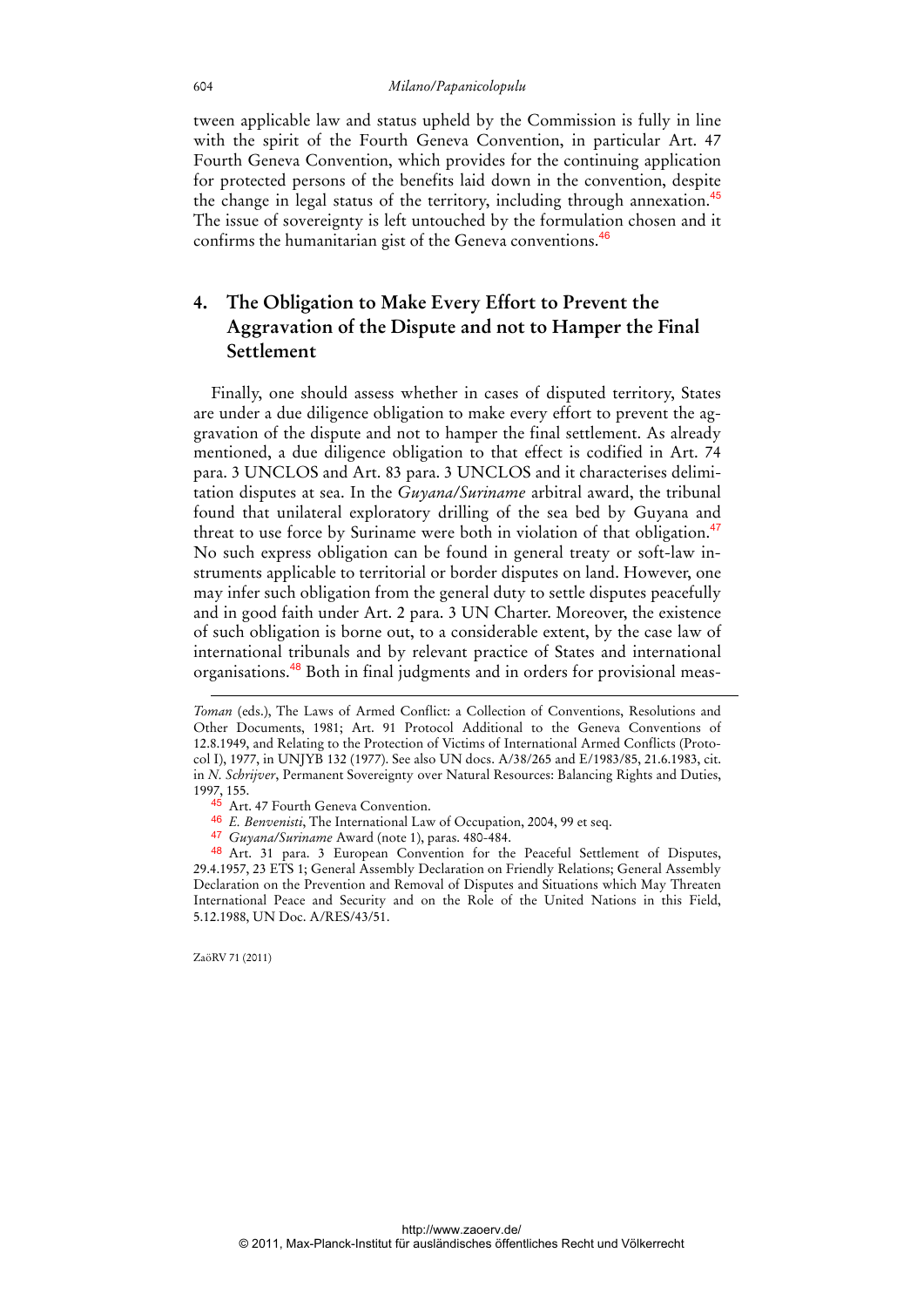ures in the context of border disputes on land the ICJ has requested the parties to act in such manner that would defuse the level of confrontation, enhance mutual confidence between the parties and reach a final settlement of the dispute in line with the boundary determined or to be determined by the Court.<sup>49</sup> For instance, in the recent order for provisional measures in *Costa Rica/Nicaragua*, the ICJ has demanded the Parties to "refrain from sending to, or maintaining in the disputed territory, including the *caño*, any personnel, whether civilian, police or security; […]" and "[…] from any action which might aggravate or extend the dispute before the Court or make it more difficult to resolve".<sup>50</sup>

One may object to the need to infer such rule in the first place by arguing that with regard to the administering/occupying State, abidance by the law of occupation, including the obligation not to alter the status of the territory and its inhabitants, the obligation to use only for the sake of usufruct the natural resources, etc. will most of the times prevent aggravating the dispute. The problem with that objection is that States are normally reluctant to apply the law of occupation, *a fortiori* in cases of boundary disputes, as that may be perceived as diminishing their claim to exercise territorial sovereignty over that land; moreover, not all contested territorial situations are established in the context of an armed conflict. Such an obligation of due diligence is perhaps less precise and it has considerable scope for further definition, on the other hand it is flexible enough to provide a blueprint for good conduct in border disputes, that is disputes involving a contested claim over the course of the boundary, and it is instrumental to their settlement. *De minimis*, unilateral positive actions aimed at changing permanently the status of the territory and of its inhabitants or its physical and demographic characteristics are forbidden. In concreto, a conduct of due diligence by the administering State will imply avoiding the taking of unilateral measures such as: changing the status of the disputed territory; conferring nationality *en masse* to its inhabitants and/or promoting significant settlements of own citizens;<sup>51</sup> conducting excessive exploitation of exhausti-

<sup>49</sup> E.g. *Frontier Dispute (Burkina Faso/Mali)*, Provisional Measures, Order of 10.1.1986, ICJ Reports 1986, 3; *Cameroon/Nigeria*, Provisional Measures, Order of 15.3.1996, ICJ Reports 1996, 13; *Cameroon/Nigeria* Judgement (note 1), para. 316.

<sup>50</sup> *Costa Rica/Nicaragua* (note 1), Provisional Measures, Order of 8.3.2011, para. 86.

<sup>51</sup> See Art. 11 Bolzano/Bozen Recommendations on National Minorities in Inter-State Relations & Explanatory Note, OSCE High Commissioner on National Minorities, 2008 according to which "States should … ensure that … a conferral of citizenship respects the principle of friendly, including good neighbourly, relations and territorial sovereignty, and should refrain from conferring citizenship *en masse*, even if dual citizenship is allowed by the State of residence", http://www.osce.org. See also Report of the Independent International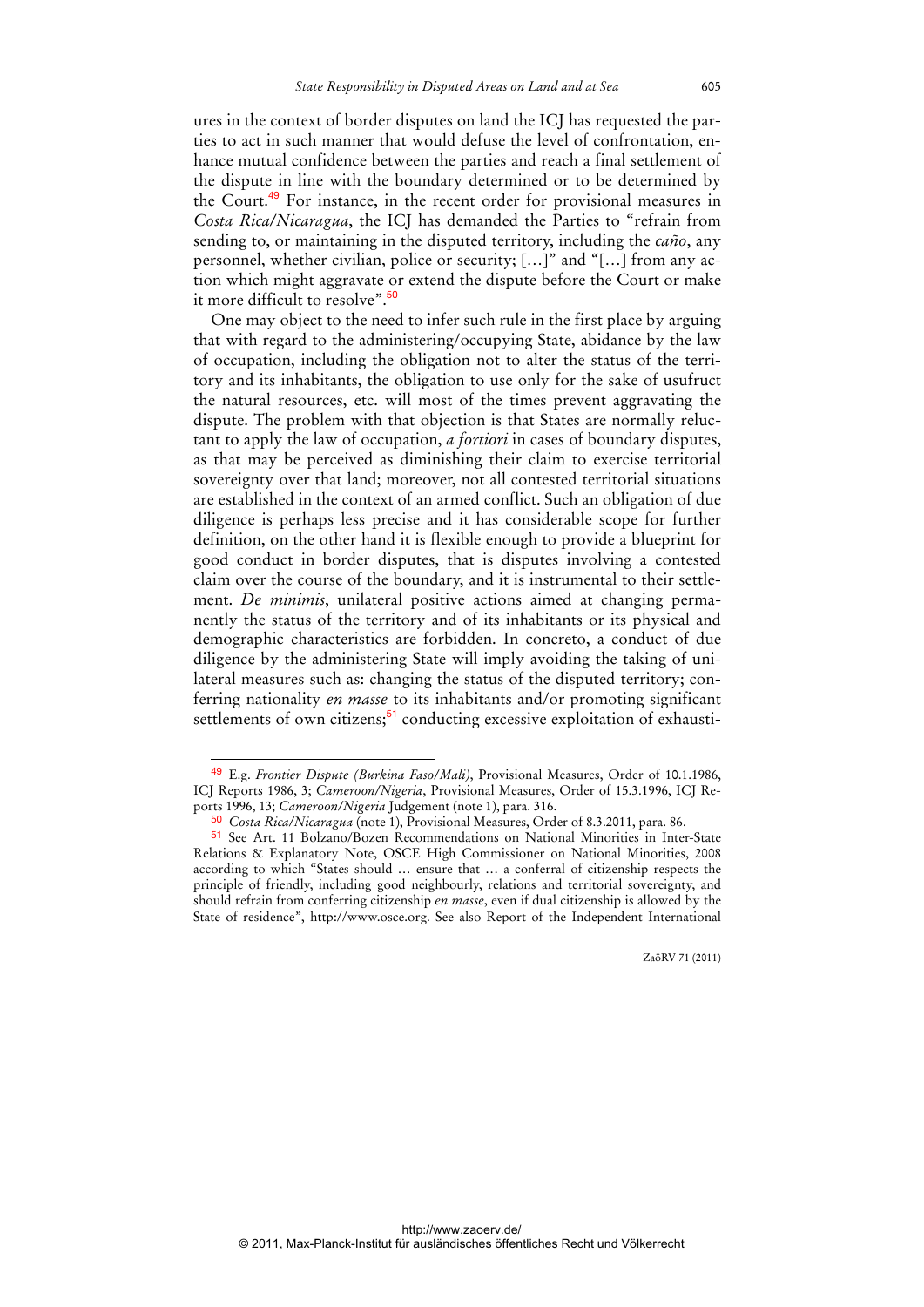ble natural resources beyond the needs of usufruct and the benefit of the local population; creating physical barriers aimed at predetermining the future delimitation of the boundary;<sup>52</sup> destroying evidence related to the physical demarcation of the boundary, such as boundary pillars; diverting the course of a river for the sake of controlling water resources or altering the course of a natural boundary. That is without prejudice to the human rights obligations that an administering State, regardless of its territorial entitlement, may have *vis-à-vis* the local population, including positive obligations such as the provision of educational and health services and the provision of security, which may also require law-enforcement activities.<sup>53</sup>

The obligation will also affect the position of the claimant, nonadministering State: for instance, it will have to refrain from forcible measures aimed at regaining control over the whole or parts of the disputed territory, such as threatening or using military force. However, subject to relevant procedural limitations under the law of State responsibility, especially the duty to refrain from adopting countermeasures if the dispute is pending before a tribunal, the possibility of adopting lawful non-forcible measures, such as the suspension of existing trade agreements, agreements on transboundary free movement of persons and agreements related to transport by air, rail and road, cannot be ruled out, especially if it makes the view that the

53 In the order for provisional measures in *Costa Rica/Nicaragua*, the ICJ, despite ordering the parties to refrain from sending any police or security forces in the disputed area, has asserted that "in order to prevent the development of criminal activity in the disputed territory in the absence of any police or security forces, each Party has the responsibility to monitor that territory from the territory over which it unquestionably holds sovereignty" and that "it shall be for the Parties to co-operate with each other in a spirit of good neighbourliness, in particular to combat any criminal activity which may develop in the disputed territory." See *Costa Rica/Nicaragua* (note 1), Order for provisional measures of 8.3.2011, para. 78. The measures chosen by the Court seem appropriate given the fact that the disputed area is uninhabited. On the other hand, the Court has allowed Costa Rica to dispatch civilian personnel charged with the protection of the environment, in order to avoid irreparable damage to the wetland, subject to the duties of consultation with the Secretariat of the Ramsar Convention and of prior notification to Nicaragua. The authorization given by the Court should not be seen as a pre-determination that Costa Rica has a "better title" to the dispute territory, but only as the result of the determination that Costa Rica is seeking to protect a "plausible right" from irreparable prejudice. See *Costa Rica/Nicaragua* (note 1), Provisional Measures, Order of 8.3.2011, para. 86 and Declaration of Judge *Greenwood*.

ZaöRV 71 (2011)

-

Fact-Finding Commission on the Conflict in Georgia, Vol. II, September 2009, 155 et seq., http://www.ceiig.ch.

 $52$  In the advisory opinion concerning the legality of the wall in Palestine, the ICJ has maintained that "the construction of the wall and its associated régime create a 'fait accompli' on the ground that could well become permanent, in which case, and notwithstanding the formal characterization of the wall by Israel, it would be tantamount to a de facto annexation". *Legal Consequences of the Construction of a Wall in the Occupied Palestinian Territory*, Advisory Opinion of 9.7.2004, ICJ Reports 2004, 136, at 184.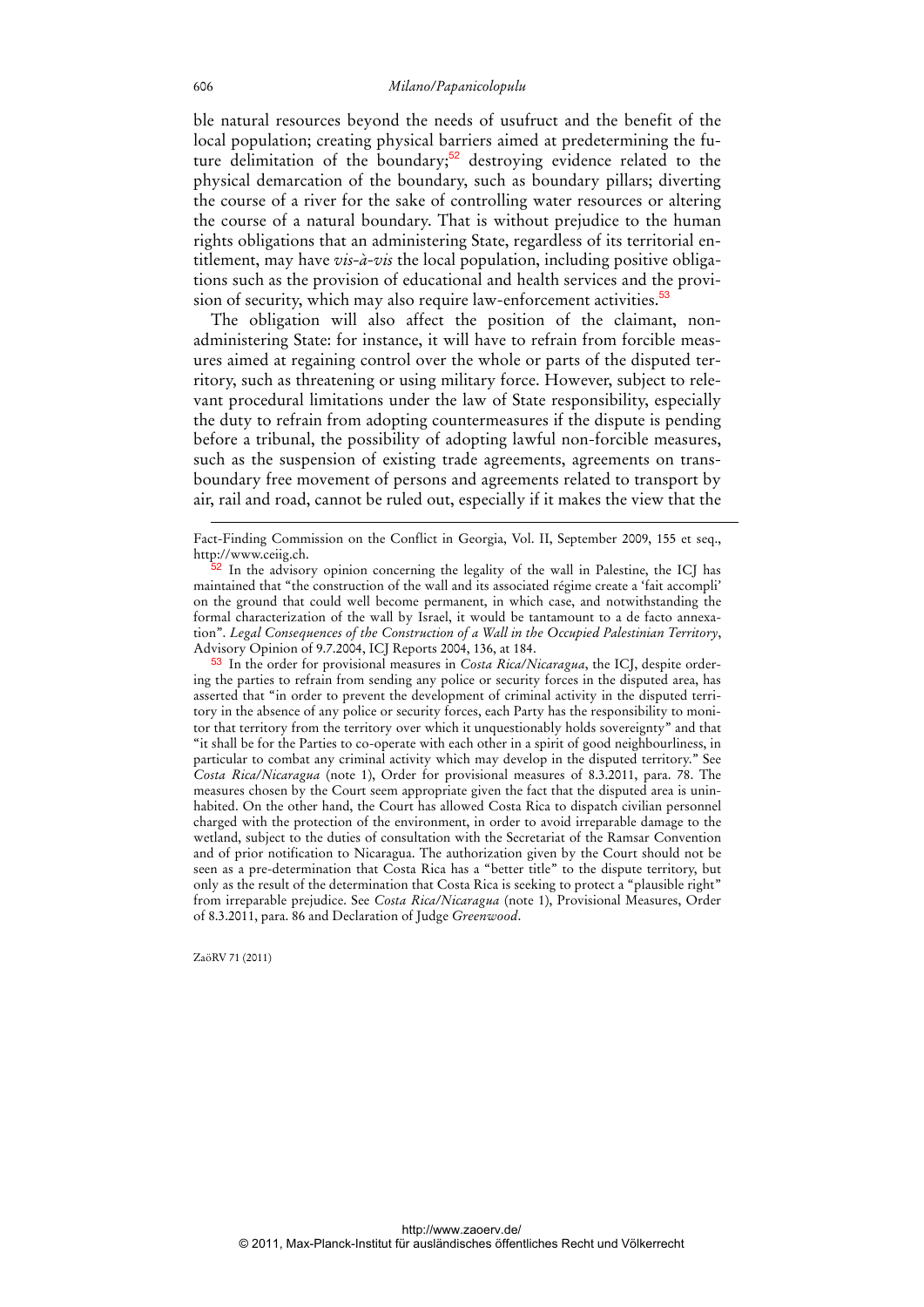occupation results from the malicious or faulty conduct of the administering State.

Reparation due for such violations may vary from simple declaratory reliefs, to forms of restitution and compensation (the latter, for instance, when the unlawful conduct has involved the excessive use of exhaustible natural resources).

## **5. An Obligation to Make Every Effort to Enter into Provisional Arrangements of a Practical Nature?**

On the other hand, it is hard to substantiate the claim that a similar positive obligation to that found in Art. 74 para. 3 UNCLOS and Art. 83 para. 3 UNCLOS – namely that States shall make every effort to enter into provisional arrangements of a practical nature pending delimitation – may apply to the context of territorial disputes on land by virtue of an obligation under general international law. To be sure, practical arrangements are desirable most of the time and such practices have characterised at times the conduct of States pending the settlement of a territorial dispute. For instance, in the dispute over the Baarle-Hertog *enclave*, which eventually was settled through a submission and judgment of the ICJ, the Netherlands and Belgium concluded an interim agreement for provisional arrangements in the disputed plots of land.<sup>54</sup> The agreement specifically stated that the parties may not invoke it in support of either party's claim before the ICJ. The agreement was not renewed after the submission of the dispute to the Court. However, State practice is far from consistent and the conclusion of provisional arrangements does not seem to have flown from a sense of legal obligation to seek an *interim* arrangement, but rather, exclusively, from the convenience of reaching a provisional compromise of a practical nature in the case at hand.

If anything, the lack of agreement on practical arrangements may infringe upon the human rights of local populations in border areas and, to that extent, it may constitute a departure from the positive obligations States owe to individuals in terms of provision of food, water and basic services in general. In other words, positive obligations in the field of human rights may

<sup>54</sup> Exchange of notes constituting an agreement between the Netherlands and Belgium concerning the exercise of authority over the registered lands known as the "Commune of Zondereygen", Section A, Nos. 91 and 92, 26. and 28.6.1954, 272 UNTS 235; Exchanges of notes constituting an agreement extended the above-mentioned agreement, 5. and 7.12.1956, 272 UNTS 240.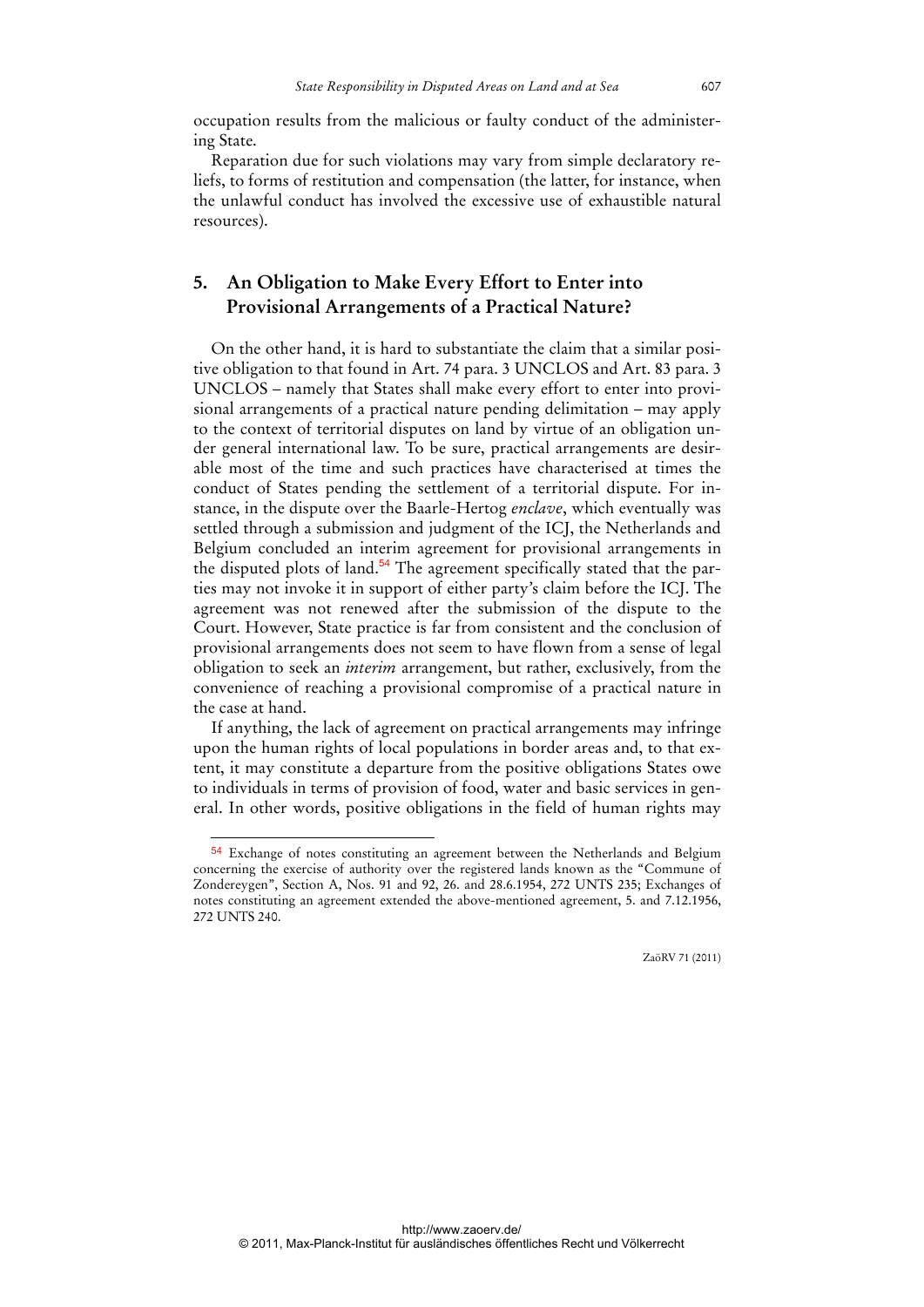dictate States to enter into provisional arrangements of a practical nature, if the well-being of the local populations is endangered.<sup>55</sup> Also environmental obligations may dictate positive action in disputed areas and require cooperative measures by the States in dispute.<sup>56</sup> In addition to that, a stubborn refusal on the part of one of the States to enter into negotiations towards the conclusion of a provisional arrangement may amount to a breach of the obligation not to aggravate the dispute.

## **III. Contested Maritime Areas**

Disputes relating to contested maritime areas present differences with respect to those on land, maritime zones being a recent concept in international law. While the claim of States to a territorial sea may be traced back to the first period of law of the sea (XV-XVI centuries), most maritime zones – namely the continental shelf and the exclusive economic zone – date back to the second half of the XX century and have stemmed from the process of expansion of the coastal States' rights, codified by the 1958 and 1973-1982 United Nations Conferences on the Law of the Sea.<sup>57</sup> These zones therefore extend over areas that were previously regarded as part of

56 In *Costa Rica/Nicaragua* Judge *Greenwood* has suggested that the Court should have gone further in seeking to protect the eco-system of the disputed area and of the nearby Harbor Head Lagoon by requiring the parties to devise and implement a system of protective measures in coordination with the Ramsar Secretariat. See *Costa Rica/Nicaragua* (note 1), Provisional Measures, Order of 8.3.2011, Declaration of Judge *Greenwood*, para. 15.

 $\overline{a}$ 55 Take a remote border region in State A sparsely inhabited, but economically and socially dependent on a richer, more populated neighbouring region on the other side of the border in State B. Most food and goods are imported from that region and children cross the border every morning to have access to educational services in State B. The border dispute escalates at a certain point in time, the only border crossings are "sealed" and no movement of goods and persons is allowed with great detriment for the local population in State A. In that circumstance, as basic human rights of the local population may become endangered, States would be under the positive obligation to ensure the enjoyment of fundamental human rights, including through provisional arrangements of a practical nature. In the case of the territorial dispute between Guatemala and Belize, the two parties have signed an agreement which provides for provisional arrangements to deal with the disputed "adjacency zone", including the protection of human rights of those individuals resident in disputed areas and the problem of removal of illegal settlers. See Agreement on a Framework for Negotiations and Confidence Building Measures between Belize and Guatemala, 7.9.2005, http://www.oas.org.

<sup>57</sup> For a description of these early developments see *T. Scovazzi*, The Evolution of International Law of the Sea: New Issues, New Challenges, RdC 286 (2000), 39 et seq.; on the developments prompted by the discussions during the Third United Nations Conference on the Law of the Sea and the adoption of the UNCLOS see *T. Treves*, Codification du droit international et pratique des Etats dans le droit de la mer, RdC 223 (1990), 9 et seq.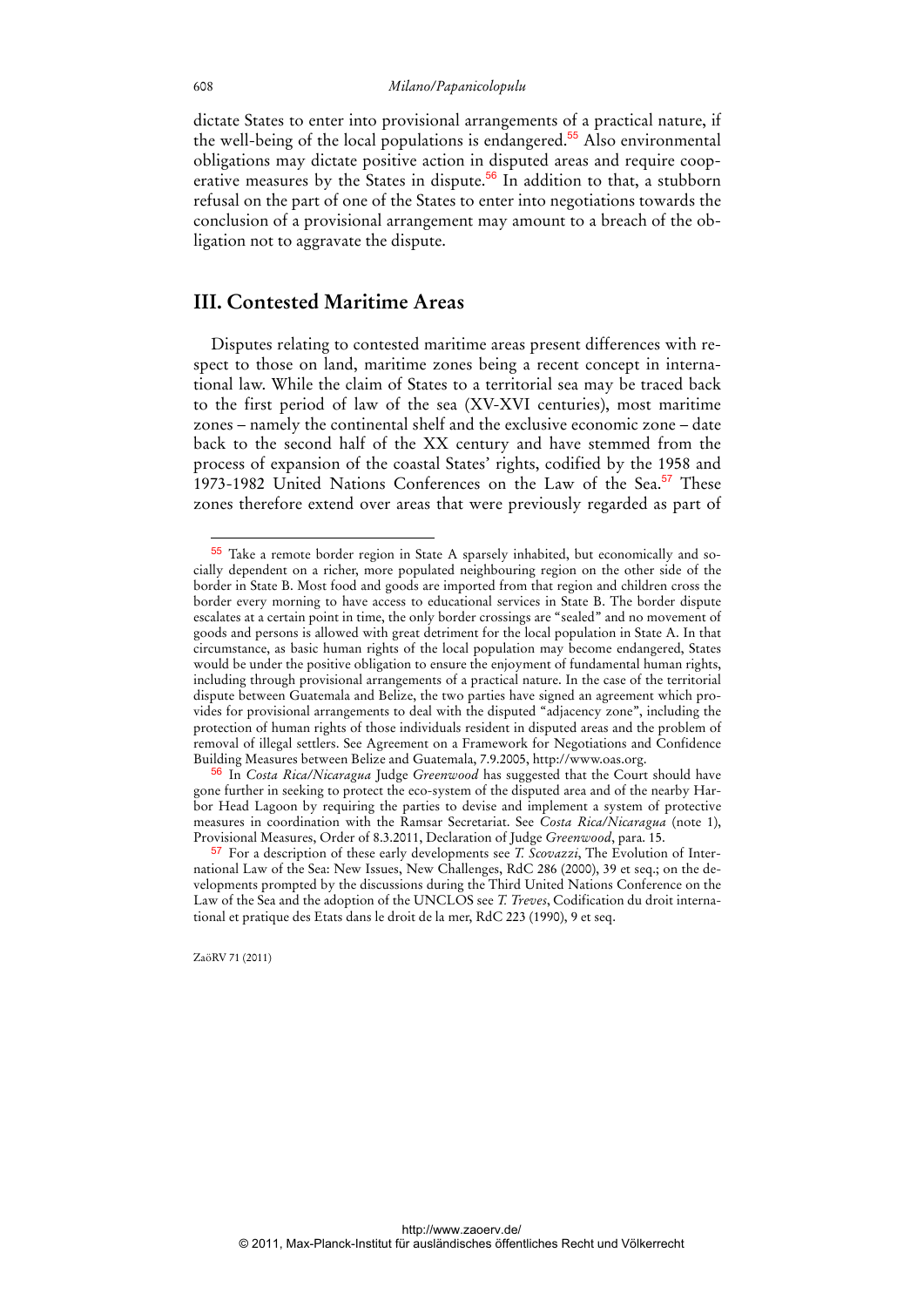the high seas, open to all States, and the exclusive rights that may be exercised therein by the coastal State are attributed to it not on the basis of occupation but as a consequence of the proximity of the areas considered to its land territory, on the basis of the well established principle "the land dominates the sea".<sup>58</sup> Consequently, in almost all maritime delimitation disputes the parties are called upon to delimit a previously *undelimited* area, where their claims overlap<sup>59</sup> and, since most maritime boundaries still remain to be settled, maritime boundary disputes could be said to be the rule at sea.

Two types of disputes may be distinguished under the general heading of maritime disputes. The first type concerns strictly the drawing of the boundary between the maritime zones claimed by the neighbouring States. While it is true, as the ICJ has maintained, that delimitation "is a process which involves establishing the boundaries of an area already, in principle, appertaining to the coastal State and not the determination *de novo* of such an area $^{860}$  and notwithstanding the elaboration of a body of principles and rules relating to maritime delimitation, $61$  mostly through the decisions of international tribunals, there still is a margin of appreciation (for the judge or the parties) as regards the final boundary line, given that "[t]here will rarely, if ever, be a single line that is uniquely equitable".<sup>62</sup> As long as their claims are reasonable, both States parties to a maritime boundary dispute could

 $\overline{a}$ 

<sup>58</sup> *North Sea Continental Shelf*, Judgement of 20.2.1969, ICJ Reports 1969, 3, para. 96. The same is true for the territorial sea, the extent of which was amply expanded in the second half of the 20<sup>th</sup> century.

<sup>59</sup> An exception being the case in which the Parties disagree as to the existence or validity of a boundary line already drawn, as in the case of the *Guinea-Bissau/Senegal* arbitration. Award reprinted in RGDIP 204 (1990).

<sup>60</sup> *North Sea Continental Shelf* (note 58), para. 18.

<sup>61</sup> *Cameroon/Nigeria* Judgement (note 1), para. 288. On the rules of maritime delimitation see *P. Weil*, The Law of Maritime Delimitation, 1989; *N. S. M. Antunes*, Towards the Conceptualisation of Maritime Delimitation: Legal and Technical Aspects of a Political Process, 2003; *I. Papanicolopulu*, Il confine marino: unità o pluralità?, 2005; *Y. Tanaka*, Predictability and Flexibility in the Law of Maritime Delimitation, 2006, and the introductory essays to *J. I. Charney/L. M. Alexander* (eds.), International Maritime Boundaries, Vol. I, 1993, and *D. A. Colson/R. W. Smith* (eds.), International Maritime Boundaries, Vol. V, 2005.

<sup>62</sup> *Barbados and the Republic of Trinidad and Tobago*, Final Award of 11.4.2006, 45 ILM 800, para. 244. Judge *Schwebel* had noted in 1993 that "the authority to seek an equitable solution by the application of a law whose principles remain largely undefined affords the Court an exceptional measure of judicial discretion" (*Maritime Delimitation in the Area between Greenland and Jan Mayen*, Separate Opinion of Judge *Schwebel*, ICJ Reports 1993, 118, at 128). More than a decade later, the *Barbados/Trinidad and Tobago* Award noted that "[w]ithin those constraints imposed by law, the Tribunal considers that it has both the right and the duty to exercise judicial discretion in order to achieve an equitable result" (*Barbados/Trinidad and Tobago* (note 62), para. 244).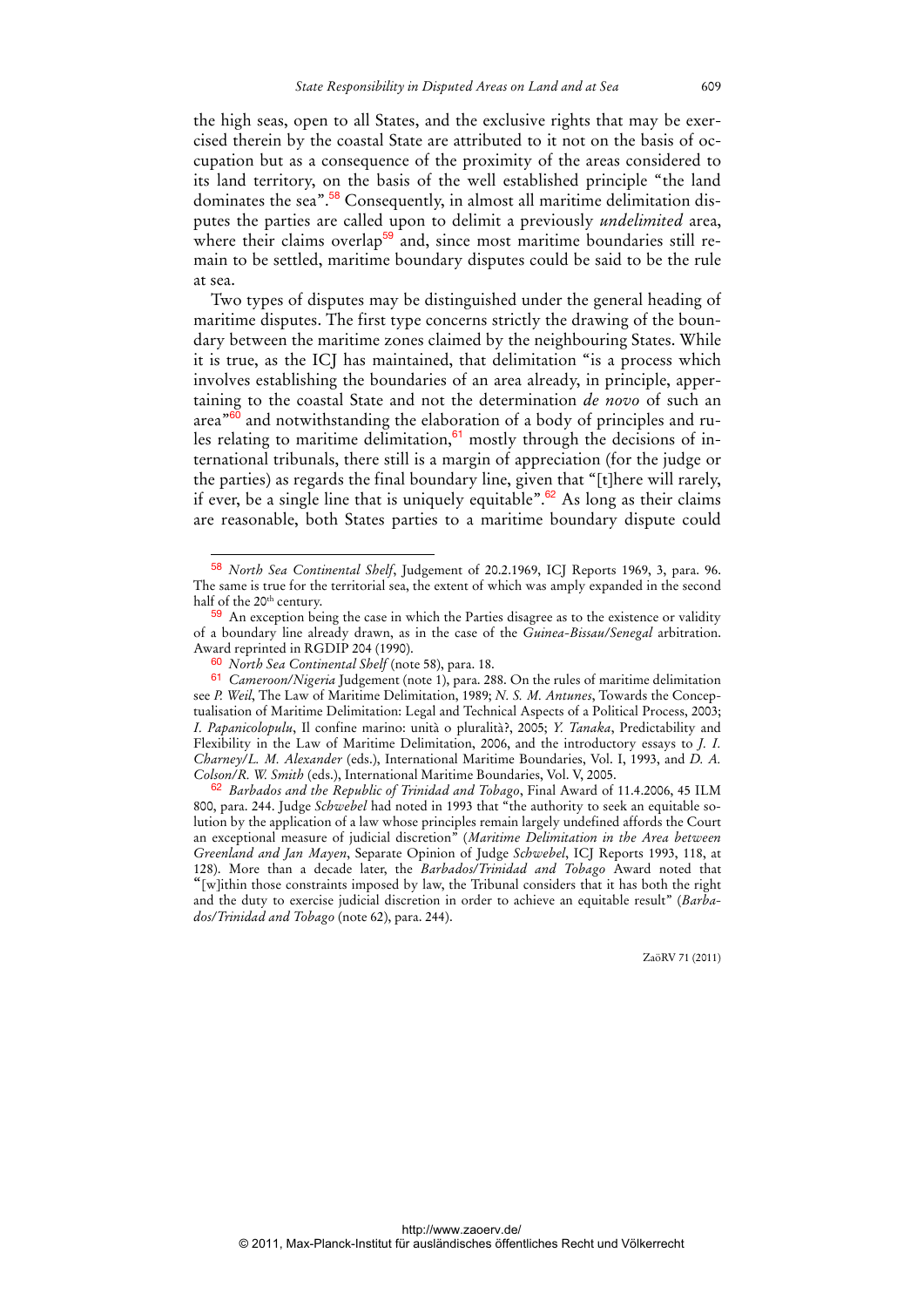have a reasonable chance of getting the maritime area they claim, or at least a part of it. A second category of disputes concerns entitlement to maritime areas. Of particular relevance are disputes relating to the right of islands, islets and rocks to a continental shelf and an exclusive economic zone, in the light of the requirements of Art. 121 para. 3 UNCLOS, sometimes accompanied by a dispute on title to the island.<sup>63</sup> In this case, the dispute does not concern the exact extent of the maritime zone claimed by a State, but the possibility itself of claiming the zone.<sup>64</sup> The difference between disputes relating to maritime delimitation and disputes concerning entitlement to maritime zones should not be overstressed, since in practice the two are often dealt with together in the final, package solution;<sup>65</sup> however, the qualification of a controversy as a land or maritime dispute could have consequences on the primary rules applicable in order to consider State responsibility issues and on the possibility of seeking third party settlement.<sup>66</sup>

For some years disputes concerning maritime delimitation involved mostly political and diplomatic action, with effective enforcement action to support the abstract claim being rarely undertaken. Thus, no action was usually undertaken in those areas by either of the claimant States. In recent years, however, a number of factors have induced States to begin exploiting, or at least exploring, resources in undelimited areas. In addition, recent

ZaöRV 71 (2011)

<sup>63</sup> For a list of disputes concerning islands and other similar formations see *V. Prescott/C. Schofield*, The Maritime Political Boundaries of the World, 2nd ed. 2005, 265 et seq.

<sup>64</sup> The case of *Okinotorishima* is emblematic; see *Y. Song*, Okinotorishima: A "Rock" or an "Island"? Recent Maritime Boundary Controversy between Japan and Taiwan/China, in: S. Hong/J. M. Van Dyke (eds.), Maritime Boundary Disputes, Settlement Processes, and the Law of the Sea, 2009, 176 et seq.

<sup>65</sup> In *Qatar/Bahrain*, for example, the ICJ did not address the status, and the consequent entitlement to maritime areas, of Fasht al Azm and Fasht al Jarim, since it considered that the two features had to be disregarded due to other considerations (*Maritime Delimitation and Territorial Questions between Qatar and Bahrain*, Judgement of 16.3.2001, ICJ Reports 2001, 40, especially paras. 218 and 245-248). In the *Nicaragua/Honduras* Case, the fact that neither of the parties advanced any claims for maritime areas beyond a territorial sea for Bobel Cay, Savanna Cay, Port Royal Cay and South Cay, may have helped in the settlement of the dispute concerning the maritime boundary; see *Territorial and Maritime Dispute between Nicaragua and Honduras in the Caribbean Sea*, Judgement of 8.10.2007, ICJ Reports 2007, para. 262). In the *Romania/Ukraine* Case, the ICJ considered that, given the geographic circumstances, Serpents' Island would not be entitled to separate maritime zones and that therefore it needed not "consider whether Serpents' Island falls under paragraphs 2 or 3 of Art. 121 UN-CLOS nor their relevance to this case"; see *Maritime Delimitation in the Black Sea (Romania v. Ukraine)*, Judgement of 3.2.2009, http://www.icj-cij.org, para 187.

<sup>66</sup> For example, while disputes relating to maritime delimitation fall under the scope of UNCLOS Part XV, territorial disputes on land need a special agreement to be submitted to binding dispute settlement mechanisms.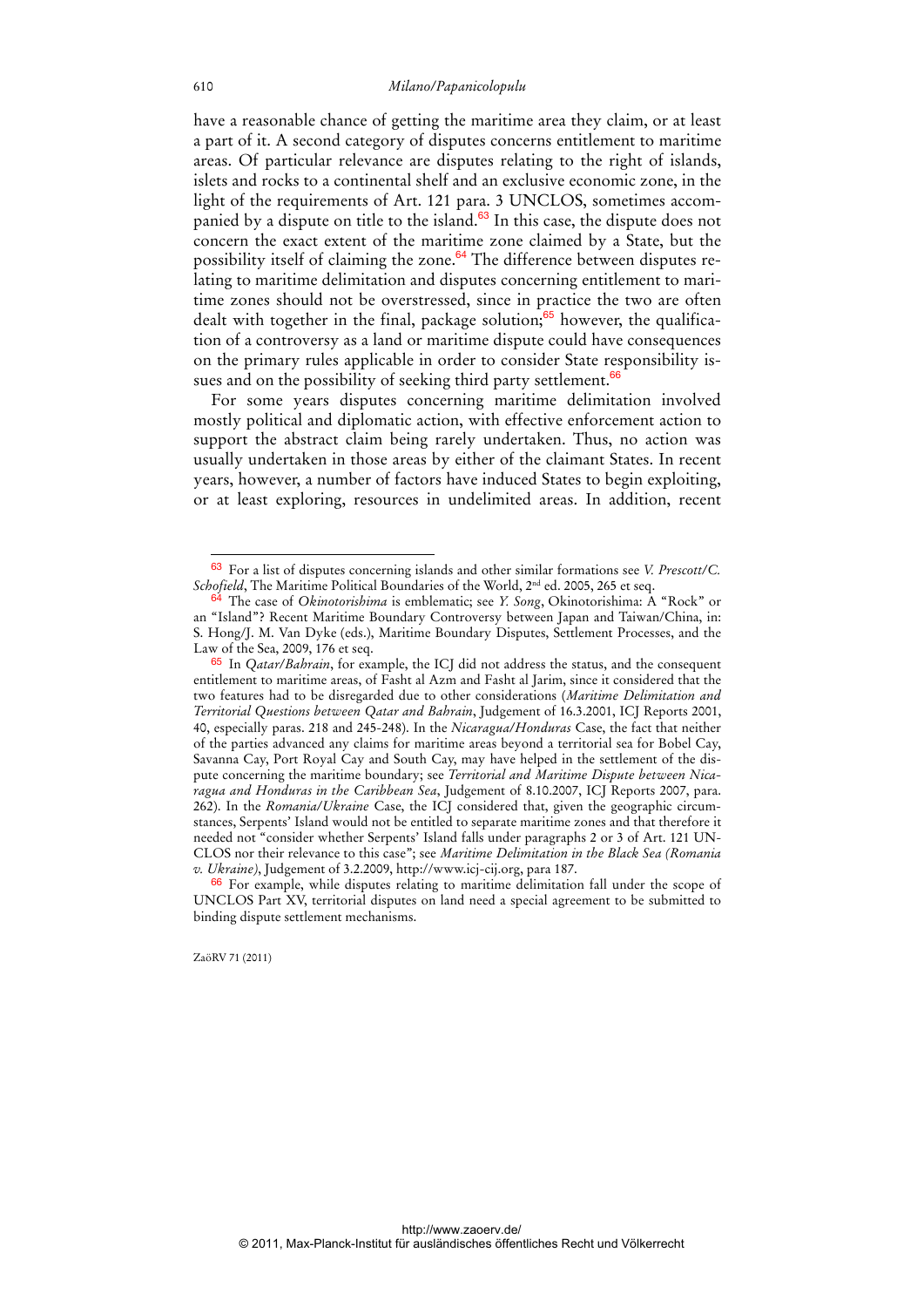threats to State security may also be at the basis of enforcement action in maritime zones, including undelimited areas.<sup>67</sup>

In principle, there could be an issue of State responsibility for the violation of rules belonging to the first three categories of rules of international law already discussed in connection with territorial disputes on land, namely territorial sovereignty; *ius ad bellum*; *ius in bello*. In practice, however, such disputes are often linked to a territorial dispute on land. Primary rules applicable to these cases, and especially *ius ad bellum* and *ius in bello*, have been created having in mind principally situations on land. There are, however, some issues peculiar to disputes concerning maritime areas that will be discussed below. In the case of the obligation not to hamper or jeopardise the solution of the controversy and the obligation to negotiate interim solutions, the law applicable to maritime areas is more developed than the law applicable to land territories. These two obligations form the content of specific provisions of Art. 74 para. 3 UNCLOS and Art. 83 para. 3 UN-CLOS, which could be considered as reflecting customary international law.

## **1. The Third Paragraph of Art. 74 UNCLOS and Art. 83 UNCLOS**

UNCLOS contains primary rules specifically addressing situations of contested maritime zones: Art. 74 para. 3 UNCLOS and Art. 83 para. 3 UNCLOS.<sup>68</sup> These provisions, framed in identical terms, echo the general principles of good faith and peaceful settlement of disputes $69$  and contain two obligations: the obligation to try and enter into provisional arrangements and the obligation not to hamper or jeopardise the final agreement on

<sup>67</sup> See for example the LRIT Data Distribution Plan information on geographical areas submitted by Turkey to the IMO, discussed during the 86<sup>th</sup> meeting of the MSC (IMO doc. MSC 86/26 of 12.6.2009, para. 6). Greece has protested these data (see IMO circular letter no. 2961 of 26.5.2009).

<sup>&</sup>lt;sup>68</sup> Since the beginning of the Third United Nations Conference on the Law of the Sea it had become clear that the extension seawards of the maritime areas subject to the exclusive rights of a coastal State would multiply maritime delimitation disputes and that interim measures would be welcome; *R. Lagoni*, Interim Measures Pending Maritime Delimitation Agreements, AJIL 78 (1984), 345 et seq., at 349.

 $69$  "Pending agreement as provided for in paragraph 1 [on the basis of international law], the States concerned, in a spirit of understanding and cooperation, shall make every effort to enter into provisional arrangements of a practical nature and, during this transitional period, not to jeopardize or hamper the reaching of the final agreement. Such arrangements shall be without prejudice to the final delimitation."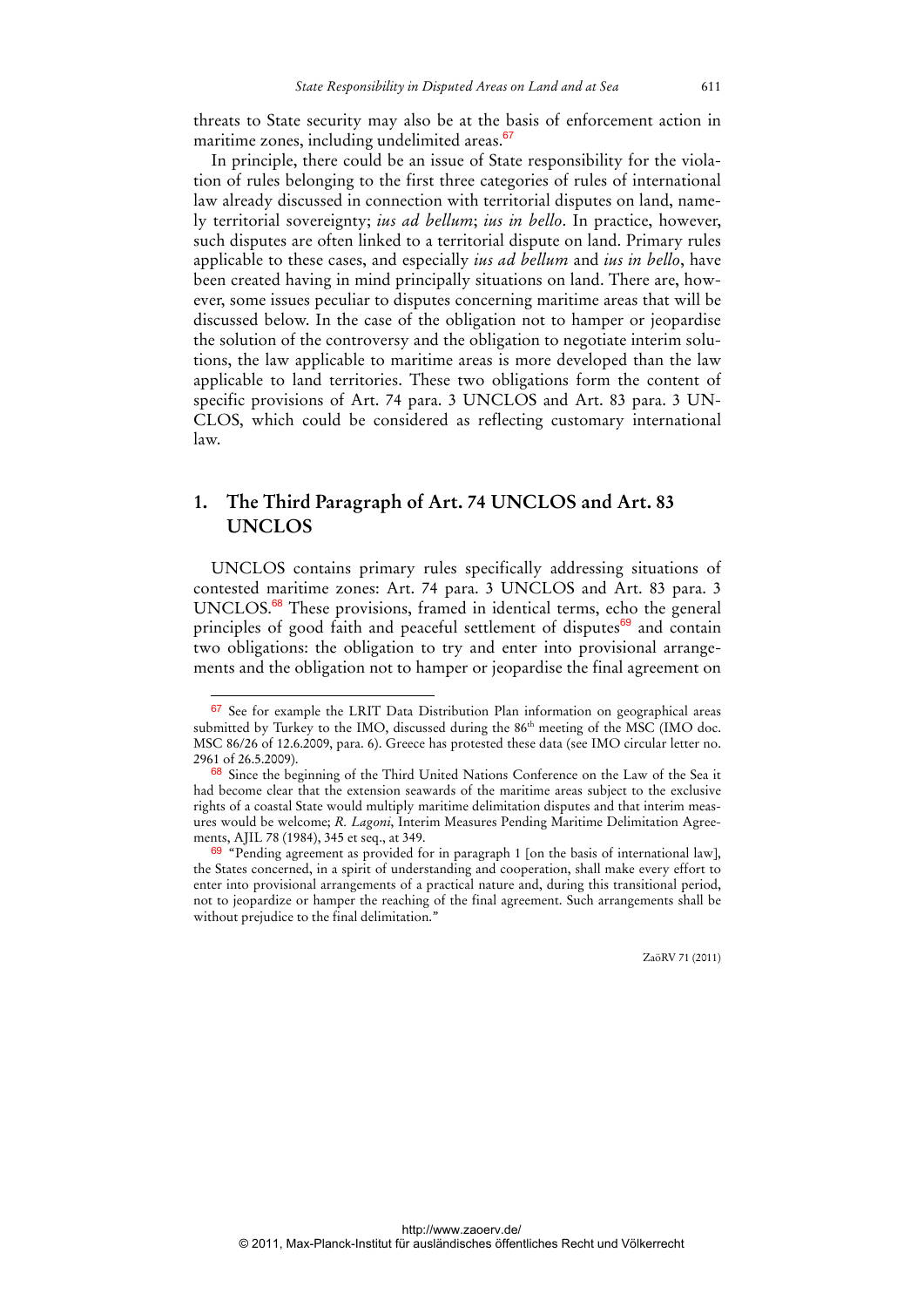#### 612 *Milano/Papanicolopulu*

the maritime boundary. These are obligations of conduct, rather than of result. They do not depend on the previous initiation of negotiations for the settlement of the maritime boundary,<sup>70</sup> even though they do require that a dispute be in place. To some extent, the obligation to try not to hamper or jeopardise the final settlement could in some cases be preliminary with respect to delimitation negotiations.<sup>71</sup> The same may be said for provisional arrangements, which could bring the parties together, permitting the instauration of negotiations aiming at the final solution of the delimitation dispute.

Art. 74 para. 3 UNCLOS and Art. 83 para. 3 UNCLOS do not limit *de iure* the powers of each State in a contested area that still has to be delimited; these powers thus remain those generally attributed to the coastal State by the relevant UNCLOS provisions and customary international law. Art. 74 para. 3 UNCLOS and Art. 83 para. 3 UNCLOS, nonetheless, pose a double condition for the exercise of such rights in the area of overlapping claims, provided that each claim is a reasonable one. Therefore, if a coastal State exercises a right granted under UNCLOS, without at the same time complying with the requirements of Art. 74 para. 3 UNCLOS and Art. 83 para. 3 UNCLOS, it may incur international responsibility.

According to their initial phrase, Art. 74 para. 3 UNCLOS and Art. 83 para. 3 UNCLOS apply pending agreement for the delimitation of the exclusive economic zone and of the continental shelf, respectively, between States with opposite or adjacent coasts. They surely apply in all cases where adjacent or opposite States have not yet delimited their maritime boundary, including cases in which States disagree as to the qualification of features and their entitlement to a – full or partial – maritime area and cases in which there is dispute over a portion of land territory that generates maritime areas.<sup>72</sup> It is open to discussion if, in the face of the textual reference to a pending delimitation between two zones, Art. 74 para. 3 UNCLOS and Art. 83 para. 3 UNCLOS apply also to situations of contested maritime zones deriving from a disputed sovereignty on land and which do not include

<sup>70</sup> *M. H. Nordquist* (ed.), United Nations Convention on the Law of the Sea 1982. A Commentary, Vol. II, 1993, at 815 and 984.

<sup>71</sup> As the Arbitral Tribunal in the *Guyana/Suriname* Case has maintained, a State may pose as a condition for the starting or the resumption of negotiations the fact that the other State ceases conduct that could possibly hamper the reaching of an agreed solution. *Guyana/Suriname* Award (note 1), para. 476.

 $72$  As in the case of the region of Zubarah, contended by Bahrain and Qatar, and relevant to the maritime delimitation between the two States (*Qatar/Bahrain* (note 65), para. 185) and the Peninsula of Bakassi (*Cameroon/Nigeria* Judgement (note 1), para. 261).

ZaöRV 71 (2011)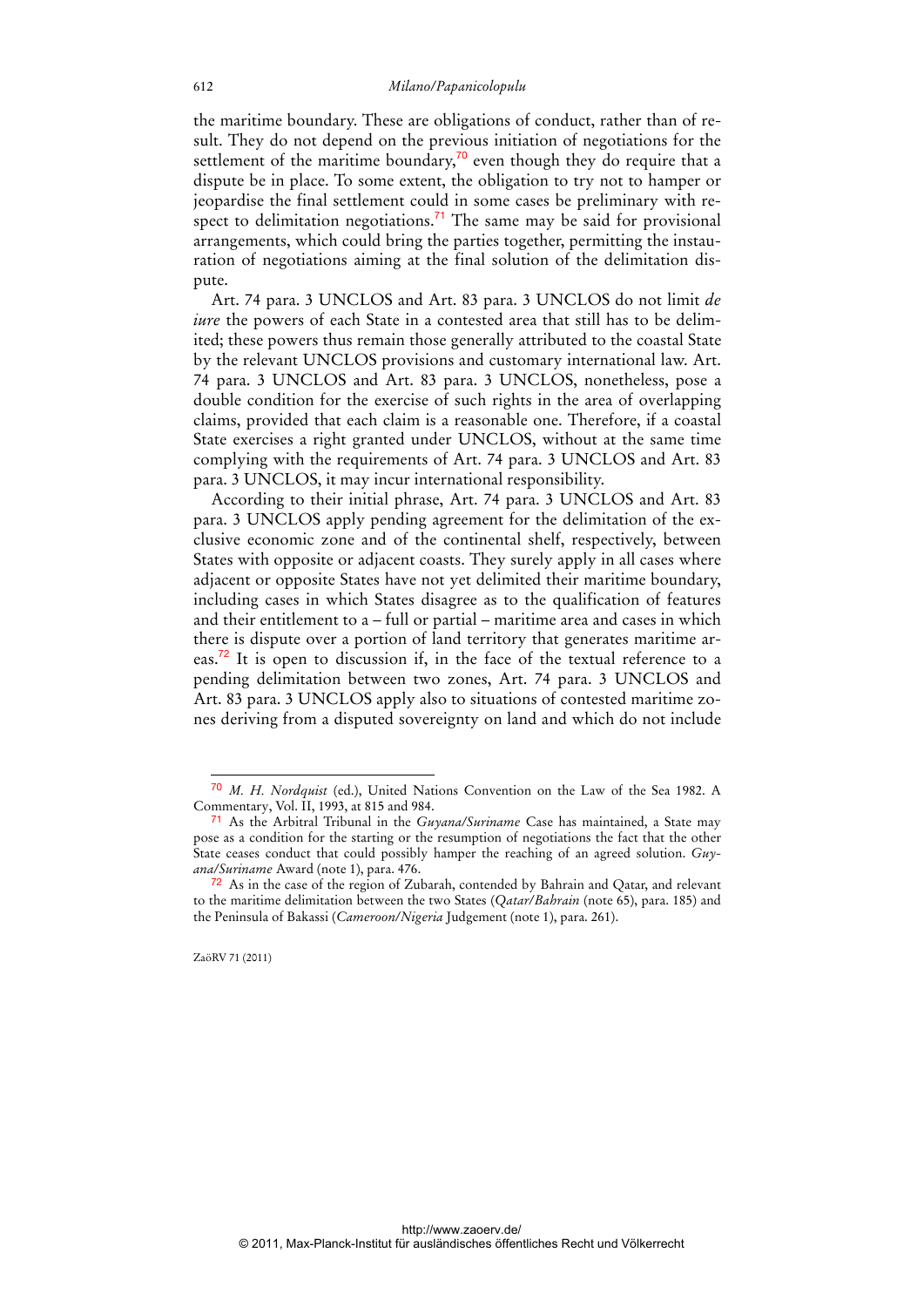the need to draw a maritime boundary between the areas appertaining to two States<sup>73</sup>

## **a) The Obligation to Make Every Effort to Enter Into Provisional Arrangements**

The first obligation contained in Art. 74 para. 3 UNCLOS and Art. 83 para. 3 UNCLOS is a positive one: States involved in a dispute concerning maritime delimitation shall endeavour to enter into provisional arrangements to address the situation of competing claims. This provision imposes on the parties a duty to negotiate in good faith; according to the *Guyana/ Suriname* Award, the text indicates "the drafters' intent to require of the parties a conciliatory approach to negotiations, pursuant to which they would be prepared to make concessions in the pursuit of a provisional arrangement".<sup>74</sup> As such, it does not impose on the parties the obligation to enter into any agreement or to adopt any specific solution, or any solution at all, but requires all the same some action by them and not merely a passive inaction. According to the Arbitral Tribunal in the *Guyana/Suriname* Case, conducts that could be contrary to the obligation of Art. 74 para. 3 UNCLOS and Art. 83 para. 3 UNCLOS may include refusing to send a delegation or a representative to agreed meetings, failing to respond, even in the negative, to a proposal by the other State<sup>75</sup> and not informing the other State about proposed actions in the contested area.<sup>76</sup> The Tribunal also indicates some active conducts that could satisfy the requirement of Art. 74 para. 3 UNCLOS and Art. 83 para. 3 UNCLOS: actively attempting to bring the other party to the negotiating table; $^{77}$  accepting the invitation of the other party to negotiate; $78$  giving the other party official and detailed notice of proposed activities; seeking cooperation of the other party in undertaking proposed activities; offering to share the results of any exploration conducted in the contested area; offering to share financial benefits de-

 $\overline{a}$ 

<sup>73</sup> That could be the case of dispute over a solitary island in the middle of the ocean, which generates a 200 n.m. exclusive economic zone not overlapping with areas generated by a nearby coast.

<sup>74</sup> *Guyana/Suriname* Award (note 1), para. 461. See also *North Sea Continental Shelf* (note 58), para. 85. This opinion is shared by the majority of the scholars; e.g. *R. Lagoni* (note 68); *D. M. Ong*, Joint Development of Common Offshore Oil and Gas Deposits: "Mere" State Practice or Customary International Law?, AJIL 93 (1999), 771 et seq., at 797 et seq.

<sup>75</sup> *Guyana/Suriname* Award (note 1), para. 473.

<sup>76</sup> *Guyana/Suriname* Award (note 1), para. 477.

<sup>77</sup> *Guyana/Suriname* Award (note 1), para. 476.

<sup>78</sup> *Guyana/Suriname* Award (note 1), para. 476.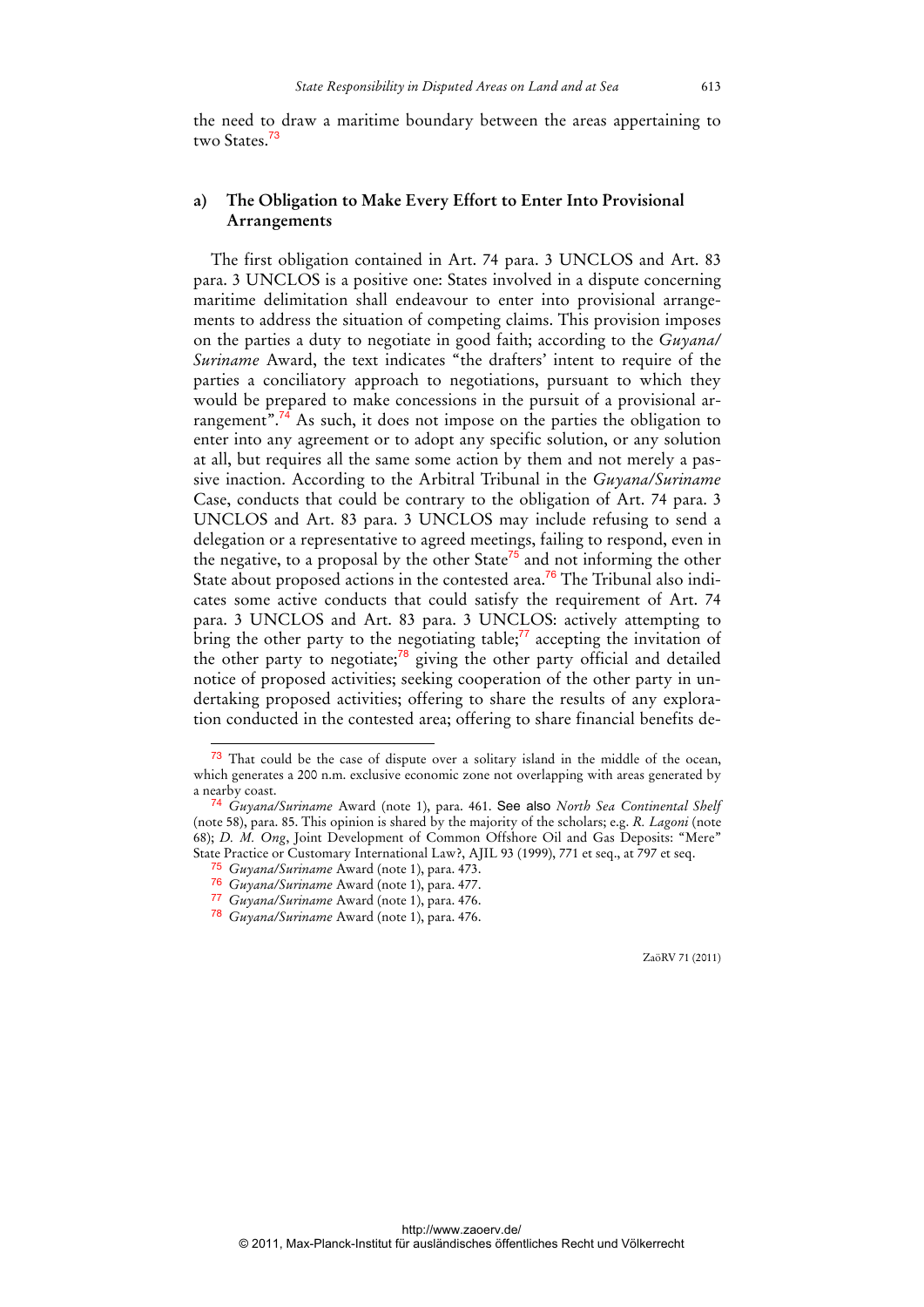riving from activities in the contested area.<sup>79</sup> The list of activities presented by the Tribunal is not exhaustive but seems generally acceptable, with activities that can be divided into two categories: those that have to be undertaken, in order to comply with the requirements of Art. 74 para. 3 UN-CLOS and Art. 83 para. 3 UNCLOS, and those that, while not being necessary, are surely consistent with the obligations of the above mentioned provisions. The duty to negotiate obliges a State to actively seek negotiations with the other party or, at the very least, to accept the invitation of the other party to discuss issues. This acceptance, however, may be conditional upon the other party's stopping any unlawful conduct in which it is engaged, as the Tribunal recognised.<sup>80</sup> The latter part of the list, including the sharing of information and revenues, appears to be just a hortatory formulation, which does not embody any legal obligation. $81$  In a situation where the relationship between the parties is stressed, or in the case that one of the parties advances excessive claims, it seems that it would be going too far to admit that a State involved in a maritime boundary dispute has to share information or revenues with the other party. The same perplexities arise in considering the duty to give to the other party official and detailed notice of proposed activities. If these activities consist in acts that violate the duty not to hamper or jeopardise the final solution, then they constitute a violation of the "other" obligation of Art. 74 para. 3 UNCLOS and Art. 83 para. 3 UN-CLOS.

State practice shows that provisional arrangements may assume the form of formal agreements or may consist in an informal *modus vivendi*. The instrument, either formal or informal, may endorse different solutions, such as joint development zones,<sup>82</sup> provisional boundaries established either under a treaty<sup>83</sup> or a non-formalised *modus vivendi*,<sup>84</sup> the creation of joint

<sup>79</sup> *Guyana/Suriname* Award (note 1), para. 477.

<sup>80</sup> *Guyana/Suriname* Award (note 1), para. 476, in which the Tribunal states that Suriname could have insisted on the immediate cessation of exploratory drilling in the contested area by Guyana's licensee as a condition to participating in further talks.

<sup>81</sup> All the same, if the parties to a dispute manage to enter into provisional arrangements concerning also these aspects, it is evident that they are conforming with the requirement of Art. 74 para. 3 UNCLOS and Art. 83 para. 3 UNCLOS.

<sup>82</sup> Such as the 1974 agreement between Japan and Korea concerning joint development of the southern part of the continental shelf adjacent to the two countries, 1225 UNTS 19778.

<sup>83</sup> An example of a provisional boundary is the 2002 agreement between Algeria and Tunisia on provisional arrangements for the delimitation of the maritime boundaries; *F. Galletti*, Notion et pratique de "l'arrangement proviso ire" prévu aux articles 74 § 3 et 83 § 3 de la Convention sur le droit de la mer. Une contribution marginale du droit de la délimitation maritime?, Annuaire du Droit de la Mer 9 (2004), 115 et seq.; *L. Savadogo*, Le paragraphe 3 des articles 74 et 83 de la CMB: une contribution à l'Accord sur les arrangements provisoires

ZaöRV 71 (2011)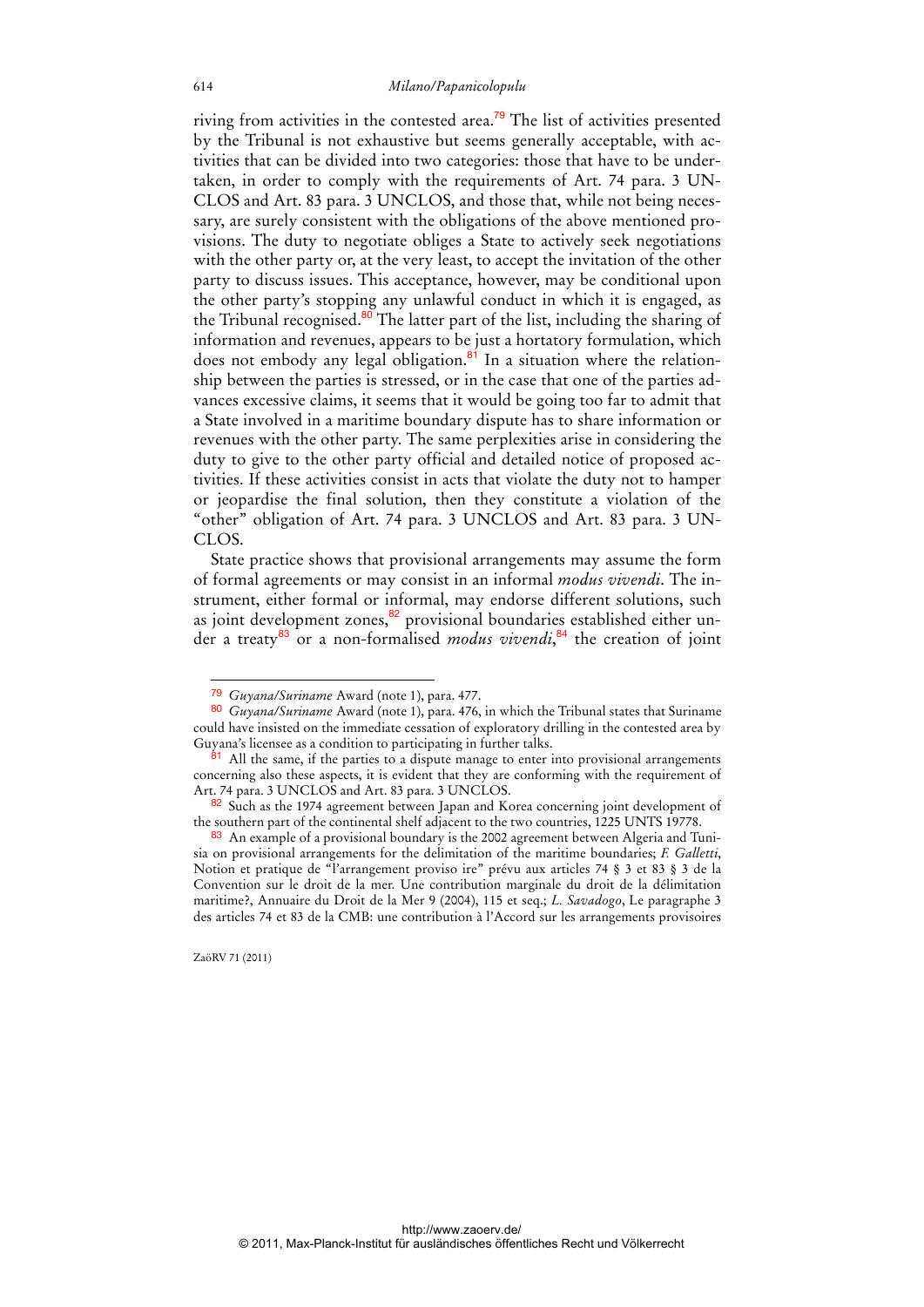commissions or joint programmes, $85$  the sharing of benefits $86$  or other provisional measures.<sup>87</sup> Though provisional arrangements were considered mostly as a means for undertaking the exploitation of resources in a disputed area pending delimitation of the maritime boundary,<sup>88</sup> they may even take the shape of mutually agreed self-restraint from undertaking exploitation activities in a contested area.<sup>89</sup> Provisional measures could even be decided by a judge on the application of one or both parties to the dispute, especially in light of Art. 290 UNCLOS.<sup>90</sup> In all cases, provisional arrangements do not in any way prejudge the final settlement of the dispute, as provided by the last phrase of Art. 74 para. 3 UNCLOS and Art. 83 para. 3 UNCLOS.

In conclusion, the duty to make every effort to enter into provisional arrangements consists in a legal obligation to actively try to enter into nego-

-

86 As provided for in the 2003 agreement between Australia and East Timor relating to the unitization of the Sunrise and Troubadour fields (*D. C. Smith*, Australia – East Timor. Report Number 6-20(3), in: D. A. Colson/R. W. Smith (note 61), 3867 et seq.). This agreement is unique in that it provides for the sharing of benefits from an area straddling the boundary between a joint development area and a contested maritime area.

<sup>87</sup> See, for example, the exchange of letters on an interim agreement on joint measures of fisheries and fisheries regulations in the Barents Sea between Norway and Russia, adopted in 1978 for a 1-year period and renewed successively 30 times, according to which both Parties enforce their national legislation in the contested area, but not on the other party; *A. G. Oude Elferink*, The Law of Maritime Boundary Delimitation: A Case Study of the Russian Federation, 1994.

88 According to the *Guyana/Suriname* Award, this obligation "constitutes an implicit acknowledgment of the importance of avoiding the suspension of economic development in a disputed maritime area, as long as such activities do not affect the reaching of a final agreement. Such arrangements promote the realisation of one of the objectives of the Convention, the equitable and efficient utilisation of the resources of the seas and oceans" (*Guyana/Suriname* Award (note 1), para. 460).

89 In this case it is often difficult to distinguish self-restraint which is the result of an agreement from unilateral action, as exemplified in the case of the hydrocarbon activities moratorium in the Beaufort Sea. See *T. L. McDorman*, Salt Waters Neighbors, 2009, 187.

90 See ITLOS, *Case concerning Land Reclamation by Singapore in and around the Strait of Johore*, Provisional Measures, Order of 8.10.2003, operative part, para. 1, ITLOS No. 12.

relatifs à la délimitation des frontières maritimes entre la République tunisienne et la République algérienne démocratique et populaire, Annuaire du Droit de la Mer 7 (2002), 239 et seq.

<sup>84</sup> An informal *modus vivendi*, based on equidistance, is in place between Italy and Malta for some years; *T. Scovazzi/G. Francalanci*, A partial de facto delimitation of the continental shelf between Italy and Malta?, in: International Boundaries and Boundary Conflict Resolution: 1989 IBRU Conference Proceedings, 1990, 181 et seq.

<sup>85</sup> Such as the Tripartite Agreement for Joint Marine Seismic Undertaking in the Agreement Area in the South China Sea signed on 14.3.2005, between the national oil companies of China, the Philippines, and Vietnam and the Joint Oceanographic Marine Scientific Expedition in the South China Sea; see *N. H. Thao/R. Amer*, A New Legal Arrangement for the South China Sea?, ODILA 40 (2009), 333 et seq., at 337 et seq.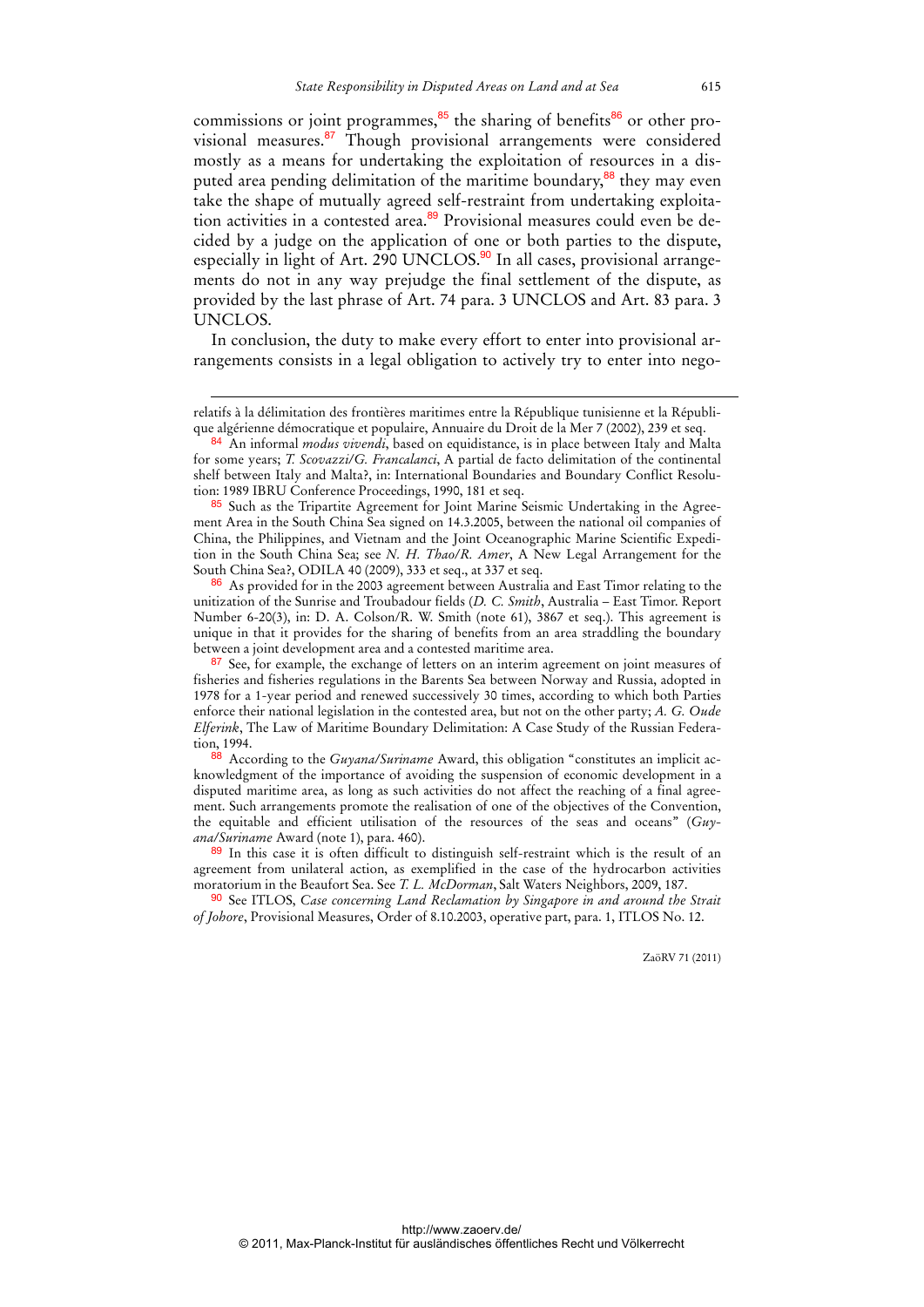tiations for addressing contingent issues pending final settlement of the delimitation dispute. It does not imply in any way the duty to conclude an agreement, even though the conclusion of interim agreements surely results in compliance with this provision. The non-exhaustive list of activities provided by the *Guyana/Suriname* Award constitutes useful guidance in assessing the conduct of States. However, the evaluation of the conduct of a State should be done on a case by case basis, taking into account all the elements of the case and evaluating each action or inaction by a State in the framework of its general conduct since the beginning of the dispute.

### **b) The Obligation not to Hamper or Jeopardise the Final Settlement**

The second obligation that is usually deduced from the text of Art. 74 para. 3 UNCLOS and Art. 83 para. 3 UNCLOS is a negative one: States involved in a maritime delimitation dispute must refrain from acting in a way that would prejudge the final settlement of the dispute. The main difficulty in interpreting and applying this provision derives from the need to strike the right balance between two differing and opposite considerations. On the one hand, there is the need to avoid, as far as possible, any unilateral action that could worsen the dispute and could threaten international peace and security.<sup>91</sup> On the other, there is the need not to paralyse all unilateral activities pending final settlement of the boundary.

According to the Arbitral Tribunal in the *Guyana/Suriname* Case, this balance could be achieved by distinguishing, at least in the field of hydrocarbon exploration and exploitation, between activities that cause a physical change to the marine environment and those that do not: seismic surveys would belong to the second category, while exploratory drilling would fall under the first.<sup>92</sup> This analysis, which seems mostly based on the ICJ order that denied provisional measures in the *Aegean Sea Continental Shelf* Case,<sup>93</sup> is noteworthy in that it tries to provide objective criteria for evaluating the conformity with the obligation of Art. 74 para. 3 UNCLOS and Art. 83 para. 3 UNCLOS of unilateral actions in the disputed area. However, the conclusion reached by the Tribunal seems not to take into due account the fact that, especially in tense situations, every action could potentially trigger a forceful response by the other party. Resource exploration by one State could be considered by the other as jeopardising the dispute, espe-

 $\overline{a}$ 

http://www.zaoerv.de/ © 2011, Max-Planck-Institut für ausländisches öffentliches Recht und Völkerrecht

<sup>91</sup> *Guyana/Suriname* Award (note 1), para. 465.

<sup>92</sup> *Guyana/Suriname* Award (note 1), para. 467.

<sup>93</sup> *Aegean Sea Continental Shelf* Case, Order of 11.9.1976, ICJ Reports 1976, 1, para. 30.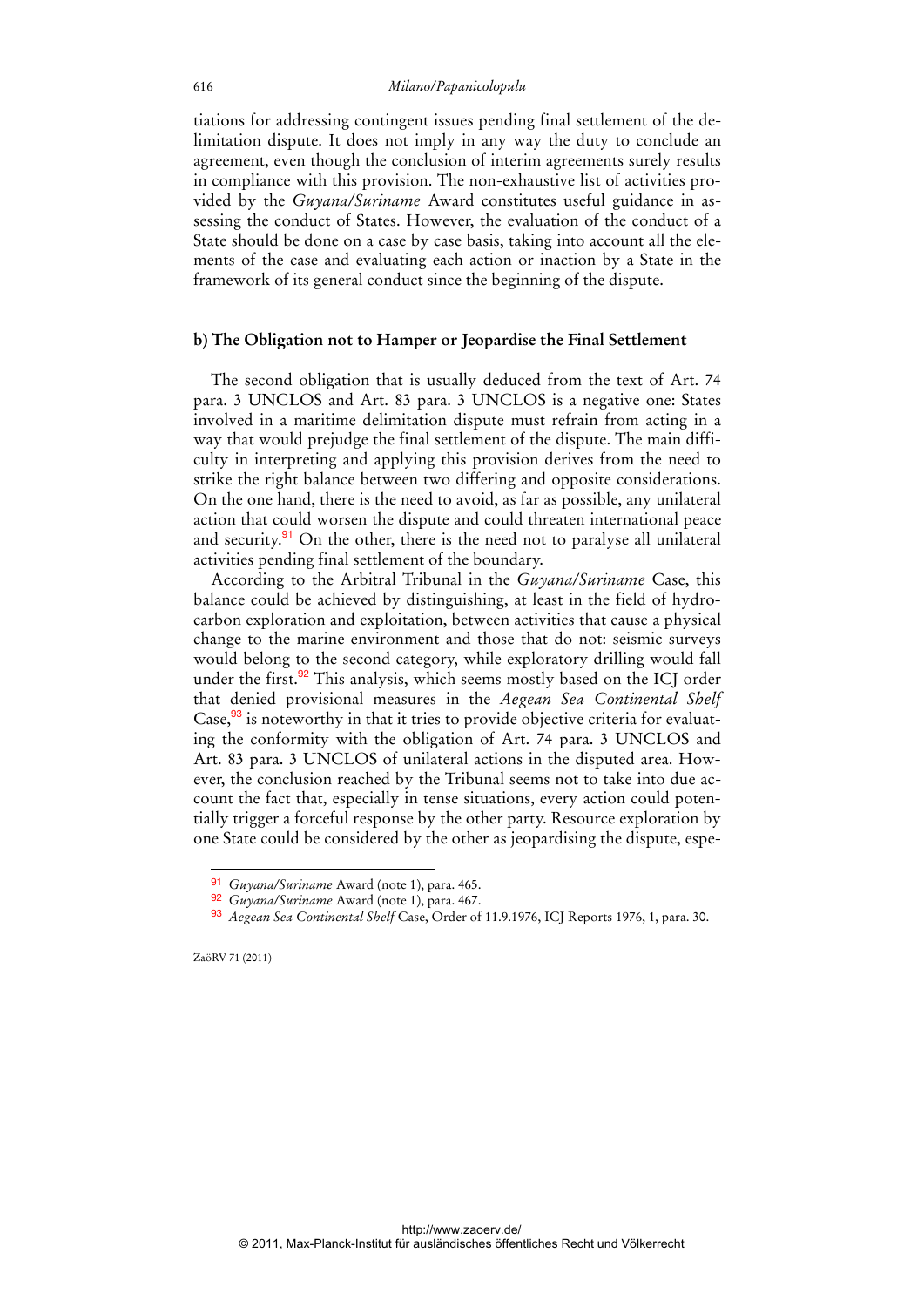cially if this is undertaken without any previous notification from the former to the latter. As to the exploitation of renewable resources, such as living resources, these have not been dealt with by international judges. In the latter case, indeed, it is easier to maintain that exploration and exploitation activities do not cause any permanent damage and may even be carried out by both parties, though separately, in the same area.<sup>94</sup> Lack of coordination in the exploitation of renewable resources could however be in contrast with the necessity to preserve renewable resources, as provided for in Art. 61 UNCLOS.

In the second place, the Tribunal considered that the "threat of the use of force" by Suriname also violated its obligation not to hamper or jeopardise the reaching of the final agreement. Evidently, the threat to use force for the solution of a dispute, not to mention its actual use, not only violates basic rules of international law such as Art. 2 para. 4 UN Charter, but is also due to jeopardise and probably hamper the final settlement. The Tribunal's reasoning, however, could have been more refined by drawing a distinction between use of force against another State and use of limited force in the context of law enforcement activities against private actors, especially in the case of urgency to prevent infringement of a State's rights.<sup>95</sup> The options enumerated by the Tribunal, which include entering into negotiations, bringing the case to a judge and requesting provisional measures, seem appropriate during the planning period, *before* any activity begins. One could cast some doubts, however, on their being enough *after* activities have started and while they take place. Prohibiting a State from enforcing its legislation against a company that is undertaking exploratory drilling in the continental shelf without license by it appears to take too much into account the interest of third parties and not sufficiently that of the coastal State.<sup>96</sup> It is only when enforcement activities use force beyond the limited amount permitted under international law that the coastal State will be in breach of rules concerning the use of force and its actions may be considered in breach of the obligation not to hamper or jeopardise the final set-

<sup>94</sup> It is not unusual, in State practice, that more than one State grants licenses for fishing in contested areas; for example, both Honduras and Nicaragua had granted licenses to fishermen in the waters surrounding disputed islands in the Caribbean; see *Nicaragua/Honduras* (note 65), para. 131.

The Tribunal avoided entering into this issue by qualifying the acts of the Surinamese Navy as "threats of use of force" and by rejecting the argument that they should be considered law enforcement activities; *Guyana/Suriname* Award (note 1), para. 445.

<sup>96</sup> One should also consider that maritime boundary disputes are usually well known internationally and private companies can calculate the risk of undertaken activities in a disputed area when a license is issued by one of the claimants.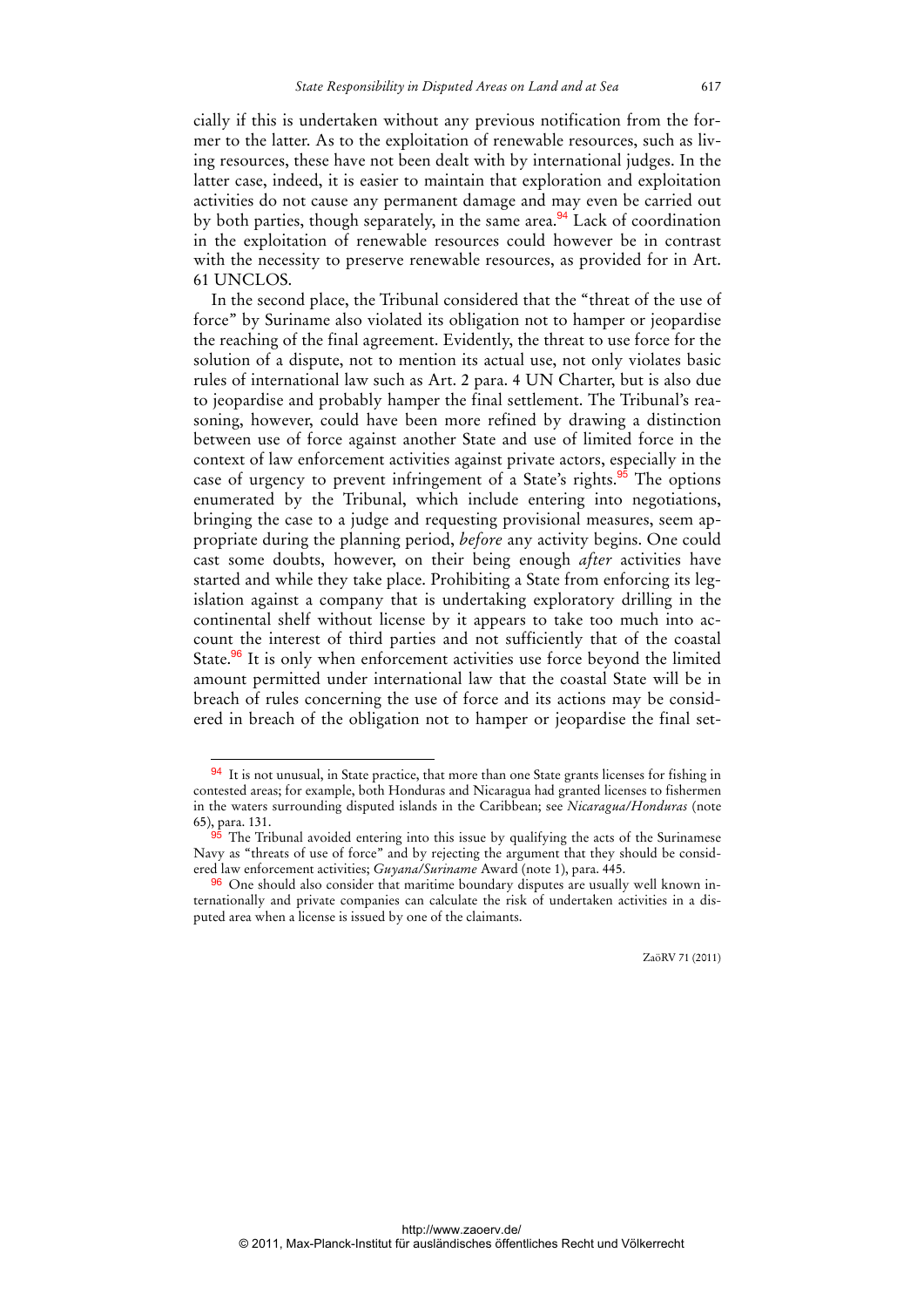tlement. In any case, enforcement of national legislation against vessels or licensees of the other State in contested maritime areas must be viewed as the last option, to be exercised by a State in an extremely cautious way and adhering strictly to the requirements of international law, only in situations of urgency and after having sought to protect its rights through other means. In short, a State may incur international responsibility for the violation of the obligations under Art. 74 para. 3 UNCLOS and Art. 83 para. 3 UNCLOS not so much for undertaking enforcement action in a situation of urgency, but rather for not having addressed the situation before, when lesser action could safeguard its rights, and for having thus contributed to its reaching the point when the only possibility to protect its rights was to apply forcefully its legislation.<sup>97</sup> If, on the other hand, a State has in good faith tried to address the situation earlier by other means, and notwithstanding such action is obliged to put in place enforcement action, it may not be responsible for the breach of Art. 74 para. 3 UNCLOS and Art. 83 para. 3 UNCLOS.

### **c) Consequences of the Violation of Art. 74 Para. 3 UNCLOS and Art. 83 Para. 3 UNCLOS**

The first consequence of a breach of Art. 74 para. 3 UNCLOS and Art. 83 para. 3 UNCLOS will be the obligation to cease the unlawful conduct and offer appropriate assurances and guarantees of non-repetition.<sup>98</sup> This obligation is especially important since in a situation of contested areas States could be liable to several violations of the obligations set by Art. 74 para. 3 UNCLOS and Art. 83 para. 3 UNCLOS. The parties also remain under the continued duty to comply with the requirements of these provisions; a State therefore shall not withdraw permanently from negotiations even though it might pose as a condition for their continuation the compliance by the other States with their obligations and the cessation of the unlawful conduct. These obligations are applicable to the parties as long as the dispute is not settled, either by agreement or by a binding decision.<sup>99</sup>

ZaöRV 71 (2011)

<sup>97</sup> *Guyana/Suriname* Award (note 1), para. 476.

<sup>98</sup> Art. 30 Draft Articles on State Responsibility.

<sup>99</sup> Remarkably, the parties might be under an obligation to cooperate even after the final settlement of the maritime boundary, in the case of transboundary oil or gas deposits (*North Sea Continental Shelf* (note 58), para. 99), in the case of transboundary fish stocks (Art. 63 UNCLOS), or in the case of traditional fisheries rights of one State in an area attributed to the other. In this case, however, the obligation to try to enter into an agreement stems from provisions other than Art. 74 para. 3 UNCLOS and Art. 83 para. 3 UNCLOS.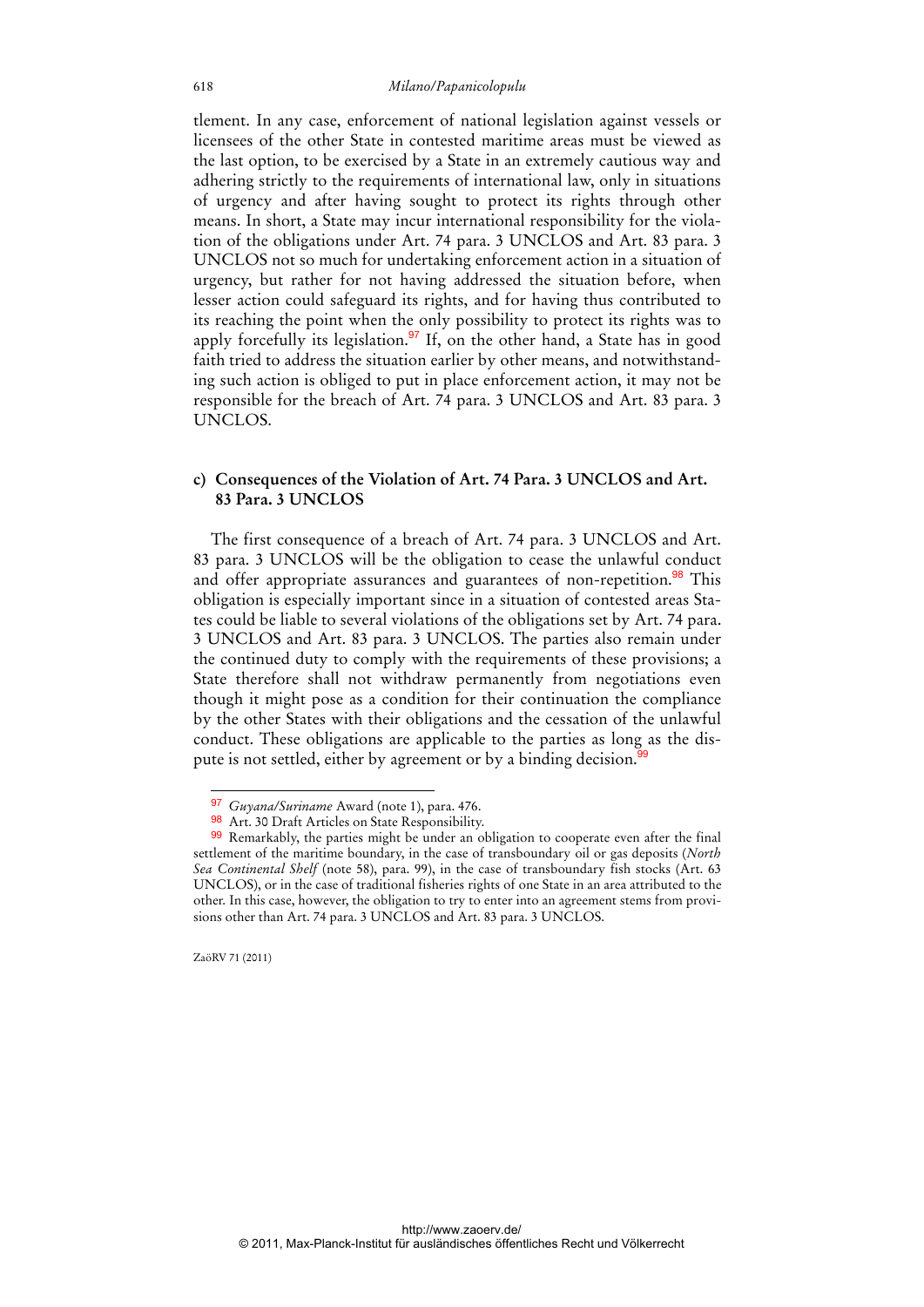A complex issue relates to the possibility to have recourse to countermeasures, in order to induce the other State to comply with its obligations under Art. 74 para. 3 UNCLOS and Art. 83 para. 3 UNCLOS. Countermeasures are generally permissible as long as they are proportionate<sup>100</sup> and do not violate obligations provided by peremptory norms of international law, including the obligation to refrain from the threat or use of force.<sup>101</sup> A State will therefore be authorised not to comply with its obligations under Art. 74 para. 3 UNCLOS and Art. 83 para. 3 UNCLOS as a countermeasure, but only pending non compliance by the other State.<sup>102</sup> Countermeasures may be adopted also without having previous recourse to the dispute settlement mechanism of UNCLOS, since previous recourse to "all the amicable settlement procedures" before undertaking countermeasures has been expressly ruled out by the ILC while discussing State responsibility.<sup>103</sup> On the other hand, once the dispute settlement mechanism has been set to work, States are precluded from undertaking countermeasures in accordance with Art. 22 International Law Commission's Articles on State Responsibility (Draft Articles on State Responsibility).

Countermeasures may surely consist in negative conducts such as the withdrawal from negotiations and the suspension of joint interim arrangements.<sup>104</sup> Can they also consist in positive conduct? The following two cases deserve attention. In the first place, it may be debatable to which extent a State can grant exploitation rights in a contested area as a countermeasure. Exploitation activities, in fact, may consist in a serious breach of the obligations under Art. 74 para. 3 UNCLOS and Art. 83 para. 3 UNCLOS and may be prejudicial to the resumption of performance of the obligations.<sup>105</sup> Even though under certain circumstances a State might argue that exploitation could be considered as a legitimate and proportionate countermeasure, these activities should be generally avoided as they can easily be disproportionate and, by leading to an escalation of the conflict between the

<sup>100</sup> Art. 51 Draft Articles on State Responsibility.

<sup>101</sup> Art. 50 Draft Articles on State Responsibility.

<sup>102</sup> Art. 53 Draft Articles on State Responsibility.

<sup>103</sup> See the Third and Fourth Reports of the Special Rapporteur *Gaetano Arangio-Ruiz* (UN Doc. A/CN.4/440 and Add. 1 and UN Doc. A/CN.4/444 and Adds. 1-3) and the debates at the ILC (ILC Reports for 1991, A/46/10, and for 1992, A/47/10). See also, on the ILC debate, *O. Schachter*, Dispute Settlement and Countermeasures in the International Law Commission, AJIL 88 (1994), 471 et seq.

<sup>104</sup> This is implied by the Arbitral Tribunal in the *Guyana/Suriname* Case, when it stated that Suriname, in responding to Guyana's illegal licensing for exploratory drilling, could have posed as a condition for the resumption of negotiations the compliance by Guyana with its obligations. *Guyana/Suriname* Award (note 1), para. 476.

 $5$  As laid down in Art. 49 para. 3 Draft Articles on State Responsibility.

ZaöRV 71 (2011)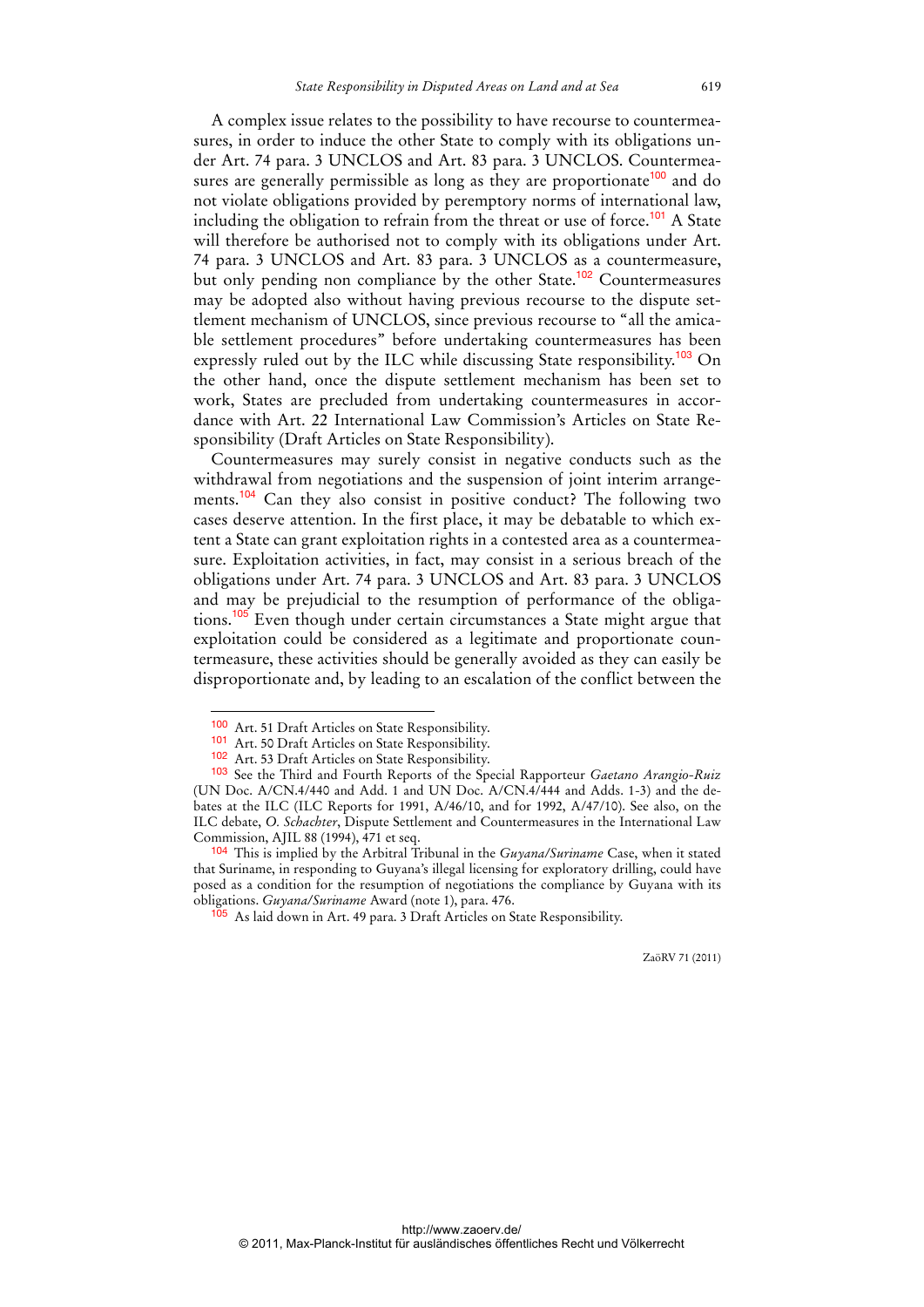two States, may seriously jeopardise the reaching of a final solution. In the second place, some commentators have suggested that law enforcement activities might be viewed as a legitimate countermeasure against violations of international law rules.<sup>106</sup> In the case of contested maritime areas, however, it is quite difficult to consider law enforcement activities as countermeasures, since in most cases they will be permissible and will thus not consist in the violation of rules of international law. If, on the other hand, they are conducted using more force than is legitimate, or are undertaken without due respect for human rights, or if they consist in reprisals contrary to humanitarian principles, they will be inadmissible in any case.<sup>107</sup>

As to the judicial remedy that may be asked by a State, the *Guyana/ Suriname* Award reiterated the practice of the ICJ mentioned in connection with disputes on land in considering that reparation for the violations of the relevant rules – including reparation for the injury as a result of the breach of Art. 74 para. 3 UNCLOS and Art. 83 para. 3 UNCLOS – was sufficiently addressed by the declaratory relief of the tribunal.<sup>108</sup> It is surmised that reparation due for the violation of Art. 74 para. 3 UNCLOS and Art. 83 para. 3 UNCLOS will normally take the form of a declaratory relief,  $109$ eventually accompanied, whenever the judge does not have the competence to delimit the boundary between two parties, by the statement that the parties have to abide by this obligation. In cases where the conduct of a party has produced economic loss for the other party, it might be possible to claim also compensation.<sup>110</sup> In the latter case, however, a State might lose

 $\ddot{ }$ 

<sup>106</sup> *R. Rayfuse*, Countermeasures and High Seas Fisheries Enforcement, NILR 51 (2004), 41 et seq.; *contra* see *D. Guilfoyle*, Interdicting Vessels to Enforce the Common Interest: Maritime Countermeasures and the Use of Force, ICLQ 56 (2007), 69.

<sup>107</sup> Art. 50 para. 1 Draft Articles on State Responsibility.

<sup>108</sup> *Guyana/Suriname* Award (note 1), para. 486.

<sup>109</sup> This is in line with the finding of the ICJ in the recent *Pulp Mills* Case, in which the ICJ considered that declaratory relief was an adequate remedy for the breach of procedural obligations (*Case Concerning Pulp Mills on the River Uruguay*, Judgement of 20.4.2010, http://www.icj-cij.org, paras. 275-276). If transposed to the field of maritime delimitation, this would mean that a State cannot ask for compensation for breach of the obligations under Art. 74 para. 3 UNCLOS and Art. 83 para. 3 UNCLOS by the other State if the contested area is finally awarded to the latter; this conclusion however raises some doubts as it could lead a coastal State to exploit the contested area without complying with its procedural obligations, in the hope that the area is finally awarded to it.

<sup>110</sup> In initiating proceedings against Myanmar, Bangladesh has requested the judge to "declare that by authorizing its licensees to engage in drilling and other exploratory activities in maritime areas claimed by Bangladesh without prior notice and consent, Myanmar has violated its obligations to make every effort to reach a provisional arrangement pending delimitation of the maritime boundary as required by UNCLOS Articles  $74(3)$  and  $83(3)$ , and further requests the Tribunal to order Myanmar to pay compensation to Bangladesh as appropriate" (Notification and statement of claim, para. 26, available on the website of the International

ZaöRV 71 (2011)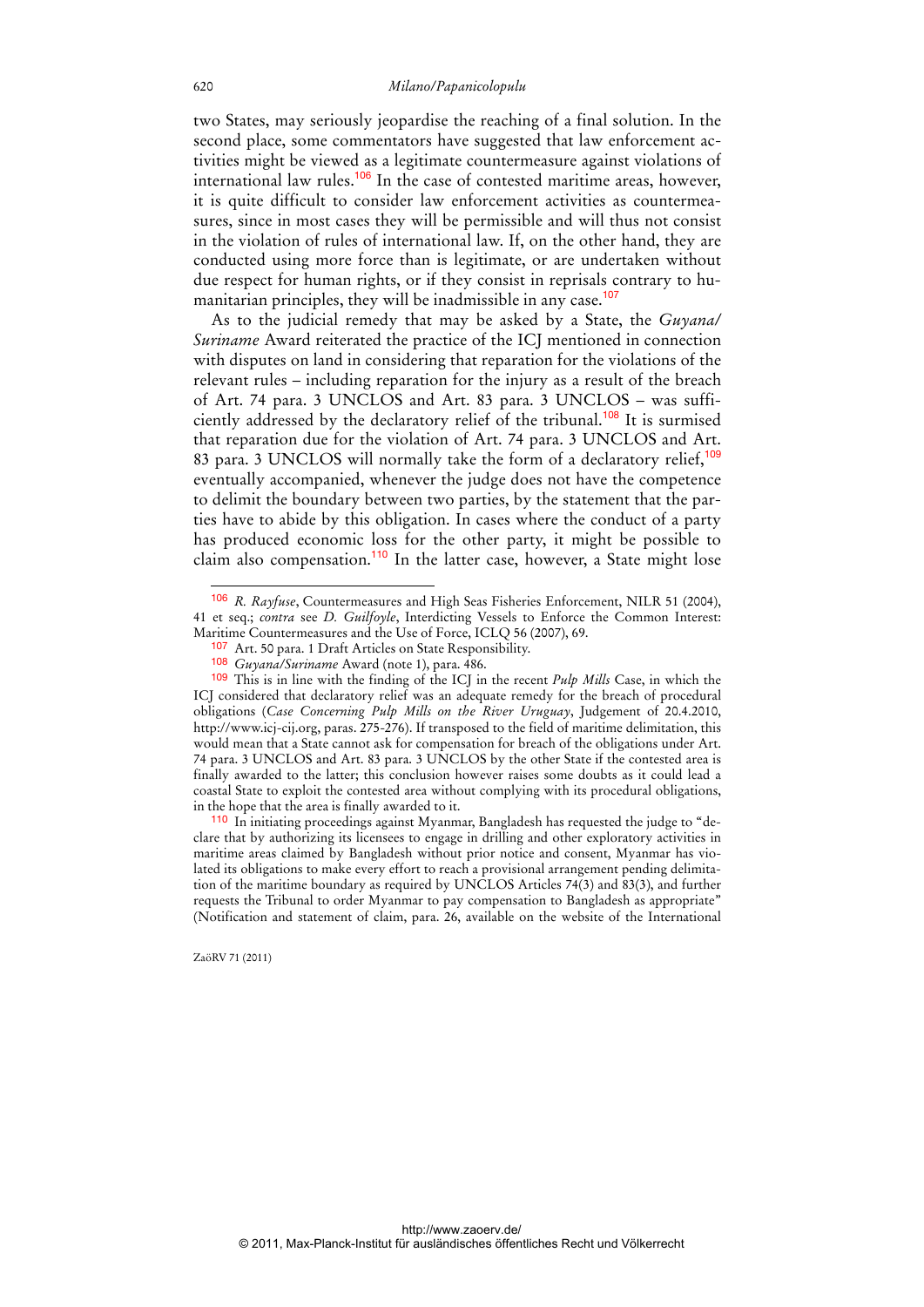entitlement to compensation due to its own contribution to the injury. Alternatively, a State may not get compensation or may prefer not to ask for it, due to similar requests advanced by the other State. In *Guyana/ Suriname*, Guyana had originally asked the Tribunal to declare that "Suriname is under an obligation to provide reparation, in a form and in an amount to be determined",<sup>111</sup> while in its final submission, Guyana opted for not making any claims for compensation due to the breach of Art. 74 para. 3 UNCLOS and Art. 83 para. 3 UNCLOS asking instead only for declaratory relief.<sup>112</sup>

A final remark concerns the applicability of the disputes settlement mechanism of UNCLOS to Art. 74 para. 3 UNCLOS and Art. 83 para. 3 UNCLOS and the possibility for a State to bring a claim of State responsibility for their breach to a judge, unless a reservation has been entered in accordance with Art. 298 para. 1 lit. (a)  $UNCLOS.<sup>113</sup>$  A claim of State responsibility for the violation of Art. 74 para. 3 UNCLOS and Art. 83 para. 3 UNCLOS could form the content either of an ad hoc application, or of a request for provisional measures pending final settlement of a maritime boundary dispute by the judge. A judge could be more ready to consider the consequences of a breach of these provisions in the context of provisional measures. It is noteworthy that the *Guyana/Suriname* Award considered the dispute as to responsibility for the breach of Art. 74 para. 3 UN-CLOS and Art. 83 para. 3 UNCLOS as ancillary to the boundary dispute and thus not requiring separate exchanges of view in accordance with Art. 283 para. 1 UNCLOS.<sup>114</sup>

## **2.** *Ius ad Bellum* **and Other Rules on the Use of Force**

"Occupation" by force of sea areas is quite improbable, though it is possible that a State may use force to occupy a portion of land territory that generates maritime areas. As the case of the Spratly Islands shows, in the case of small, uninhabited areas, in particular, one could surmise that the

-

Tribunal for the Law of the Sea (ITLOS) http://itlos.org). It remains to be seen if this request will be pursued further during the proceedings.

<sup>111</sup> Reply of Guyana, cit. in *Guyana/Suriname* Award (note 1), para. 157.

<sup>112</sup> *Guyana/Suriname* Award (note 1), para. 158. The reasons are not given, but it may be surmised that concern that this claim could trigger a similar claim by Suriname for Guyana's conduct in licensing CGX to engage in exploratory drilling in the contested area could have played a role in deciding to withdraw the request for compensation.

<sup>113</sup> Reservations under Art. 298 para. 1 lit. (b) and (c) UNCLOS may also be relevant.

<sup>114</sup> *Guyana/Suriname* Award (note 1), para. 457.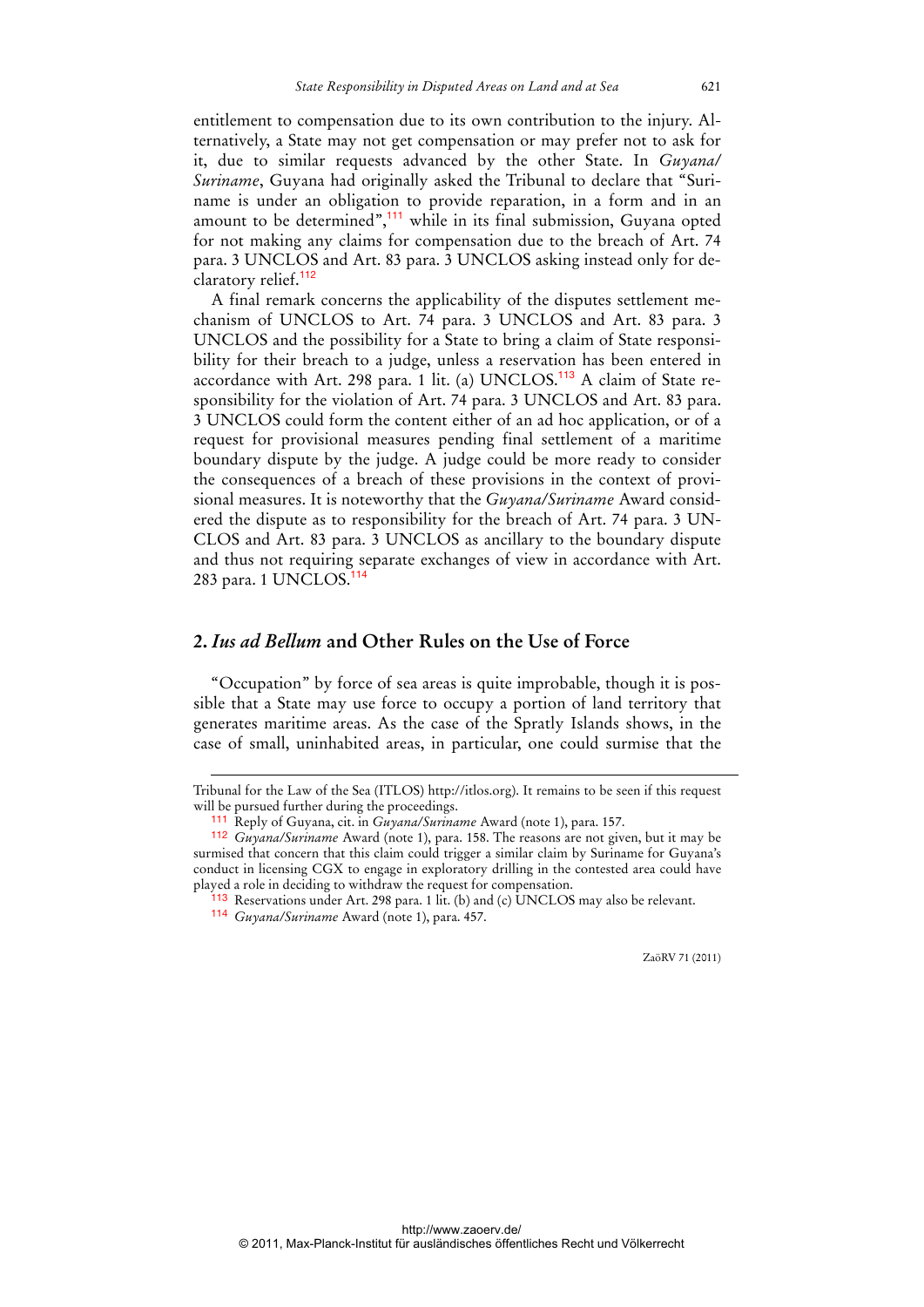occupation of the land territory is instrumental to the assertion of rights over maritime areas. In these cases, the *ius ad bellum* obligations applicable to territorial disputes apply also to disputes concerning maritime areas: first and foremost the general prohibition of the use of force codified in Art. 2 para. 4 UN Charter and the obligation to solve disputes peacefully. Use of force could also be construed as illegal if in breach of the obligations under Art. 74 para. 3 UNCLOS and Art. 83 para. 3 UNCLOS. Shows of force in the contested territory, such as the escorting of research or commercial vessels by the navy or the conduct of military exercises could be classed as illegal threats of the use of force and at the same time as breaches of the obligation not to hamper or jeopardise the settlement of the dispute.

An emerging issue in State practice and international litigation is the extent to which law enforcement activities may be carried out in the contested area. It may be noted, preliminary, that a State must abstain from the use of force to assert its rights over a disputed maritime area or to coerce its neighbour into a settlement of the maritime boundary. At the same time, a State is free to apply its legislation in the area it claims and consequently to enforce such legislation against possible breaches. In this respect, there is a substantial difference between contested land areas and contested maritime spaces. Land, being capable of occupation, will usually be under the effective control of one, and one only, of the parties to the dispute: given this *de facto* situation, it is this State that will materially be able to apply and enforce its legislation. The application by the other State of its legislation will be possible in so far as this is permitted without having direct control of the territory. Maritime areas, on the contrary, are not capable of permanent occupation and furthermore, navigation in them is open to the vessels of all States, including the vessels of the parties to the dispute. It is therefore materially possible for both parties to a dispute to apply their legislation therein and to take steps to enforce it. Instances of contested law enforcement at sea are therefore much more frequent than on land. Suffice it to consider that in almost all cases concerning maritime delimitation, instances of law enforcement in contested areas have been mentioned as undertaken by both parties to the dispute;<sup>115</sup> in some cases, they have been considered relevant for determining the course of the final boundary.<sup>116</sup>

Generally speaking, the limited use of force that may be needed in order to enforce the legislation of the coastal State in a maritime area claimed by it

<sup>115</sup> Just to mention the latest cases decided by international judges, see the incidents mentioned in *Guyana/Suriname* Award (note 1), para. 457; *Barbados/Trinidad and Tobago* (note 62), paras. 50 and 55; in *Nicaragua/Honduras* (note 65), paras. 49, 52, 58, 64-66.

<sup>116</sup> *Barbados/Trinidad and Tobago* (note 62), para. 270.

ZaöRV 71 (2011)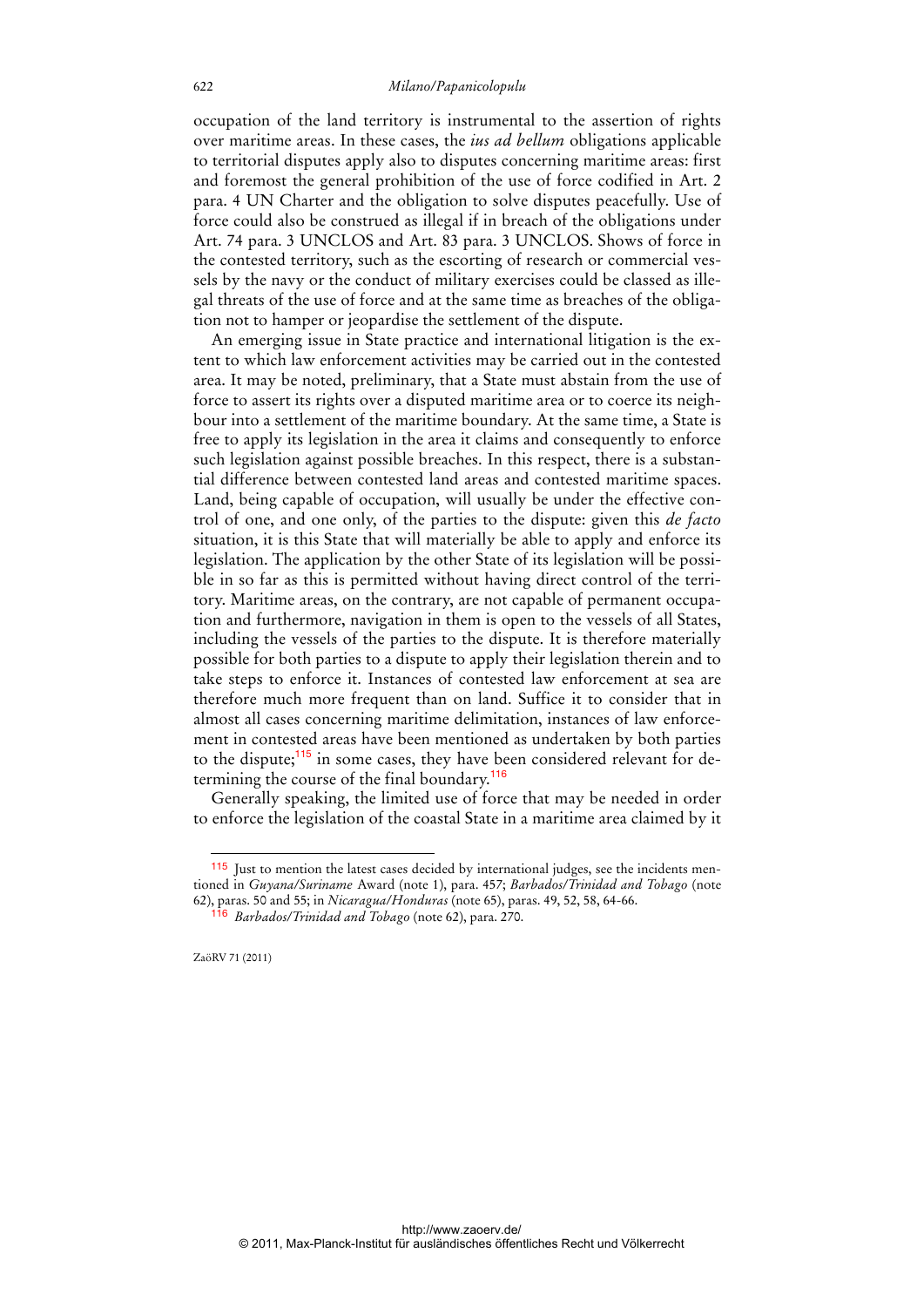is conceptually different from the use of force in international relations prohibited by Art. 2 para. 4 UN Charter. While in the latter case the use of force is the content and end of the action by the State, in the former case the use of force is instrumental to another activity, consisting in applying the legislation of the coastal State and preventing and sanctioning conduct that does not comply with it. Certain criteria, such as the functional objective of the action, the status of the subjected vessel and the location of the incident, may be useful in distinguishing lawful enforcement from unlawful use of force.117 In practice, it is difficult to distinguish between these two situations. This is particularly true with respect to actions at sea, which are often conducted by military vessels, the same used to conduct armed actions against another State. In addition, in the case of contested sea areas, the enforcement of national legislation could be used as an excuse for muscular action against the vessels and nationals of the other State, in an attempt to reinforce a claim to the maritime area, or could lead to a "true" display of force against the other State, in the event of enforcement activities by one State hampered by the navy of the other State. In *Guyana/Suriname*, the Arbitral Tribunal considered that the action by Suriname against the GXC drilling rig consisted in an illegal threat of the use of force, rather than a law enforcement activity and thus gave rise to the international responsibility of this State.<sup>118</sup>

Apart from the general prohibition of Art. 2 para. 4 UN Charter, there is no rule prohibiting enforcement of national legislation in contested maritime areas: enforcement action by a coastal State, also involving the threat or the use of force, is not therefore *per se* unlawful. This action, however, will have to be specifically permitted by international law and to be prescribed by national legislation, and must adhere strictly to the requisites set down both by national legislation and by international law.<sup>119</sup> International judges have identified in the unavoidability, reasonableness and necessity the conditions for the exercise of enforcement action. It therefore appears that law enforcement activities are permitted, in so far as force is used only as the last

<sup>117</sup> See the criteria proposed in *P. J. Kwast* (note 29).

<sup>118</sup> *Guyana/Suriname* Award (note 1), para. 445. In the light of the facts as presented in the award, it is however debatable whether the action by the Surinamese navy really consisted in the use of force prohibited by Art. 2 para. 4 UN Charter; it might also be debated whether the behaviour of the Surinamese navy violated even the requirements conditioning enforcement action.

<sup>119</sup> See the *M/V Saiga No. 2*, the *I'm Alone* and the *Red Crusader* Cases (note 28) as well as the decision by the European Court of Human Rights in the *Medvedyev* Case (Grand Chamber decision of 29.3.2010, application No. 3394/03). *D. Guilfoyle*, Shipping Interdiction and the Law of the Sea, 2009, esp. 271 et seq.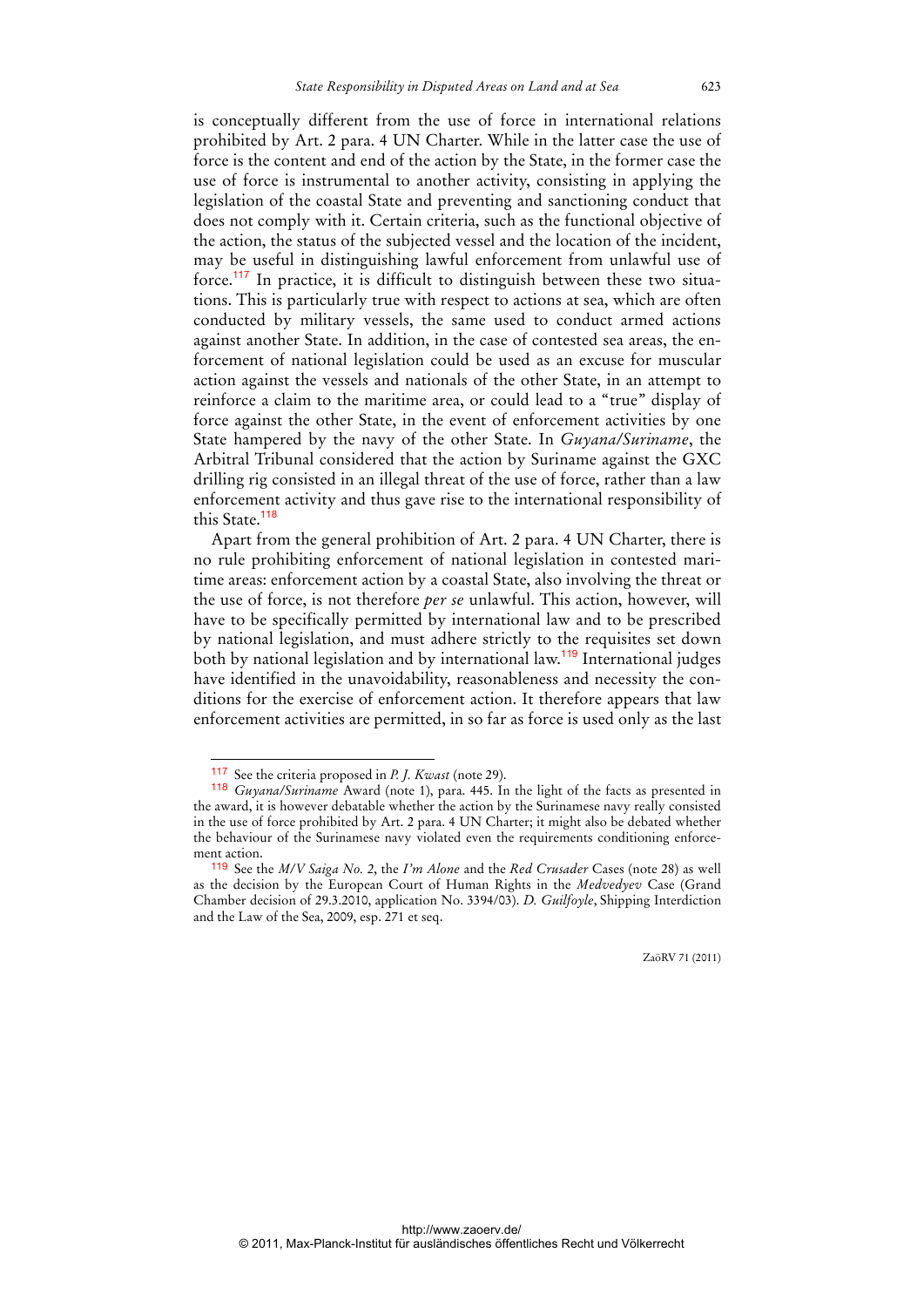resort and is proportionate to the circumstances and the aim pursued. In addition to these requirements, and in the light of the fact that the State adopting enforcement action is not the only one that claims exclusive rights in the contested areas, its action will be evaluated not only with respect to the rule attributing the substantive right, but also with respect to the obligations contained in Art. 74 para. 3 UNCLOS and Art. 83 para. 3 UNCLOS. As already noted, a State may therefore be held responsible, though its enforcement action complied with the requirements set by international law and national legislation, because it did not seek to solve the dispute earlier by diplomatic means or by a request for provisional measures pending final settlement of the dispute by adjudication, in accordance with Art. 290 UN-CLOS. The requirement that enforcement action be unavoidable and necessary has a role to play in this context.

As to the admissibility of claims for State responsibility, the Arbitral Tribunal in the *Guyana/Suriname*, citing with approval both the Eritrea/ Ethiopia Claims Commission decision and the *Cameroon/Nigeria* Judgment quoted above, rejected the argument that in a maritime delimitation case an incident engaging State responsibility for illegal use of force in a disputed area renders a claim for reparations for the violation of an obligation under the Convention and international law inadmissible. According to the Award, "[UNCLOS] makes no mention of the incompatibility of claims relating to the use of force in a disputed area and a claim for maritime delimitation of that area".<sup>120</sup> There is thus coherence between decisions concerning both land and maritime contested areas as to the admissibility of claims relating to responsibility for acts committed in the contested area. Yet one may confirm the uncertainty surrounding the consequences flowing from a determination of illegality. The *Guyana/Suriname* Award, recalling the *Cameroon/Nigeria* Judgment, states that it "will not seek to ascertain whether and to what extent Suriname's responsibility to Guyana has been engaged" as a result of the incident qualified as threat of the use of force, especially in view of the fact that Guyana has been awarded the areas where the incident took place.<sup>121</sup> This conclusion however seems to refer to the responsibility for violation of rules on exclusive rights in the exclusive economic zone rather than to rules of the *ius ad bellum*. In any case, the Tribunal leaves the door open for the admissibility of compensation for damages caused by unlawful action, even though it concludes, in the instant case, that such damages "have not been proved to the satisfaction of this Tribunal".<sup>122</sup>

ZaöRV 71 (2011)

<sup>120</sup> *Guyana/Suriname* Award (note 1), para. 423.

<sup>121</sup> *Guyana/Suriname* Award (note 1), para. 451.

<sup>122</sup> *Guyana/Suriname* Award (note 1), para. 452.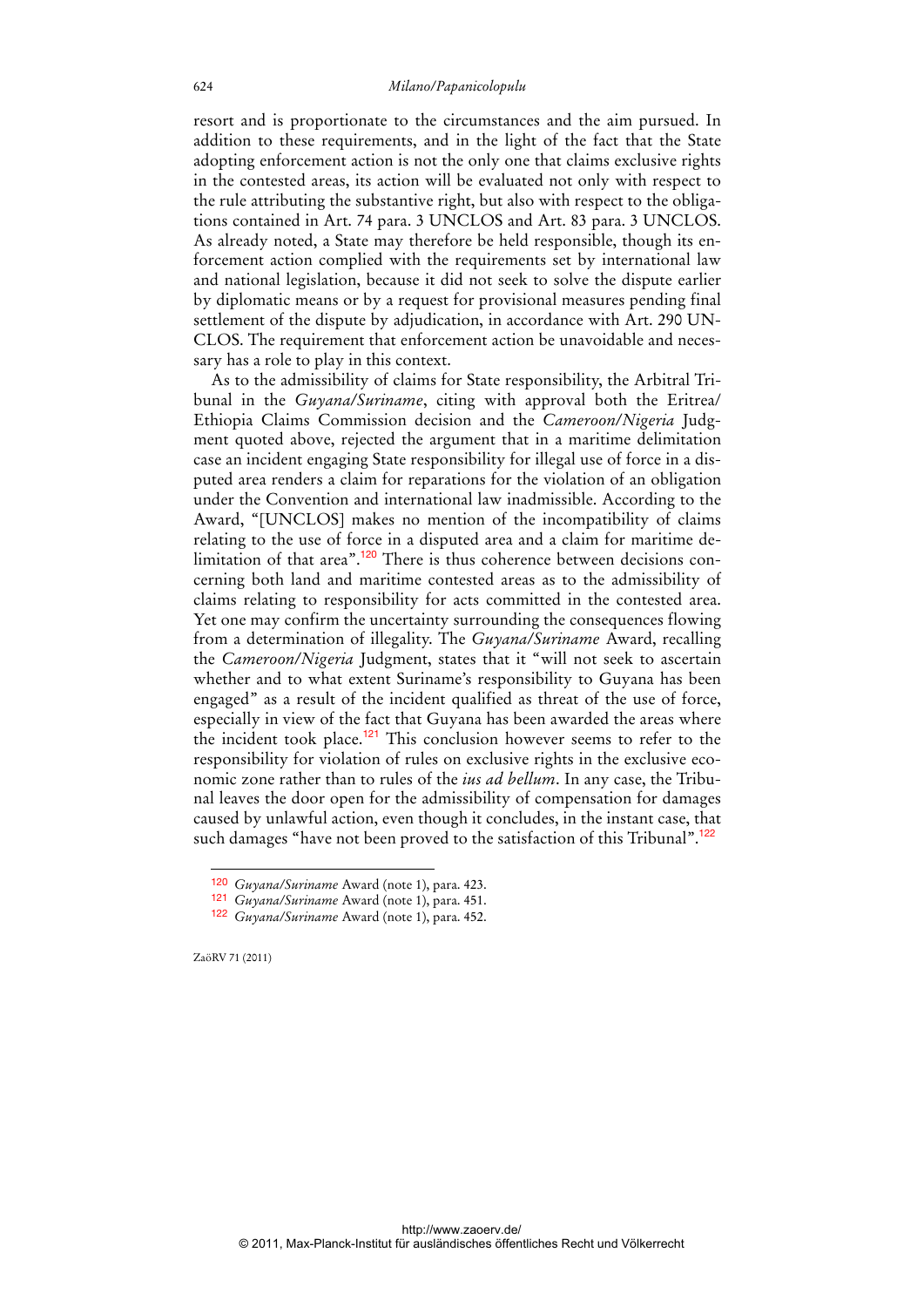Furthermore, the Tribunal clearly states, in conformity with general international law, that the action by Suriname cannot be justified as a lawful countermeasure, even considering the previous illegal action by Guyana, since countermeasures may not involve the use of force.<sup>123</sup> This *dictum* seems particularly useful in a context that sees more and more the threat or the use of force against actions by other States as illegal. The *Guyana/Suriname* Award is particularly relevant because it has considered the permissible extent of enforcement action in contested maritime areas. However, one of the unresolved questions remains the ambiguous relevance attributed thus far to enforcement of national legislation for the purposes of evaluating the *effectivités* in order to establish State sovereignty over land or for drawing a maritime boundary. It is evident that the more weight is given to these activities, the more States may be tempted to resort to them in situations of contested maritime areas, leading probably to an escalation of the controversy. In the same way, if less weight is attached to them, enforcement is likely to be employed with caution and only when really necessary to preserve, rather than to further, the rights of the coastal State. It would be highly desirable that international judges clarify the relevance of State enforcement for the purposes of settling maritime disputes; the notion of critical date for the dispute could be relevant in this context.

### **3.** *Ius in Bello* **Rules**

 $\overline{a}$ 

From the point of view of the *ius in bello*, there is not much to be added to what was already illustrated with respect to territorial disputes on land. Two types of obligations seem particularly important in the case of disputed maritime areas. The first comprehends all rules relating to exploitation of resources. While in more than one case an occupying power has exploited resources of the occupied territory, including its maritime areas, $124$  this action has to comply with the relevant provisions of international humanitarian law, first and foremost those contained in the 1907 Hague Regulations. It is thus possible for the occupying power to give permits for the exploitation of these resources and, with respect to marine living resources, the occupying power might also be subject to the *obligation* to permit exploitation of these resources, according to Art. 62 UNCLOS, but this always has to be done in compliance with the requirements of international humanitarian law.

<sup>123</sup> *Guyana/Suriname* Award (note 1), para. 446.

<sup>124</sup> See *Y. Dinstein*, The International Law of Belligerent Occupation, 2009, 47 et seq.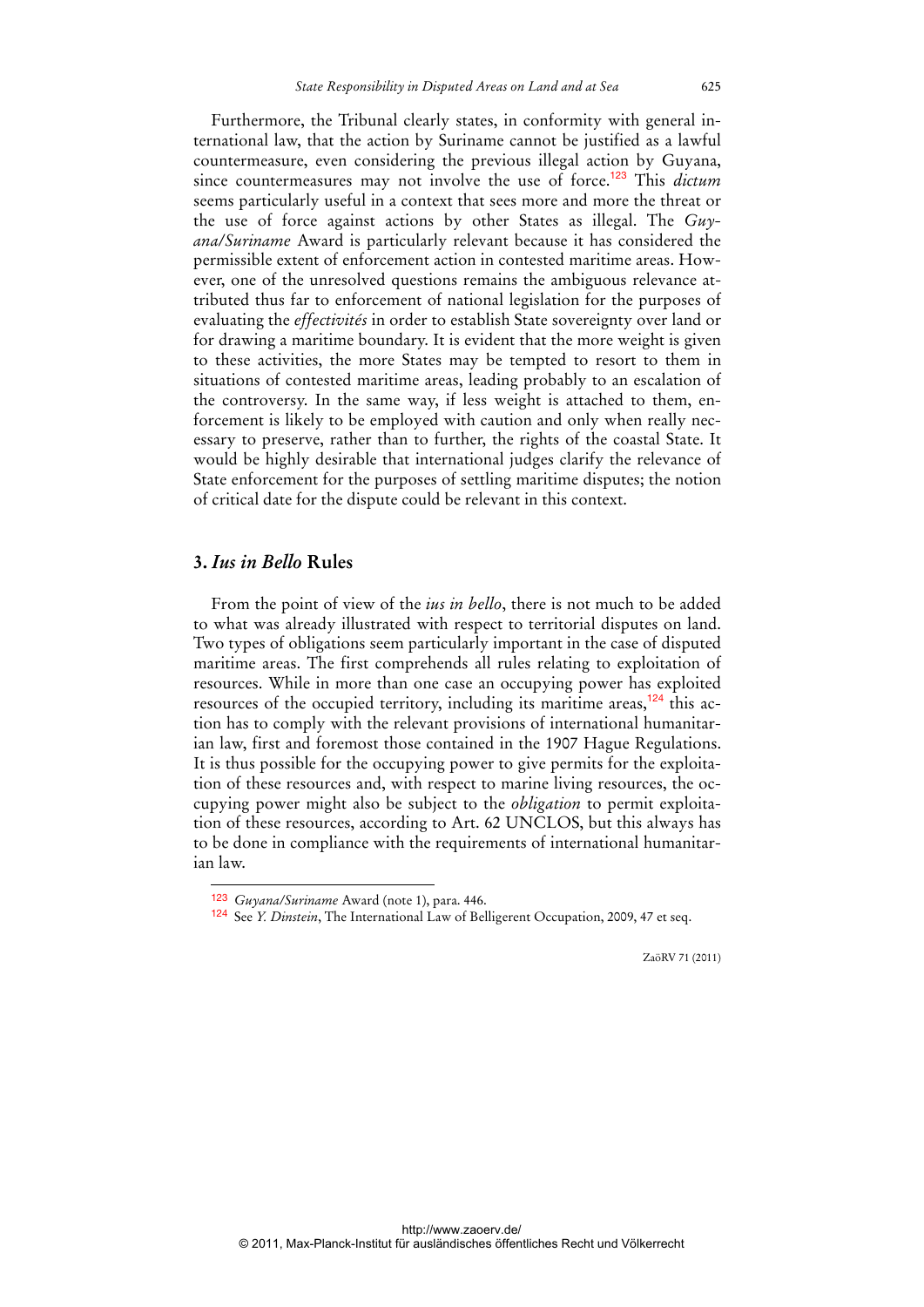#### 626 *Milano/Papanicolopulu*

The second obligation pending on the occupying State is the obligation not to change the status of the territory, including the maritime areas. In this respect, it is to be considered that the occupying power may not cede any part of the maritime areas claimed by the territorial sovereign, nor may it delimit such areas with third States. In the case of delimitation of the territorial sea, the latter would surely violate the sovereignty of the occupied State; in the case of delimitation of other maritime zones, it would be in breach of the exclusive rights of the occupied State which stem from sovereignty over the land, as will be discussed in the following paragraph.

### **4. Sovereignty, Sovereign Rights and Jurisdiction**

It is far from easy to substantiate a claim of State responsibility for violation of primary rules relating to sovereignty or jurisdiction of a State in its maritime zones, with respect to actions by another State in a disputed area. To prove this point, one should establish that a State is exercising sovereignty, under Art. 2 UNCLOS, or sovereign rights and jurisdiction, as provided by Art. 56 UNCLOS and Art. 77 UNCLOS, in a maritime area that does not form part of its territorial sea or exclusive economic zone and continental shelf, respectively. Therefore, such exercise would be in violation of rules of international law. In this context, the difference between delimitation disputes and disputes on entitlement to maritime zones becomes relevant. The latter will be considered first.

Cases in which a State has violated an agreed maritime boundary exclusively by "occupying" the maritime zones of another State and by exercising exclusive jurisdiction – instead of the State that has this right under international law – may be considered mostly as a theoretical case. Most of the times and according to the well established principle "the land dominates the sea",<sup>125</sup> disputed sovereignty or jurisdiction over maritime areas, and the resulting exercise of related rights and powers, will be the direct result of a disputed land occupation.<sup>126</sup> In other words, claims to maritime zones will not arise out of direct occupation of the relevant maritime area, but out of the occupation of the land territory abutting to the sea, the coast of which generates maritime zones. These situations are not to be settled by drawing a maritime boundary, but by establishing which State is the lawful

ZaöRV 71 (2011)

<sup>125</sup> *North Sea Continental Shelf* (note 58), para. 88.

<sup>126</sup> See Art. 88 of the *Oxford Manual of Naval War*, adopted by the *Institut de Droit International* in 1913, concerning internal waters and the territorial sea; and *Y. Dinstein* (note 124), 47, extending the application of this provision to the other maritime zones.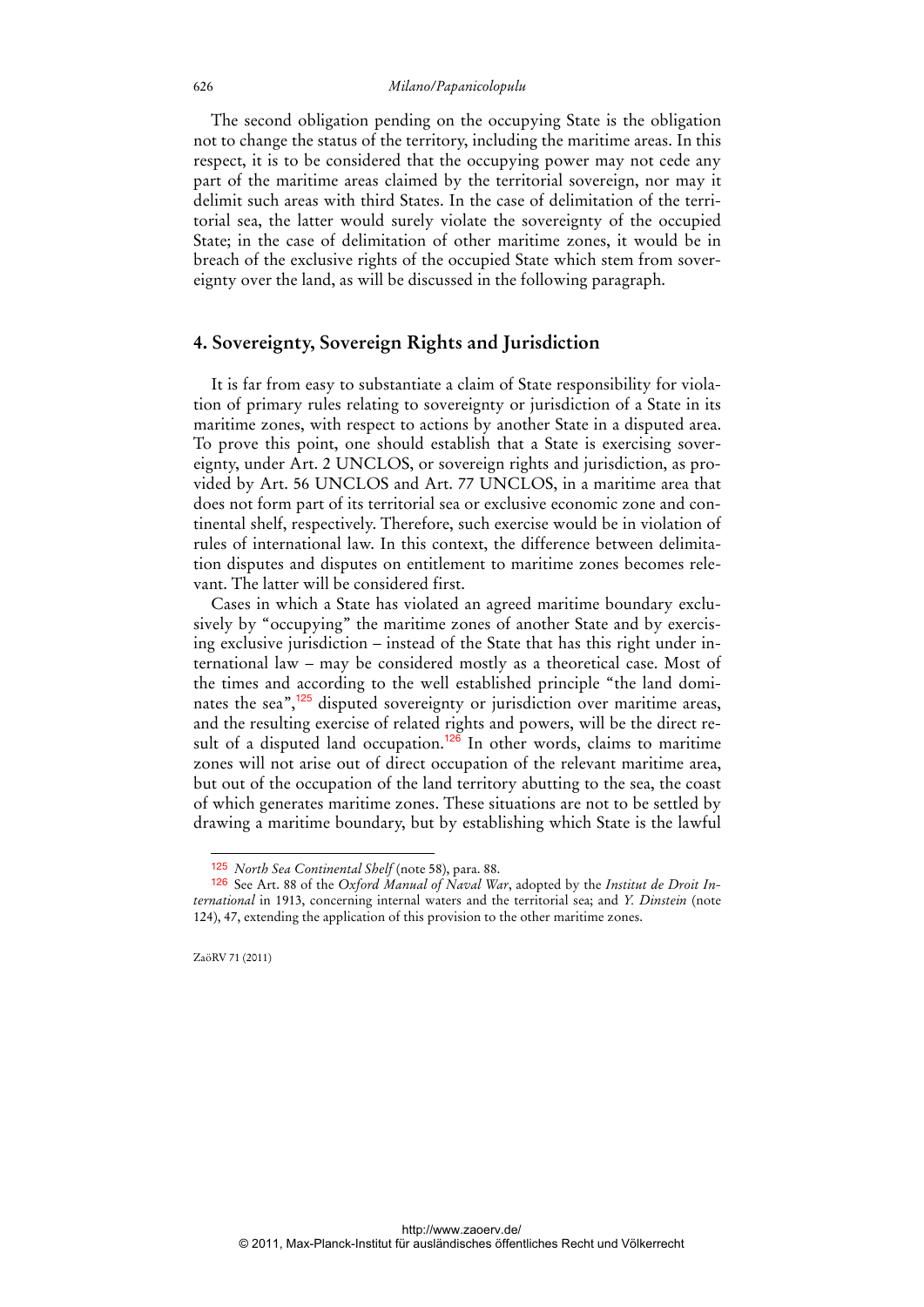sovereign on the portion of land generating the maritime zones. This was the case, for example, in the *Cameroon/Nigeria* controversy, in which the "occupation" of parts of the territorial sea next to the Bakassi Peninsula was the direct consequence of the occupation of the peninsula itself. Similarly, the dispute between Argentina and the United Kingdom on entitlement to maritime zones, including continental shelf areas beyond 200 n.m., $^{127}$  for the Falkland/Malvinas Islands, South Georgia and the South Sandwich Islands stems from the territorial dispute as to sovereignty over the islands. The events concerning exploitation of oil resources off the coasts of the Falkland/Malvinas Islands by an oil company licensed by the United Kingdom illustrate this point. According to Argentina, which is contesting the right of the United Kingdom to drill for oil, the latter may not exercise sovereign rights over resources of the continental shelf because the land that generates this continental shelf does not appertain to it.<sup>128</sup> On the other hand, the United Kingdom holds exactly the opposite position: its action is in full compliance with international law since it has licensed oil exploitation in maritime areas generated by the coasts of its (is)land territory in areas where there is no overlapping with maritime areas generated by coasts of another State.<sup>129</sup> Establishing potential responsibility of the United Kingdom for unlawful exploitation of mineral resources in the seabed and subsoil would depend on whether its sovereignty over the Falkland/ Malvinas Islands is legitimate or not and does not depend upon the drawing of a maritime boundary between areas appertaining to the UK and Argentina.

Similar considerations may be advanced with respect to disputes concerning the occupation of territories in alleged violation of the principle of selfdetermination, as in the Case of *East Timor* and *Western Sahara*. When requested to evaluate the 1989 agreement between Australia and Indonesia on a joint development zone off the southern coasts of East Timor, the ICJ considered that this would necessarily entail "a determination whether, having regard to the circumstances in which Indonesia entered and remained in East Timor, it could or could not have acquired the power to enter into treaties on behalf of East Timor relating to the resources of its continental

 $\ddot{ }$ 

<sup>127</sup> See protest by Argentina (note dated 20.8.2009) to the submission by the United Kingdom of 11.5.2009, as well as the latter's protest (note dated 6.8.2009) against the submission by Argentina of 21.4.2009, http://www.un.org. Argentina and the United Kingdom have both declared maritime zones around the Falkland/Malvinas Islands, South Georgia and the South Sandwich Islands and have both made a submission to the Commission on the Limits of the Continental Shelf, concerning continental shelf beyond 200 n.m. off these islands.

<sup>&</sup>lt;sup>128</sup> See declarations by the President of Argentina, http://www.casarosada.gov.ar.

<sup>129</sup> See declarations by members of the British Government, http://www.fco.gov.uk.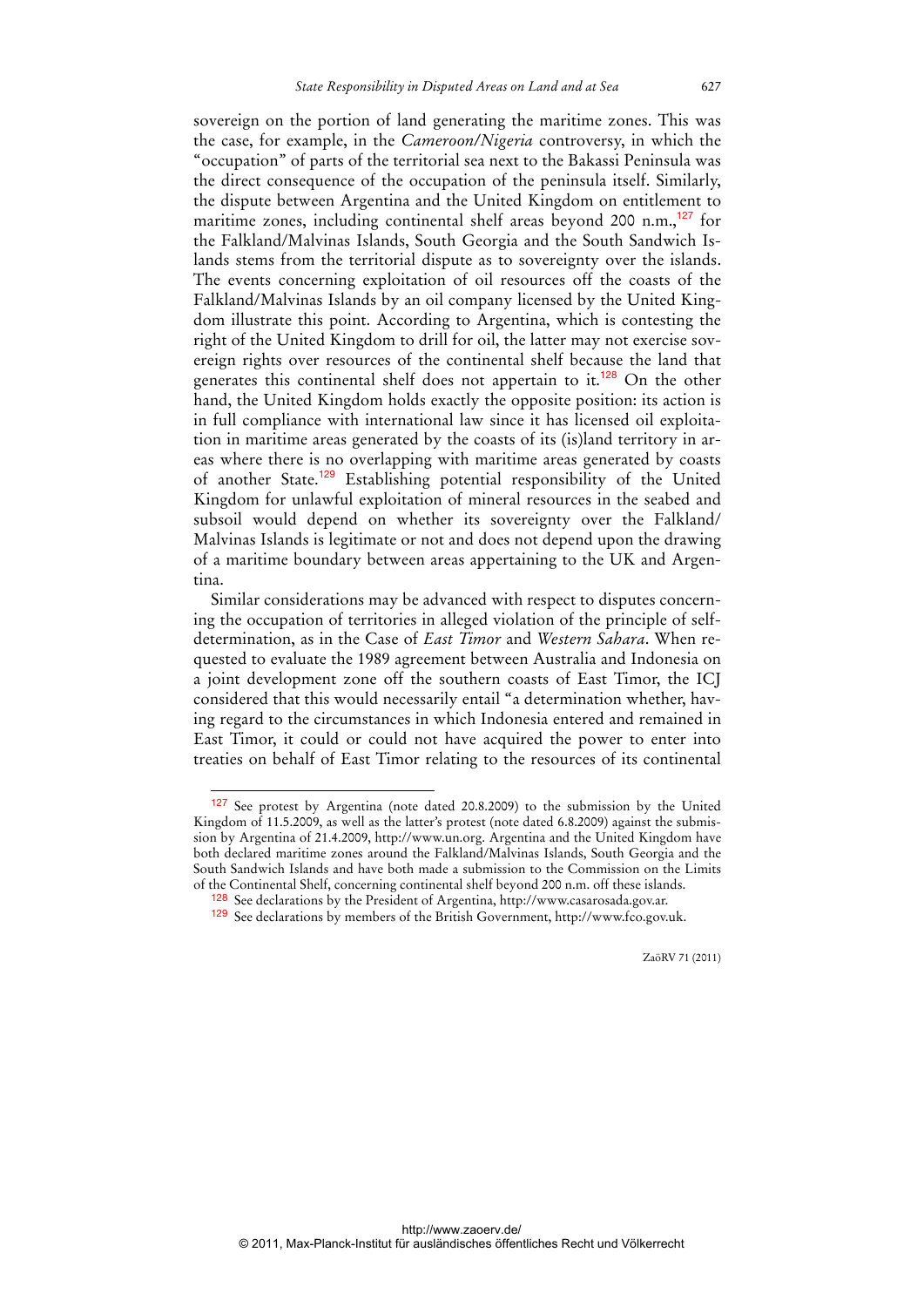shelf".<sup>130</sup> In the Case of *Western Sahara*, the dispute as to Morocco's right to exploit natural resources in the exclusive economic zone and the continental shelf off the coasts of Western Sahara depends upon Morocco's right to exercise rights on behalf of this territory; maritime zones, in this respect, are considered as part of the land territory and are subject to the same rules.<sup>131</sup> Exploitation of natural resources in sea areas may take place only "for the benefit of the people of Non-Self-Governing Territories, on their behalf or in consultation with their representatives" taking into account the principles of the UN Charter and the principle of permanent sovereignty over natural resources.<sup>132</sup>

Delimitation of maritime zones acquired following breaches of the territorial sovereignty of another State or of the principle of self-determination is also problematic from the perspective of State responsibility. If State A exercises unlawfully sovereignty/jurisdiction over land and maritime areas in violation of the rights of State B and establishes a maritime boundary with State C, it will be internationally responsible towards State B, since the basic principle is that only the State that exercises sovereignty over land that generates maritime areas may delimit the latter *vis-à-vis* third States.133 Furthermore, the treaty will be without effect since State A cannot dispose of portions of "territory", also comprising maritime areas, of State B. If, however, the occupation is effected in good faith, as discussed above, there will be no issue of State responsibility of State A and the only consequence might be that the delimitation agreement is without effect. Even this latter consequence might, however, not be produced if State C could not reasonably have had any doubts, taking into account the circumstances of the case and the behaviour of State B, of the disputed sovereignty at the time when the agreement was concluded. These considerations apply, with the necessary corrections, also in the case of sovereignty exercised in violation of the right to self-determination.<sup>134</sup> It may be possible for an administering power to enter into provisional arrangements for resource exploration and exploi-

ZaöRV 71 (2011)

<sup>130</sup> *Case concerning East Timor*, Judgement of 30.6.1995, ICJ Reports 1995, 90, para. 28.

<sup>131</sup> See the legal opinion of the UN Legal Office (letter dated 29.10.2002 from the Under-Secretary-General for Legal Affairs, the Legal Counsel, addressed to the President of the Security Council, UN Doc. S/2002/161) which deals generally with resource exploitation activities in Non-Self-Governing Territories, with no distinction between activities taking place on land and activities taking place in maritime zones.

<sup>132</sup> Opinion of the UN Legal Office (note 131), para. 24.

<sup>133</sup> Issues concerning the conduct of third States are dealt with in section IV.

<sup>134</sup> The question had been submitted to the ICJ in the *East Timor* Case, with Portugal contesting the validity of the 1989 Agreement between Australia and Indonesia establishing a joint zone off the southern coasts of East Timor (*V. Prescott*, Australia-Indonesia (Fisheries), report Number 6-2(4), in: J. I. Charney/L. M. Alexander (note 61), 1229 et seq.).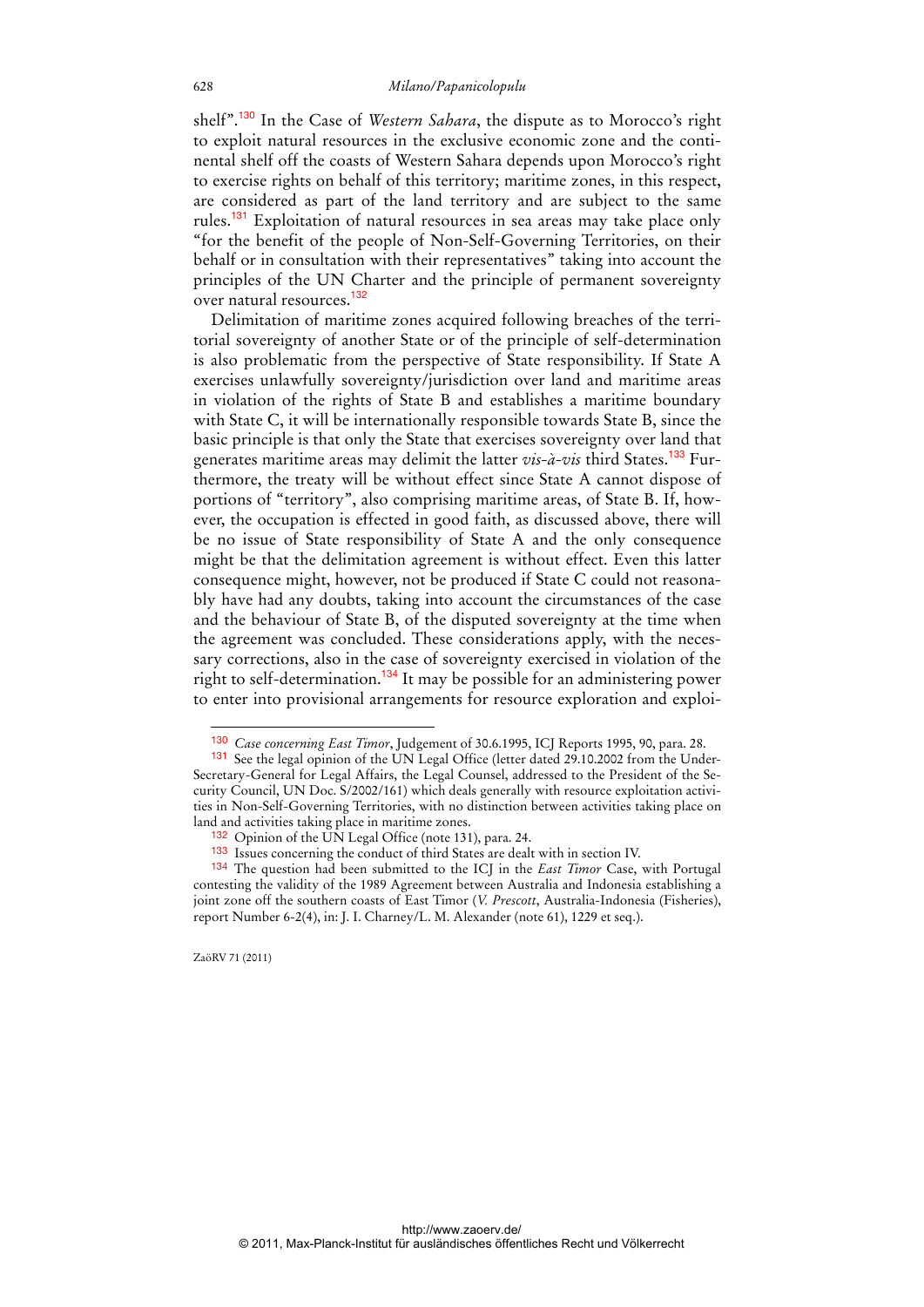tation in areas where the potential claim of the Non-Self-Governing Territory overlaps with the claim of a third State, if these arrangements conform with the requirements mentioned earlier for resource exploitation.<sup>135</sup> The delimitation of permanent maritime boundaries for these zones should, however, be avoided unless agreements are adopted for the benefit of the people of these territories and in consultation with their representatives and conform to general rules on maritime delimitation.<sup>136</sup>

A different problem relates to the possibility of a State incurring international responsibility by breaching the sovereignty or sovereign rights and jurisdiction of another State in undelimited areas, where the claims of the two States overlap, pending final delimitation of the maritime boundary. According to UNCLOS and customary international law, a State exercises full and exclusive sovereignty<sup>137</sup> or sovereign rights<sup>138</sup> in its maritime zones, thus excluding all other States from the exercise of these powers or rights.<sup>139</sup> In the case of maritime boundary disputes, however, the two States maintain that they can exercise the same, exclusive, right on a certain portion of the sea, the area of overlapping claims. It is evident that this duplication of the subject claiming to exercise an exclusive right in a specific sea area could lead (and indeed, often leads) to disputes and sometimes to unilateral acts by the States involved. The question put with respect to territorial disputes on land ("When does an adverse territorial occupation represent a violation of territorial sovereignty.") could be reframed in the following way to adapt to maritime disputes: when does a State action in a contested maritime area represent a violation of the rules on the coastal State's powers (sovereignty, sovereign rights or jurisdiction) in its maritime zones?

Recent cases show that a number of critical issues still need to be addressed, mostly connected either with exploitation of resources or with scientific research. A State may grant licenses for the exploration or exploitation of resources in an area that it considers as its own, but where no agreed

<sup>&</sup>lt;sup>135</sup> In this regard, the 1989 Agreement between Australia and Indonesia for the joint zone in the Timor Gap could have been lawful, if in compliance with the requirements mentioned above. However, any treaty delimiting permanent boundaries could not have been entered into by Indonesia.

<sup>&</sup>lt;sup>136</sup> See for instance the preamble of the 1980 Treaty between New Zealand and USA on the delimitation of the maritime boundary between Tokelau and American Samoa. See *R. W. Smith*, New Zealand (Tokelau) – United States (American Samoa), Report Number 5-14, in: J. I. Charney/L. M. Alexander (note 61), 1125 et seq.

<sup>137</sup> Art. 2 UNCLOS.

<sup>138</sup> Art. 56 UNCLOS and Art. 77 UNCLOS.

<sup>139</sup> Though not from navigation in that area, see Art. 17 UNCLOS (innocent passage) and Art. 87 UNCLOS (freedom of navigation).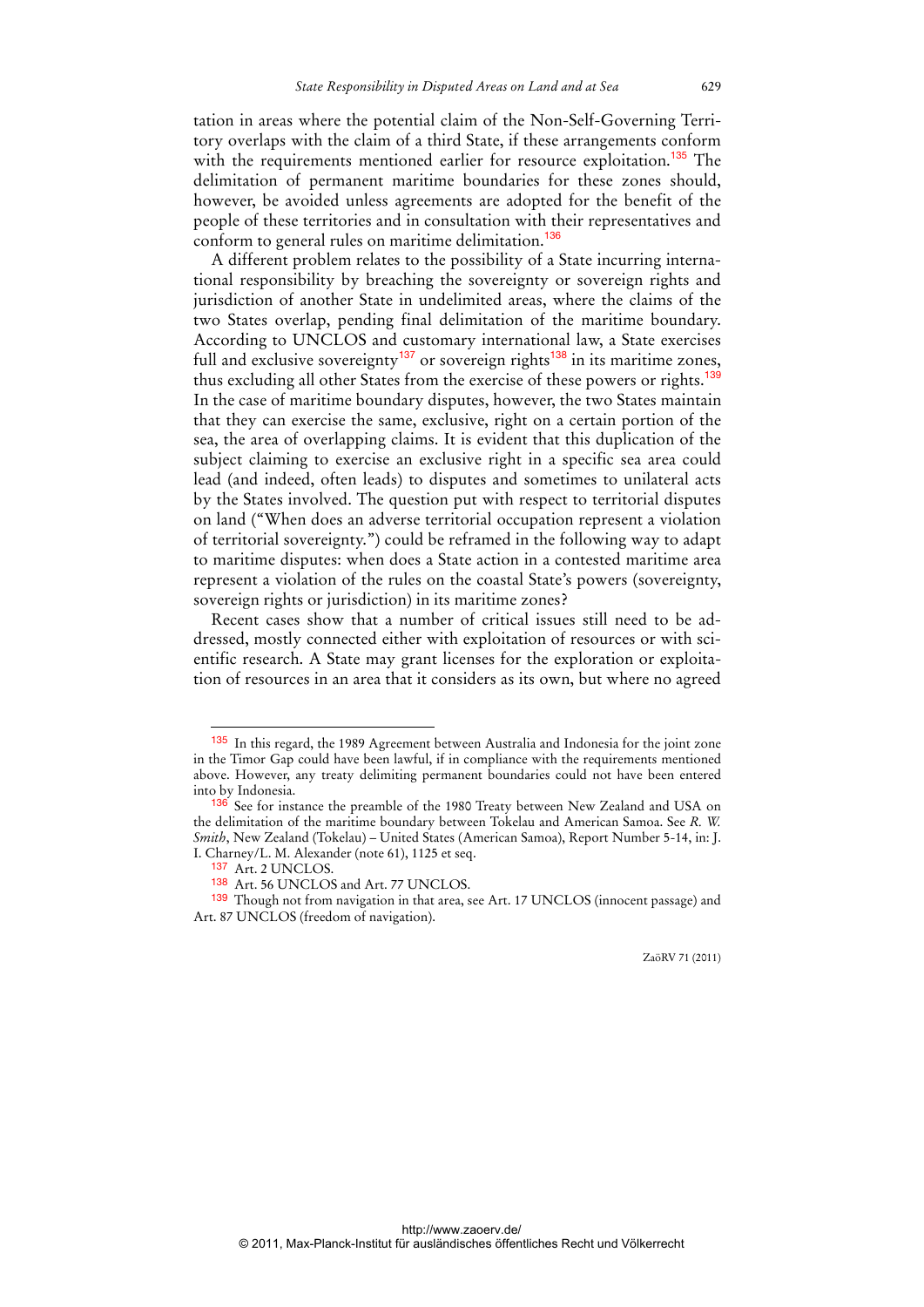boundary exists.<sup>140</sup> Will it be responsible for exploring/exploiting resources that are not its own? What if the company carrying out such activities is hampered by the navy of another State, which also claims that the area falls under its own jurisdiction? Will the latter State be responsible for intervening in an area that is not its own? A second critical scenario arises in cases in which scientists carry out scientific research in a disputed area on the basis of an authorisation obtained by one of the claimant States. If the other State hampers such activities claiming that it has not granted permission for scientific research in its own maritime areas, will the first State be responsible for authorising scientific research in maritime areas that do not fall under its jurisdiction? Moreover, should there be differences between instances of "pure" scientific research, as described in Art. 246 para. 3 UNCLOS and scientific research that aims at exploitation of resources or falls under the other categories of Art. 246 para. 5 UNCLOS?

Bringing a claim for violation of sovereignty or sovereign rights in a contested maritime area is not an easy task. For example, for State A to be responsible for the violation of the sovereignty or sovereign rights of State B, it is not sufficient that the area exploited by A is finally attributed to B. State B will furthermore have to prove that the exploitation of resources by State A in a contested area has taken place in bad faith and that State A had full knowledge of the fact that it could not claim that area. In a situation of unsettled maritime boundaries, this will be extremely difficult to demonstrate. Maritime boundaries do not exist *ipso iure* but have to be agreed by the States whose potential areas overlap.<sup>141</sup> Since there is no universally accepted geometrical method for the delimitation of maritime boundaries, the result of the delimitation process will always be, to an extent, insecure. State A may therefore not be held responsible for violation of sovereignty or sovereign rights since there is no clear boundary; this situation may be equated with the occupation in good faith of land territory, save that for maritime areas, most of which are still undelimited, it is still the rule. The only possibility to claim responsibility seems to be the case of a manifestly unreasonable claim, not supported by any of the elements used in the law of maritime delimitation to draw the boundary.<sup>142</sup> An unreasonable claim is not *per*

<sup>140</sup> This was the situation addressed in the *Guyana/Suriname* Award with respect to the concession granted by Guyana to the company CGX.

<sup>141</sup> Art. 15 UNCLOS, Art. 74 UNCLOS and Art. 83 UNCLOS.

<sup>142</sup> The definition of what a "reasonable claim" could be is hard, and this concept is easier defined in a negative way. A claim may be considered unreasonable if it is in manifest contrast with the basic principles applicable in the law of maritime delimitation. Since "the land dominates the sea" (*North Sea Continental Shelf* (note 58), para. 88), claims that are not based on a coastal front will be unreasonable, as well as claims that disregard the presence of some land,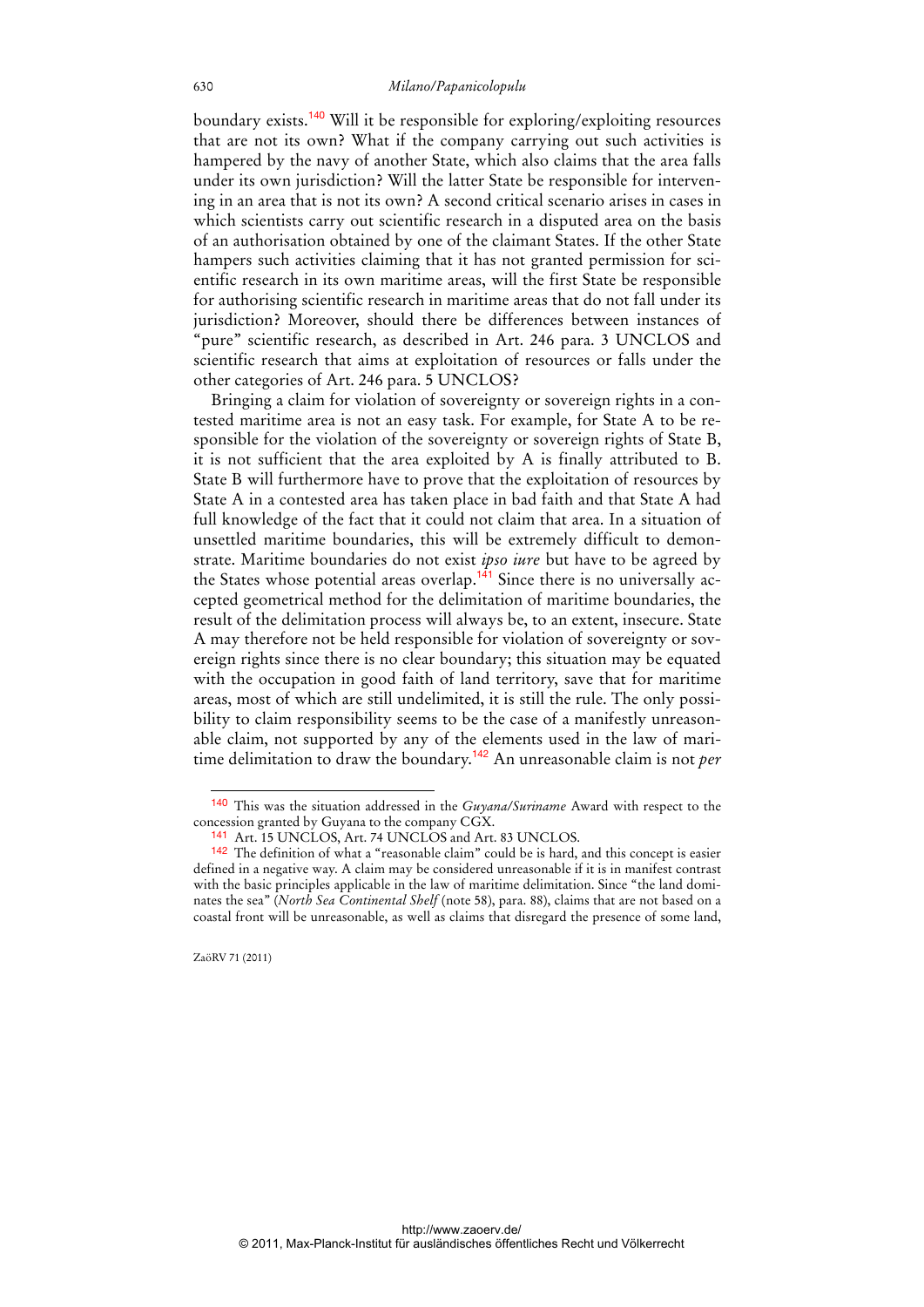*se* illegal unless it is in breach of other obligations already accepted, e.g. by a previous treaty, but might lead to international responsibility if actions contrary to international law rules were adopted in the disputed area.

The difficulty in substantiating claims of State responsibility for the violation of rules concerning sovereignty, sovereign rights or jurisdiction in maritime areas $143$  is shown also by the few instances in which these claims have reached the adjudicatory stage and by the fact that, even in the latter cases, the request of compensation has finally been put aside.<sup>144</sup> In the

-

143 A further procedural difficulty for bringing a case concerning State responsibility for the violation of rights in a contested zone before a judge might arise by Art. 297 para. 3 lit. (a) UNCLOS and Art. 298 para. 1 lit. (a) UNCLOS.

144 In its application concerning maritime delimitation with Honduras, Nicaragua had reserved its rights to claim compensation for interference by Honduras with fishing vessels flying the Nicaraguan flag or being licensed by Nicaragua, and for the extraction of natural resources (*Nicaragua/Honduras* (note 65), para. 17). These requested were not finally maintained, as they are not mentioned in the pleadings of Nicaragua; consequently, the Court has not dealt with the issue. Nicaragua advanced similar claims in its application concerning territorial questions and maritime delimitation with Colombia (Application, para. 9); the ICJ has so far upheld its jurisdiction for drawing the maritime boundary and deciding on sovereignty over maritime features other than the Islands of San Andrés, Providencia and Santa Catalina. It remains to be seen if Nicaragua will maintain its claim for compensation during the proceedings.

which can be either mainland or an island, of another State. Given that "there can never be any question of refashioning nature" (*North Sea Continental Shelf* (note 58), para. 91; *Cameroon/Nigeria* Judgement (note 1), para. 295), a State cannot claim areas disregarding the geographical configuration of the area, neither can it claim a full extension of its coastal areas, leaving to the other State only the remaining portion (*Jan Mayen*, ICJ Reports 1993, para. 70). Finally, the equitable solution required by Art. 74 para. 1 UNCLOS and Art. 83 para. 1 UN-CLOS and international customary law is to be reached through the use of the "so-called equitable principles/relevant circumstances method" which "involves first drawing an equidistance line, then considering whether there are factors calling for the adjustment or shifting of that line" (*Cameroon/Nigeria* Judgement (note 1), para. 288. See also *Nicaragua/Honduras* (note 65), para. 271; *Barbados/Trinidad and Tobago* (note 62), paras. 304-305; *Guyana/ Suriname* Award (note 1), para. 338; *Romania/Ukraine* (note 65), paras. 118-120), the provisional equidistance may have a significant role to play, as evidenced also by the practice of third States trying to intervene in proceedings concerning the delimitation of maritime boundaries. In the light of State and judicial practice in the last fifteen years, the claim advanced by Italy in the delimitation dispute with Malta, which seemed to disregard an independent island-State, might be considered as not supported by today's law of maritime delimitation (the claim is illustrated in the *Case concerning the Continental Shelf* (*Libyan Arab Jamahiriya/Malta*), Judgement of 3.6.1985, ICJ Reports 1985, 13, at 26 et seq.). The same might be said for the Danish claim in the *Jan Mayen* Case, requesting a full 200 m.n. exclusive economic zone in the case of two opposite islands both dependent on mainland State, and for the claim by Turkey (see note of Turkey to the UN Secretary General of 2.3.2004) to maritime areas west of longitude 32° 16' 18", which corresponds to the meridian passing through the westernmost point of the Island of Cyprus and thus negates portions of territorial sea to Cyprus (on the issue *T. Scovazzi*, Maritime Delimitations in the Mediterranean Sea, VIII/IX Cursos Euromediterraneos Bancaja de Derecho Internacional, 2004-2005, 349 et seq., at 447).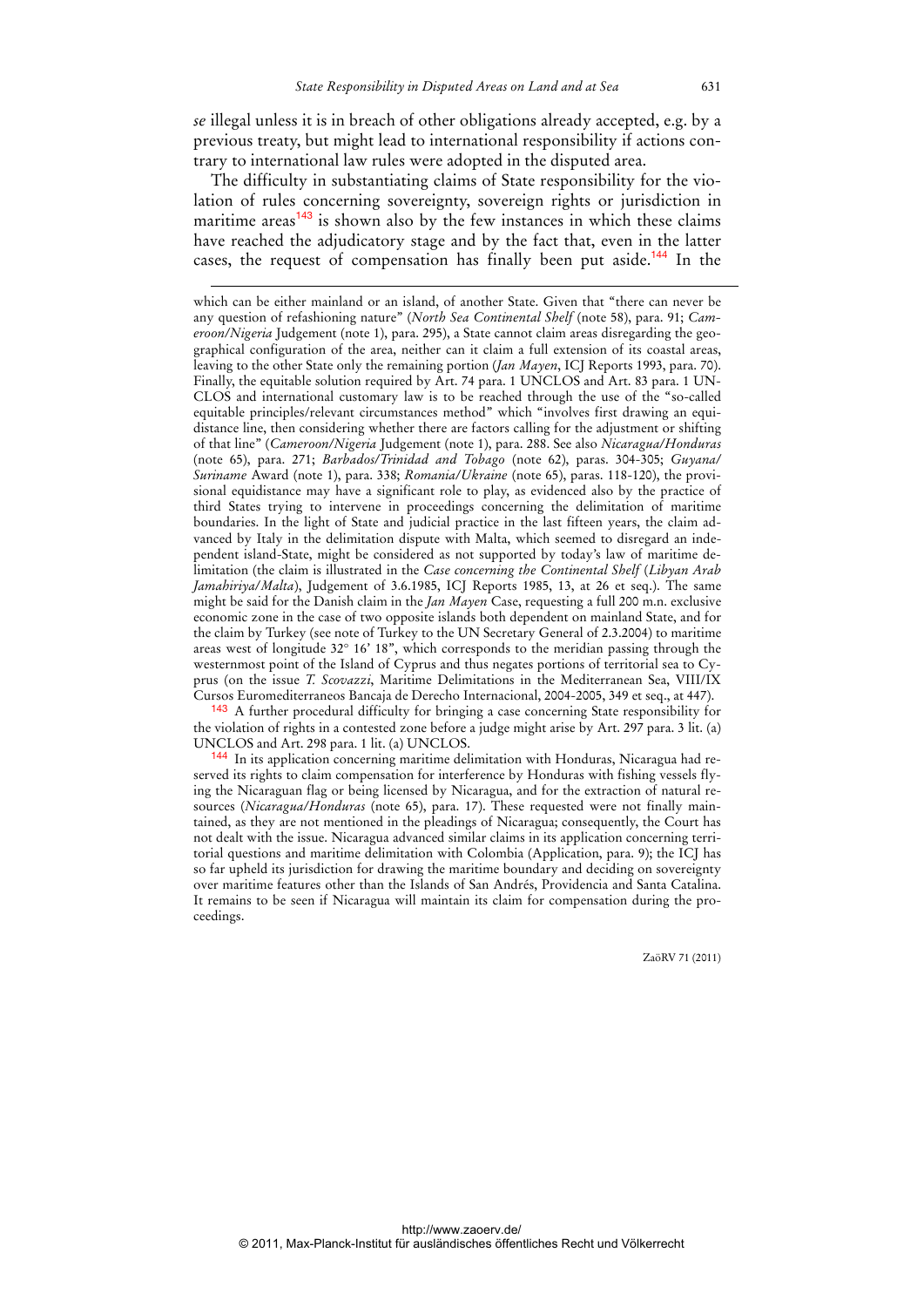*Cameroon/Nigeria* Case, Cameroon had complained also of some incidents having happened at sea.<sup>145</sup> These, however, were dealt with together with incidents happening on land by both Cameroon<sup>146</sup> and the  $ICJ<sub>1</sub><sup>147</sup>$  the latter finally not deciding on them. One of the reasons may have been that in this case, as often happens, both parties had been involved, up to a certain degree, in enforcement activities with respect to vessels having the nationality of the other party or being licensed by it. In other cases involving contested maritime boundaries, the exercise of jurisdiction by either State is mainly invoked in order to prove the existence of a historic claim to a certain delimitation or a tacit agreement to a certain boundary.<sup>148</sup> It was only in the *Guyana/Suriname* Case that an international judge addressed for the first time the merits of a claim of responsibility for acts committed in a contested maritime area. Nonetheless, it is not possible to find any indication concerning the violation of the provisions on sovereignty or sovereign rights and jurisdiction, since both parties to the case invoked different rules of international law to base their claims for State responsibility. It is indeed much more more more

probable to prove the responsibility of a State for the violation of the obligations provided for in Art. 74 para. 3 UNCLOS and Art. 83 para. 3 UN-CLOS rather than to those of e.g. Art. 2 para. 1 UNCLOS, Art. 56 UN-CLOS and Art. 77 UNCLOS, concerning sovereignty and sovereign rights of the coastal State in its maritime areas.

Finally, similarly to disputes on land, international judges have usually endeavoured to protect the rights and interests of private parties also in the case of maritime delimitation disputes, independently from the responsibility of the States involved.<sup>149</sup>

## **IV. Third Parties' Obligations in the Context of Contested Areas**

Art. 41 Draft Articles on State Responsibility provides for three concurring obligations incumbent upon third States in the context of situations

ZaöRV 71 (2011)

 $\ddot{ }$ 

<sup>145</sup> See Memorial of the Republic of Cameroon, Chapter 6 (in particular part B).

<sup>146</sup> In this respect, it is to be noted that apparently Cameroon did not claim any breach of para. 3 of Arts. 74 and 83 UNCLOS.

<sup>147</sup> *Cameroon/Nigeria* Judgement (note 1), para. 324.

<sup>148</sup> See, for instance, the recent *Nicaragua/Honduras* (note 65), para. 252.

<sup>149</sup> See the *Eritrea/Yemen* Award of 17.12.1999, XXII RIAA 335; the *Guyana/Suriname* Award (note 1) and the *Barbados/Trinidad and Tobago* Award (note 62).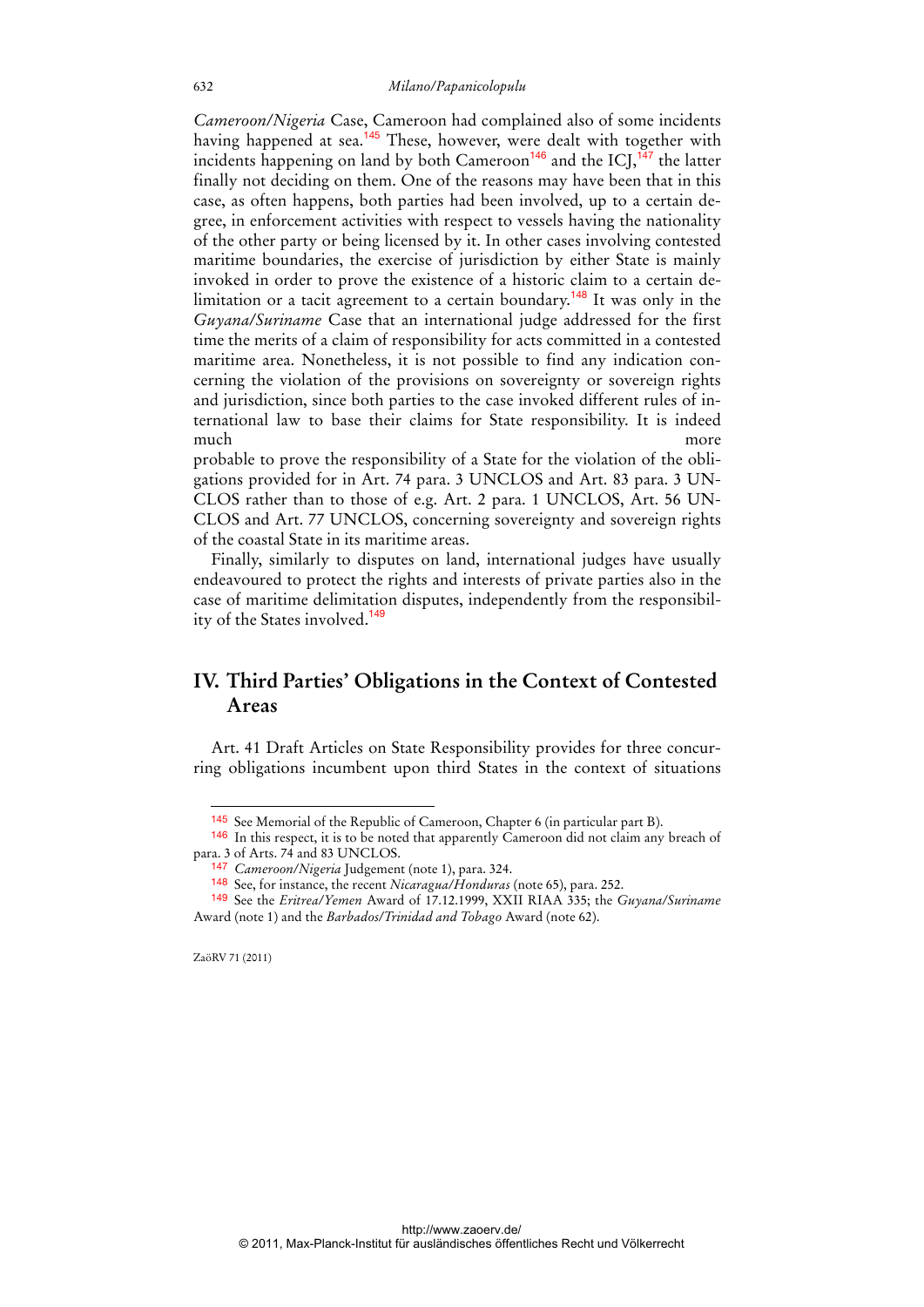produced by a serious violation of a peremptory norm: a duty not to recognise the situation as lawful; a duty not to assist or aid the wrongdoer in maintaining the situation; a duty to cooperate through multilateral organisations to bring the situation to an end.<sup>150</sup> The secondary obligations set out under Art. 41 Draft Articles on State Responsibility are applicable to the extent that the situation is produced by a serious violation of a peremptory norm. That is normally not the case in delimitation disputes at sea where most of the times both disputing parties will put forward a reasonable claim to the contested area. In territorial and boundary disputes on land such secondary obligations will accrue for third parties in exceptional circumstances, namely in cases of armed aggression<sup>151</sup> or forcible denial of selfdetermination.<sup>152</sup> Even in the latter circumstances, the tension between the communitarian social sanction and the realities of bilateral relations are likely to emerge in practice and one wonders whether the positive obligations under Art. 41 Draft Articles on State Responsibility are clearly established under customary international law, in the absence of an institutional mechanism of determination of situations produced by serious violations of peremptory norms, with State practice featuring profound inconsistency.<sup>153</sup>

On the other hand, one should emphasise the *erga omnes* effect and opposability of territorial and economic rights, resulting from primary norms, that may impose corresponding obligations for third parties which are not involved in the dispute over land territory or sea areas. Regardless of the characterisation of an unlawful occupation as a "situation resulting from a serious violation of a peremptory norm" – take, for instance, the Eritrean occupation of the Badme area, which did not result from an act of aggression  $-\sqrt{154}$  third parties will be under an obligation to respect the territorial integrity and sovereignty of the injured State by refusing to recognise the situation as lawful, by refraining from entering into formal arrangements with the occupier regarding the unlawful exploitation of natural resources in the occupied territories, by not accepting to apply existing bilateral eco-

 $\overline{a}$ 

<sup>150</sup> Commentary to the Draft Articles on State Responsibility (note 7), 242 et seq. The same obligations in respect to international organisations are set out in draft Art. 40 and Art. 41 on the responsibility of international organizations approved by the ILC on first reading in 2009 (Report of the Sixty-First Session, UN Doc. A/64/10, 19-38).

<sup>151</sup> See the practice of non-recognition following Iraq's invasion of Kuwait in 1990, in particular SC Res. 662 (1990).

<sup>152</sup> *Legal Consequences for States of the Continued Presence of South-Africa in Namibia,*  Advisory Opinion of 21.6.1971, ICJ Reports 1971, 16.

<sup>153</sup> Instructive cases of *East Timor* and *Western Sahara* show that the sanctioning nature of non-recognition may hardly work in cases where the Security Council does not impose upon States the obligation not to recognise the lawfulness of those situations.

<sup>154</sup> *Guidance Regarding Jus ad Bellum Liability* (note 3), paras. 30-32.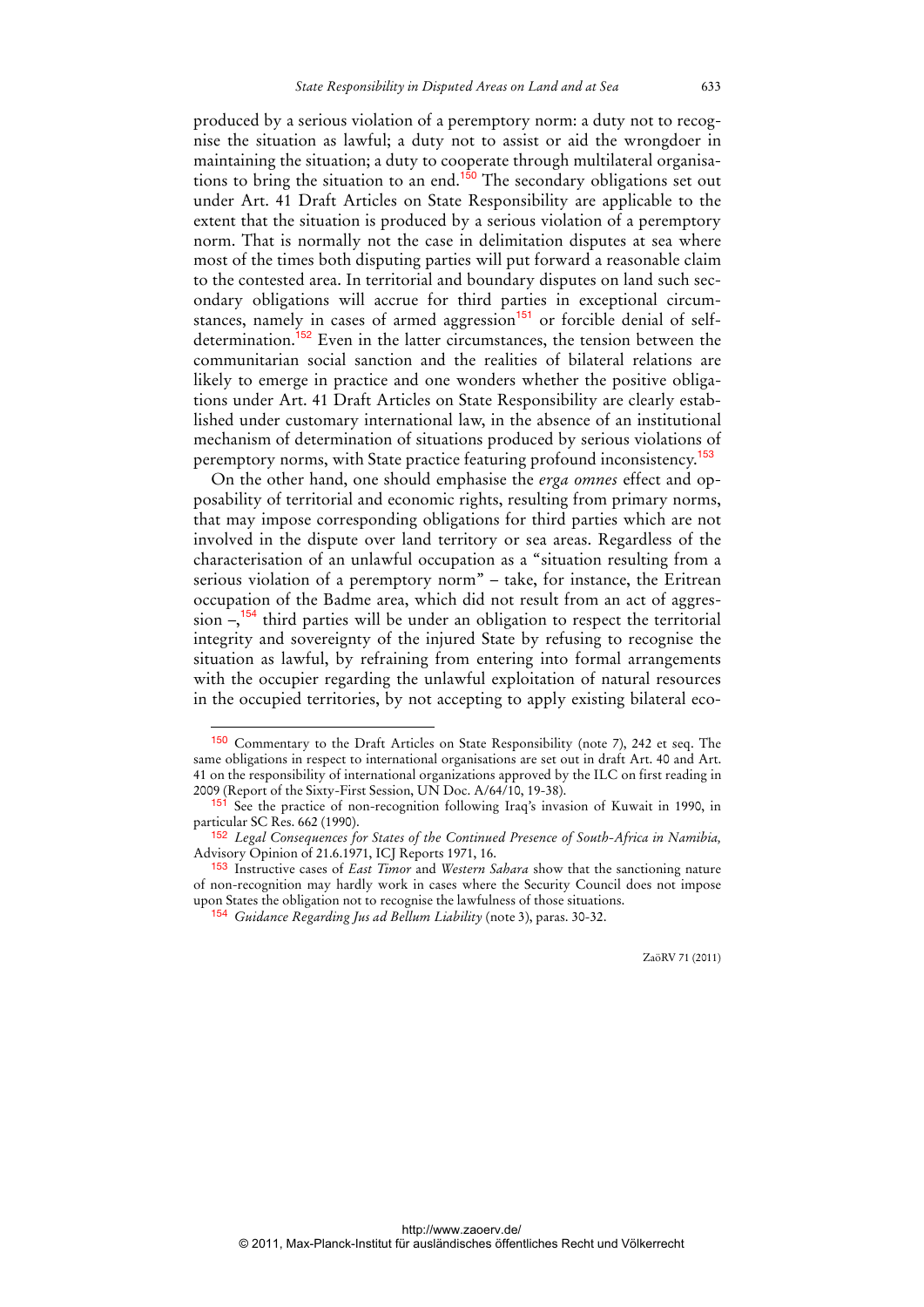nomic and commercial treaties to products originated from that region. To the same effect for third parties, particularly with respect to the exploitation of natural resources, we shall consider an occupation resulting in the breach of the right to self-determination of a people regardless of its characterisation as breach of peremptory norms or *erga omnes* obligations.<sup>155</sup> Similarly, in cases of secessionist attempts by a people or a minority to undermine the territorial integrity of a State, if the third party makes the view that such attempts are not justified under international law, it will have to refrain from recognising the secessionist entity and from entering into formal arrangements with that entity.<sup>156</sup> In cases where the Fourth Geneva Convention is applicable to the contested occupation, all parties to the instrument will be under the obligation "to respect and to ensure respect for the present Convention in all circumstances".<sup>15</sup>

Finally, third States and international organisations may be held responsible, if they aid or assist another State or international organisation in the commission of a wrongful act, and if they did so with knowledge of the circumstances of the wrongful act and that act would have been wrongful if committed by that third party: that may apply to situations where the State or international organisation provides assistance and support in the unlaw-

ZaöRV 71 (2011)

<sup>155</sup> *Namibia*, ICJ Reports 1971, 54 et seq. See also the critical view expressed by Judge *Higgins* with regard to the employment of the concept of *erga omnes* obligations to justify the duty of non-recognition incumbent upon third parties, in *Legality of the Wall*, Separate Opinion of Judge *Higgins*, ICJ Reports 2004, 216 et seq. The advantage of basing third parties obligations on primary obligations is that they may be held to account irrespective of the characterization of a situation as resulting from a serious breach of a peremptory norm (which, in State and judicial practice, is often conditioned on a condemnation by the Security Council). See, for instance, the question of the fisheries agreement between Morocco and the European Community and their controversial application to the waters off the coast of Western Sahara in *E. Milano*, The New Fisheries Partnership Agreement between Morocco and the European Community: Fishing too South, Anuario español de derecho internacional 22 (2006), 413 et seq. See also the legal opinion of the UN Legal Office according to which exploitation of natural resources in non-self-governing territories has to be conducted for the benefit of the people and in accordance with their wishes. See opinion UN Legal Office (note 131). It is submitted that the obligation is incumbent also upon third parties involved in economic activities in those territories.

<sup>&</sup>lt;sup>156</sup> With regard to the cases of Abkhazia and South Ossetia see Report of the Independent International Fact-Finding Commission on the Conflict in Georgia (note 51), 135. With regard to the case of *Kosovo*, see *E. Milano*, The Independence of Kosovo under International Law, in: S. Wittich/A. Reinisch/A. Gattini, (eds.), Kosovo – Staatsschulden – Notstand – EU-Reformvertrag – Humanitätsrecht, Beiträge zum 33. Österreichischen Völkerrechtstag 2008, 2009, 21 et seq., at 34.

<sup>157</sup> Art. 1, Fourth Geneva Convention. See *Legality of the Wall*, ICJ Reports 2004, 67 et seq.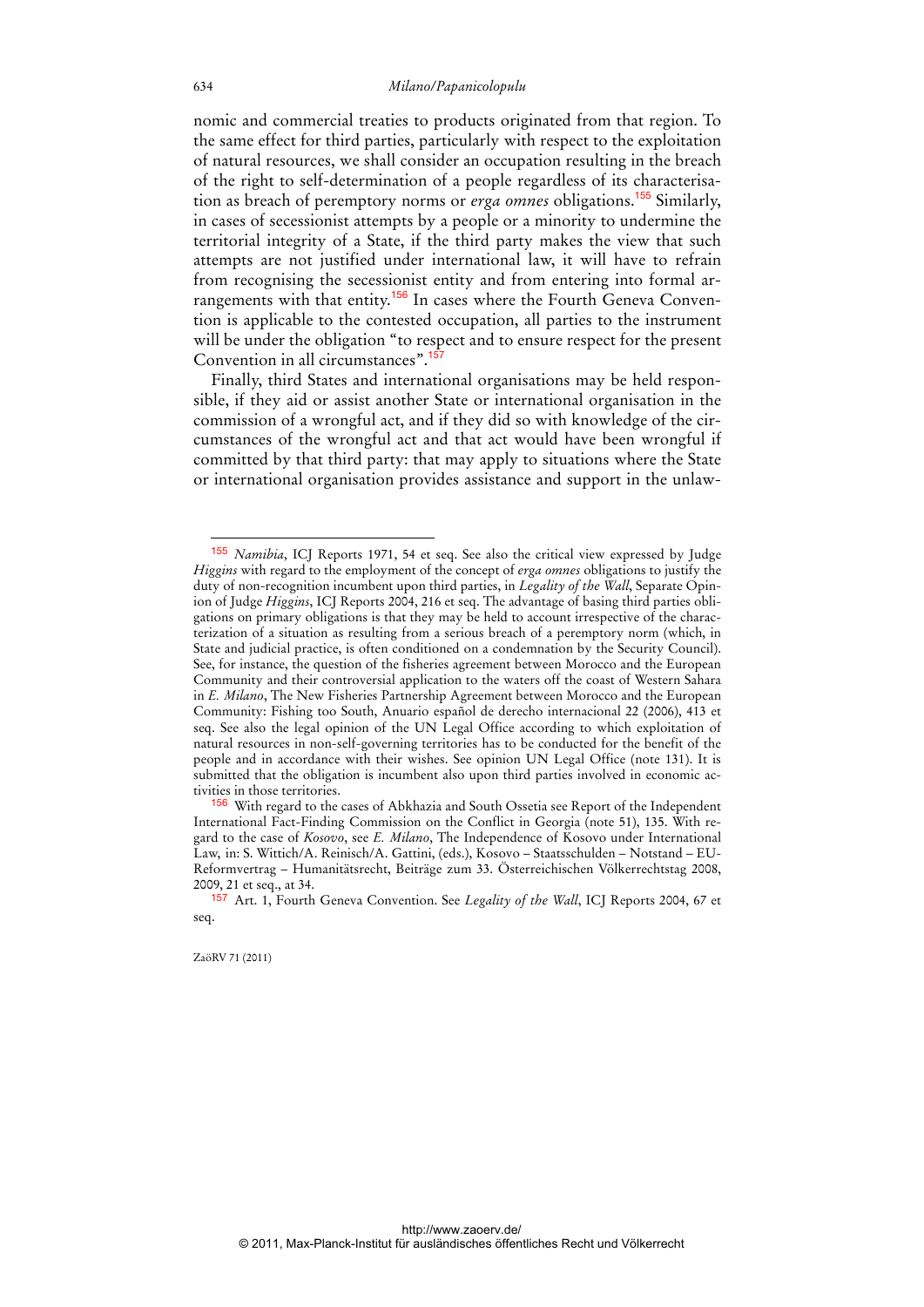ful occupation of foreign territory or in the illegal exploitation of natural resources in a non-self governing territory.<sup>158</sup>

It may be noted that in the context of maritime disputes, in particular, the distinction between States parties to the dispute and third States may vary on the basis of the point of view adopted. In the case of a disputed sea area, there may be in fact more than two States claiming it<sup>159</sup> and a final boundary treaty or a provisional agreement between some of them, while complying with the requirements of Art. 74 UNCLOS and Art. 83 UNCLOS, may be prejudicial to the other(s) State(s),<sup>160</sup> which are a party to the dispute, and may be in breach of the latter's sovereignty or sovereign rights.<sup>161</sup> It is normal practice for third States to protest such agreements; it is evident that agreements between two States concerning a maritime boundary shall not prejudge the rights of third States; also, if there is bad faith or an unreasonable claim, it may cause the former States to incur international responsibility for the violation of the territorial rights of the latter.<sup>162</sup> In order to reach this conclusion, however, all pertinent elements of the case will have to be considered and evaluated, including the aim of the agreement, in particular whether the objective was that of creating a *de facto* situation excluding third States from the area, and the conduct of the third party, in particular if it has declined to be involved into the provisional arrangements and if it has presented good reasons for such refusal.

<sup>158</sup> Art. 16 Draft Articles on State Responsibility; Art. 14 ILC Draft Articles on the Responsibility of International Organizations (note 150).

<sup>&</sup>lt;sup>159</sup> This may be a consequence of disputed sovereignty on land, as the case of the Spratlys Islands shows, of a peculiar geographical situation where the claims of the parties tend to converge towards a common point, as in the North Sea, or of the special legal regime of a bay, as in the case of the Gulf of Fonseca.

<sup>160</sup> *C. Chinkin*, Third Parties in International Law, 1993, 71 et seq.

<sup>161</sup> As in the case of the Atlantic waters where claims by Barbados, Guyana, Trinidad and Tobago and Venezuela overlap. The 1990 agreement between Trinidad and Tobago and Venezuela for the delimitation of their maritime boundary (J. I. Charney/L. M. Alexander (note 61), 675 et seq.) has caused concern for Guyana and Barbados. The 2003 agreement between Barbados and Guyana for the exercise of jurisdiction in the area of overlapping claim, similarly, has met the concern of Trinidad and Tobago and Venezuela. While the 2006 Award in *Barbados/Trinidad and Tobago* seemed to have settled definitively the dispute at least between these two States, the note of *Trinidad and Tobago* of 11.8.2008, concerning the submission of Barbados to the CLCS, points to a different direction.

<sup>162</sup> Unfortunately, the ICJ, requested to decide this point in *East Timor*, was not able to address the merits because of lack of jurisdiction.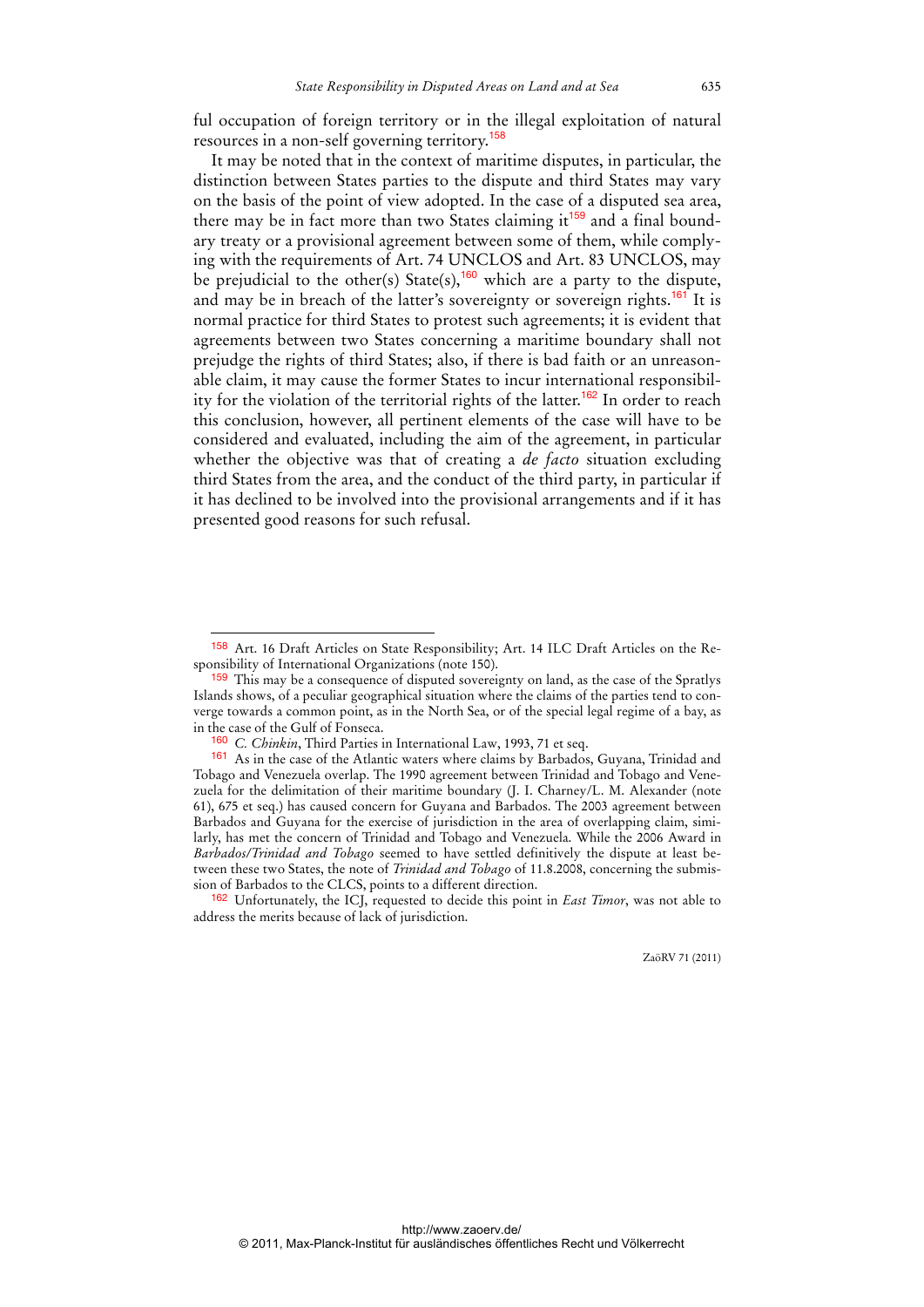## **V. Conclusion**

In concluding this examination of State practice and international law rules – the former increasingly coherent in pushing for action in contested areas, mainly resources exploitation and security operations, the latter seeking to catch up with this trend and to regulate the "when" and "how" of such activities – some considerations seem apt.

First and foremost, it is undisputable that primary international law rules concerning *ius ad bellum* and *ius in bello* do apply in contested areas and that breaches thereof do produce a wrongful act from which State responsibility may flow according to relevant secondary rules. The applicability of the latter rules is not suspended pending the final settlement of the controversy. Nor can their substance change because of the existence of a dispute concerning entitlement as to sovereignty or sovereign rights, whether on land or at sea. For example, resort to the use of force to regain the control of a contested territory, not justifiable under Art. 51 UN Charter, is not rendered legal by the uncertainty as to title to land; neither is the threat of the use of force acceptable in the case of unsettled maritime delimitations. We would like to stress two of the conclusions reached in this respect. Firstly, that in the case of use of force in violation of the *ius ad bellum* the consequences of the illicit act of the State include all forms of reparation – thus not only satisfaction, but also restitution and compensation – and secondly, that the applicability of both sets of rules does not depend on the final territorial settlement and a State may be held responsible for actions committed in areas that are finally awarded to it. Having banned the use of force as a means for settling disputes or acquiring territory, it would indeed be inconsistent to admit – or not to sanction – the use of force to (re)gain control over territory or over maritime areas, independently of the basis of the claim. Far from being contested by international judges, this conclusion is rather supported by recent decisions, especially those of the Eritrea/ Ethiopia Boundary Commission and of the Guyana/Suriname Arbitral Tribunal.

Concerning the peculiarities of State responsibility in contested areas, it is submitted that while the law of State responsibility is a single and coherent body of law, its application to each of the two contexts of land and maritime disputes presents its own peculiarities because of the different primary rules involved. However, the present study has also shown significant similarities in the way State responsibility is applied in territorial disputes and in maritime delimitation disputes. The existence of similarities is confirmed by recent judicial practice: decisions by international tribunals concerning mari-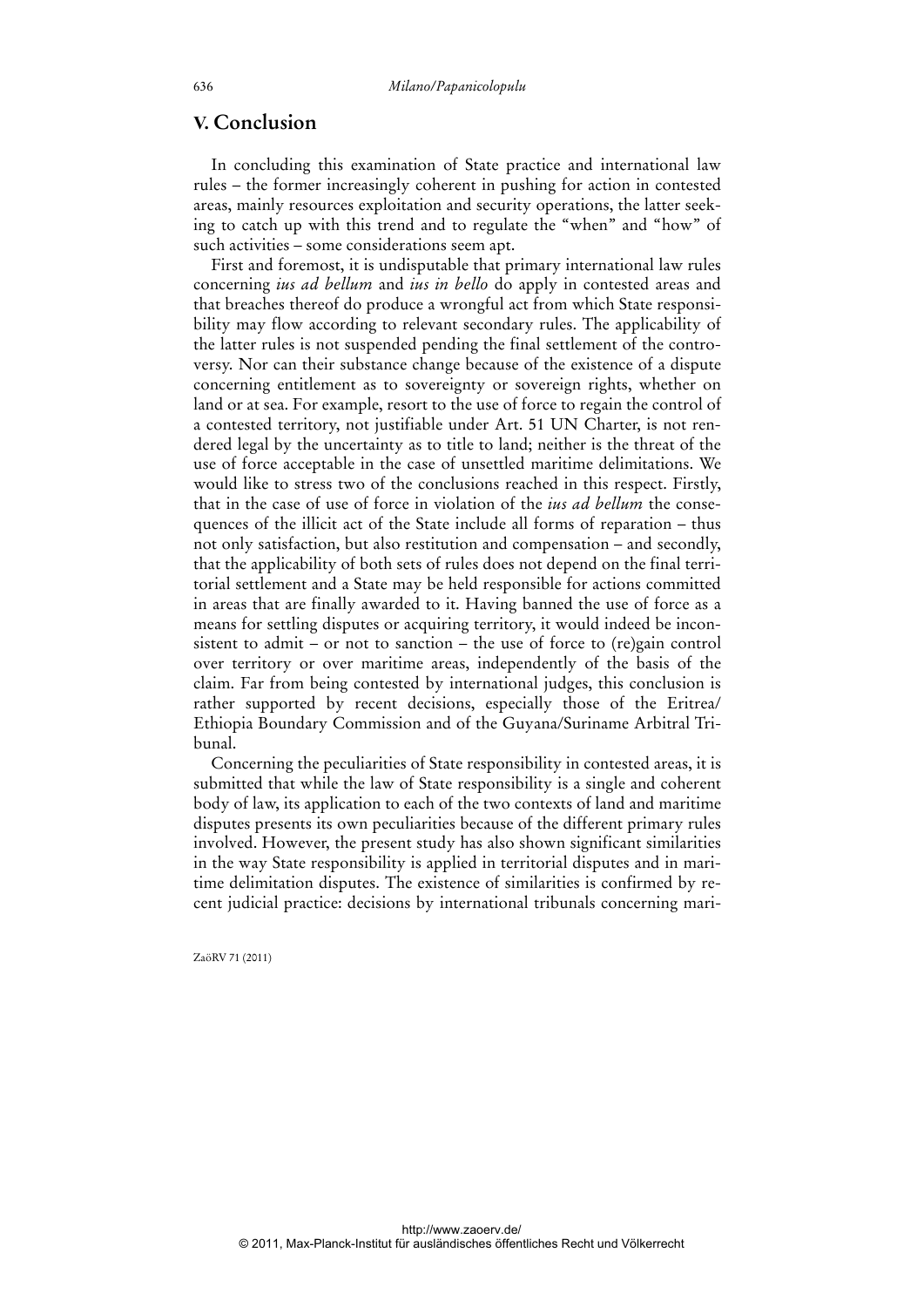time delimitation contain substantial references to decisions relating to territorial disputes on land, as it is the case for the 2007 *Guyana/Suriname* Award's extensive cross-references to the 2002 *Cameroon/Nigeria* Judgment and to the *Eritrea/Ethiopia* Awards. This shows that consideration of the interrelation between the two fields is not only desirable, but also possible.

A meaningful distinction between controversies for the purpose of determining the applicable regime of State responsibility for breach of primary rules concerning sovereignty and sovereign rights has not so much to do with the geographical setting of the dispute – land or sea – but rather with the existence of "objective" uncertainty on the entitlement of rights to a specific area, be it terrestrial or maritime, $163$  and therefore with good faith on the part of the State in claiming an area as its own. In the case of *mala fide* occupation of the territory of another State or clearly excessive claims in maritime areas, the State whose territory has been occupied may invoke the responsibility of the occupying State for breach of its sovereignty or sovereign rights and may claim all the consequences of responsibility, including the obligation to compensate all damages resulting out of the illegal occupation. Such claims will usually follow a declaration of the unlawfulness of the occupation or a total rejection of the clearly excessive maritime claim.

Conversely, in the case of real uncertainty concerning entitlement to a specific area, the presence of good faith joined with the objective impossibility of establishing beforehand who will be awarded the area in question, makes it particularly difficult for one State to claim the international responsibility of the other for breach of its sovereignty or sovereign rights. The distinction between responsibility and strict liability for acts not prohibited by international law could be relevant in establishing the consequences of acts committed by States in contested territories or contested maritime areas. In such circumstances, forms of indemnification or restitution could be developed, especially where the *bona fide* occupant has engaged in the exploitation of natural resources.

In the case of uncertainty as to entitlement of territorial or quasiterritorial rights, the responsibility of a State may rather be invoked for breach of the rules on conduct pending final settlement. The existence of a dispute renders applicable further primary rules, whose breach may indeed result in the international responsibility of the State. In this respect there is a differentiation between land and maritime disputes as to the exact content

<sup>163</sup> Uncertainty may exist not only in the case of undelimited maritime boundaries, but also in the case of non-demarcated land boundaries.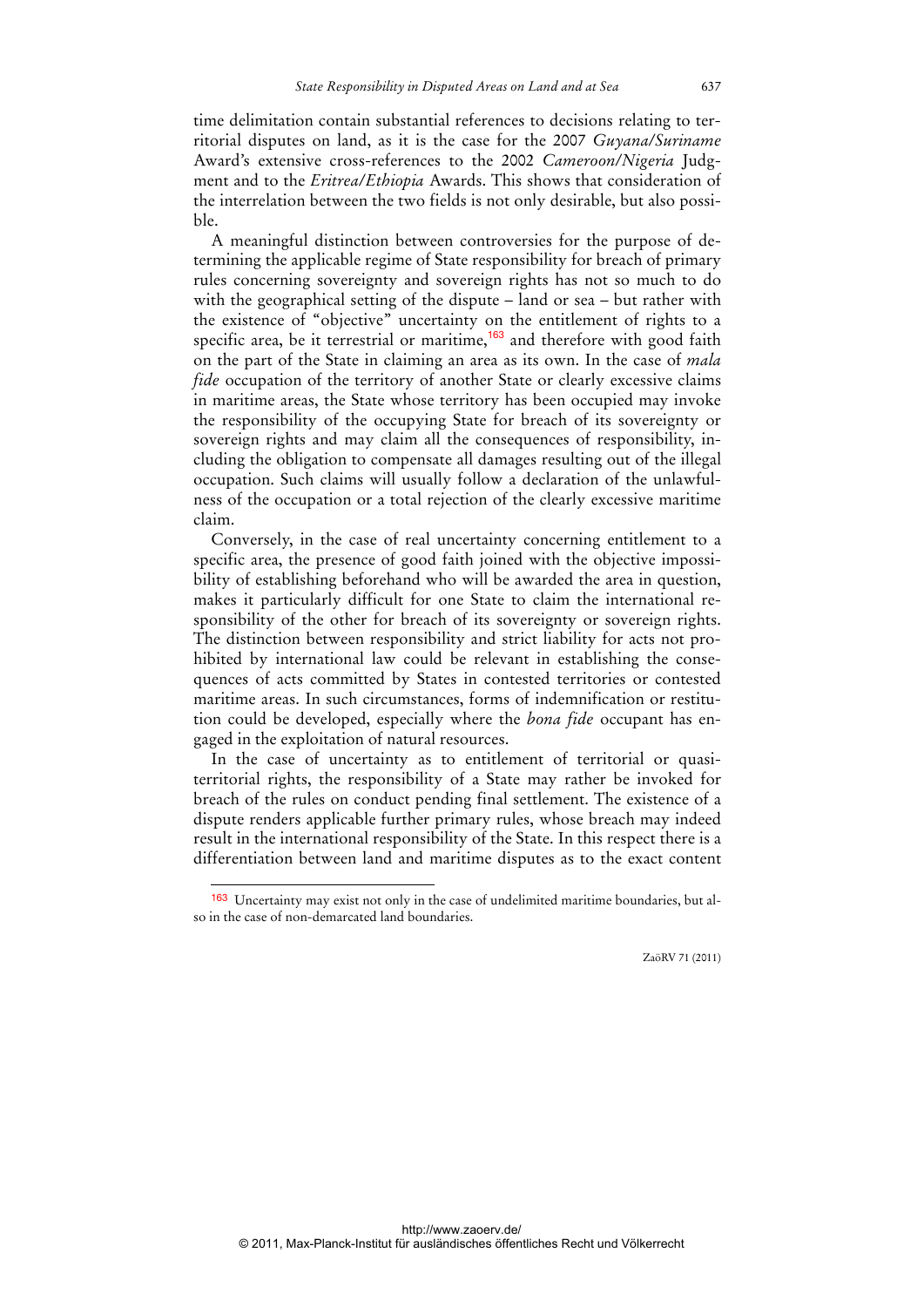of the relevant rules and their enforceability. The provisions applicable to disputes on maritime boundaries are indeed codified in Art. 74 para. 3 UN-CLOS and Art. 83 para. 3 UNCLOS and are subject to binding dispute settlement, while similar rules applicable to land disputes may be deduced from the general principles of international law and normally require a special agreement for being submitted to dispute settlement.

A further problem peculiar to the application of State responsibility to territorial disputes stems from the fact that considerations concerning the legality of the use of force, including in the context of enforcement activities, are intertwined with the issue of the weight of *effectivités* in settling land disputes and drawing maritime boundaries. There is thus the need to draw a balance between those activities that are permitted as a means to reinforce a State's claim to a territory or maritime area and those that are prohibited because they would hamper or jeopardise the final settlement by giving – or being perceived to give – an advantage to one party and thus prejudging the other party's position. In this respect, the importance of Art. 74 para. 3 UNCLOS and Art. 83 para. 3 UNCLOS cannot be overstressed: their role as guiding principles and their transversal applicability may be very helpful in determining issues of State responsibility. Their relevance, furthermore, extends beyond maritime boundary disputes since, arguably, the obligation not to hamper or jeopardise the final settlement of the dispute endorses a general principle of due diligence that might be applied to land disputes as well. This is especially true where the dispute arises out of the absence of a clear boundary demarcation and where the interests and human rights of local populations may be affected by the continuation and aggravation of the dispute. In these cases, the findings of international tribunals with regard to the consistency of State action with due diligence obligations as set out under Art. 74 para. 3 UNCLOS and Art. 83 para. 3 UNCLOS may constitute useful parameters for addressing issues of responsibility in the context of territorial and boundary disputes: to that extent, cross-fertilisation between the law of maritime delimitation and the law of territory could be enhanced.

An examination of the interactions between territorial disputes on land and at sea should not, however, be limited to the two parties directly involved in the dispute. Broadening the perspective, both territorial disputes on land and delimitation disputes at sea may also affect the position of third States. In particular, third States will have to refrain from acting contrary to their obligations and the rights of the parties to the dispute, given the *erga omnes* nature of sovereignty and sovereign rights. A third State will not be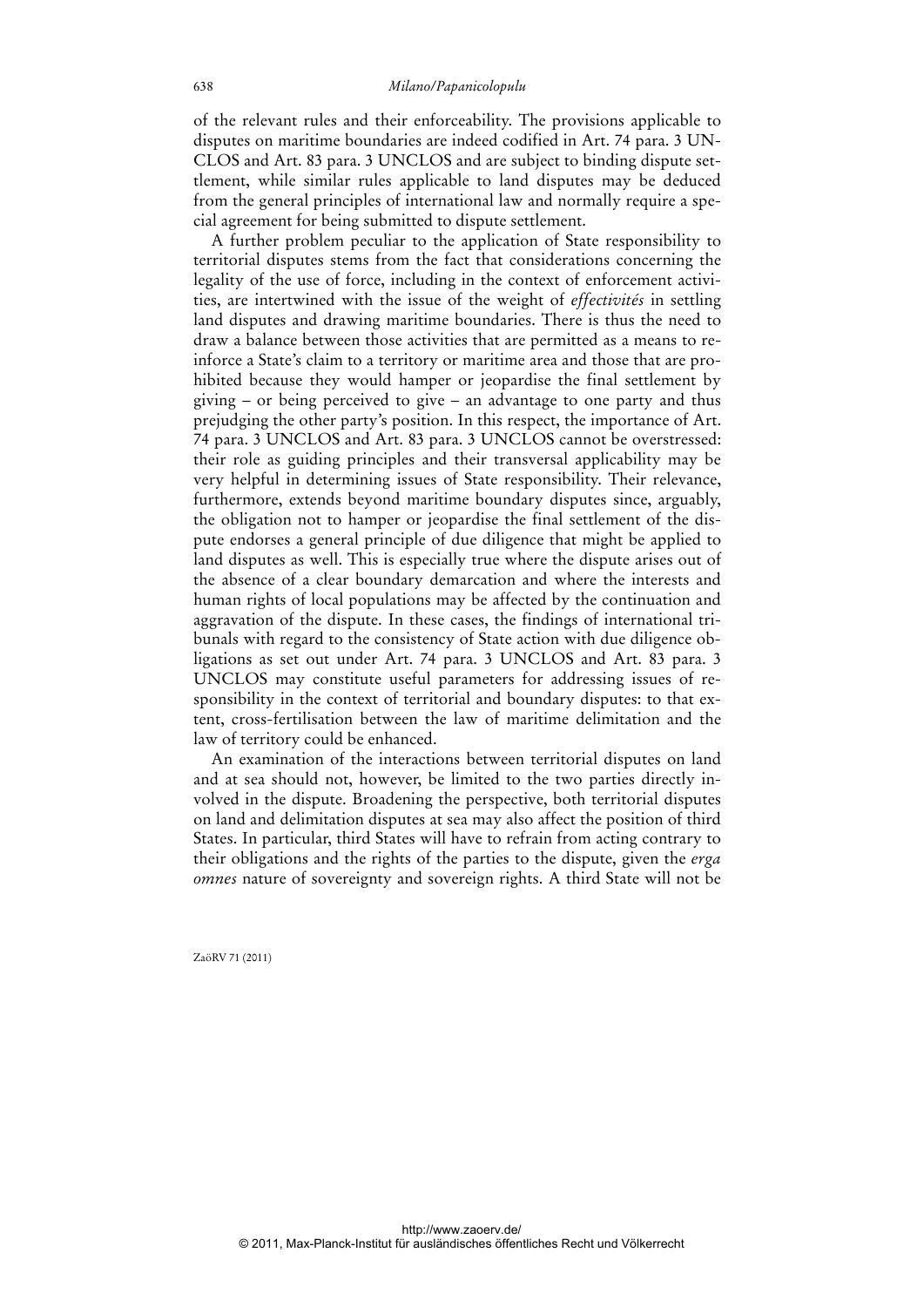able to justify its conduct by simply invoking the principle of *res inter alios acta* in respect to the territorial dispute on land or at sea.

In conclusion, it is submitted that State responsibility is indeed a necessary component of the law applicable to contested areas and that judges should not shrink away from considering issues of State responsibility. While closer examination of issues of State responsibility by international judges may not necessarily lead to an easier or quicker solution of the dispute, as a number of disputes have been finally submitted to judicial scrutiny only on the understanding that issues of responsibility be set aside, it may nonetheless facilitate unilateral restraint and even, arguably, the final solution of the dispute. Awareness of the existence of State responsibility and of the exact consequences of illegal acts is indeed a primary consideration for States when deciding action, but also when considering the final settlement of a dispute. At the same time, cognition of the need to clarify and further develop this body of international law does not necessarily mean strict adherence to legal principles, disregarding the paramount necessity to peacefully settle longstanding disputes. Any decision as to the existence of responsibility and the consequences thereof should be carefully taken, in the light of all legal rules applicable in the relations between the parties, as well as of other relevant interests, such as the speedy execution of the decision by the parties, the need not to open new controversies between them, the need to hand in a fair and acceptable judgment and to protect vulnerable rights and interests of private individuals and actors affected by the decision. Similarly, the remedy to be afforded to parties by the judge could rarely go beyond declaratory relief or the enunciation of the obligation to comply with the relevant primary rules, and the award of damages appears to be a realistic possibility only in a clear-cut situation, such as occupation by the use of force or in violation of the right to self-determination, or damage caused by violation of international humanitarian law.<sup>164</sup>

That stated, in a historical moment characterised by an increasing strife for natural resources, especially involving developing countries, and by the need for control and management of external threats and challenges, such as international terrorism and illegal immigration, it is essential that the rules concerning sovereignty and related rights, more generally, and the rules regulating State conduct in contested areas are strictly observed, in order to avoid new conflicts and to minimise existing ones. Clarification of the rules applicable to contested land and marine areas, of the options available to State parties to the dispute and the limits of State action, but also of the consequences for the breach of these rules, is of paramount importance since it

 $\overline{a}$ 

<sup>164</sup> As exemplified in the case of the UNCC.